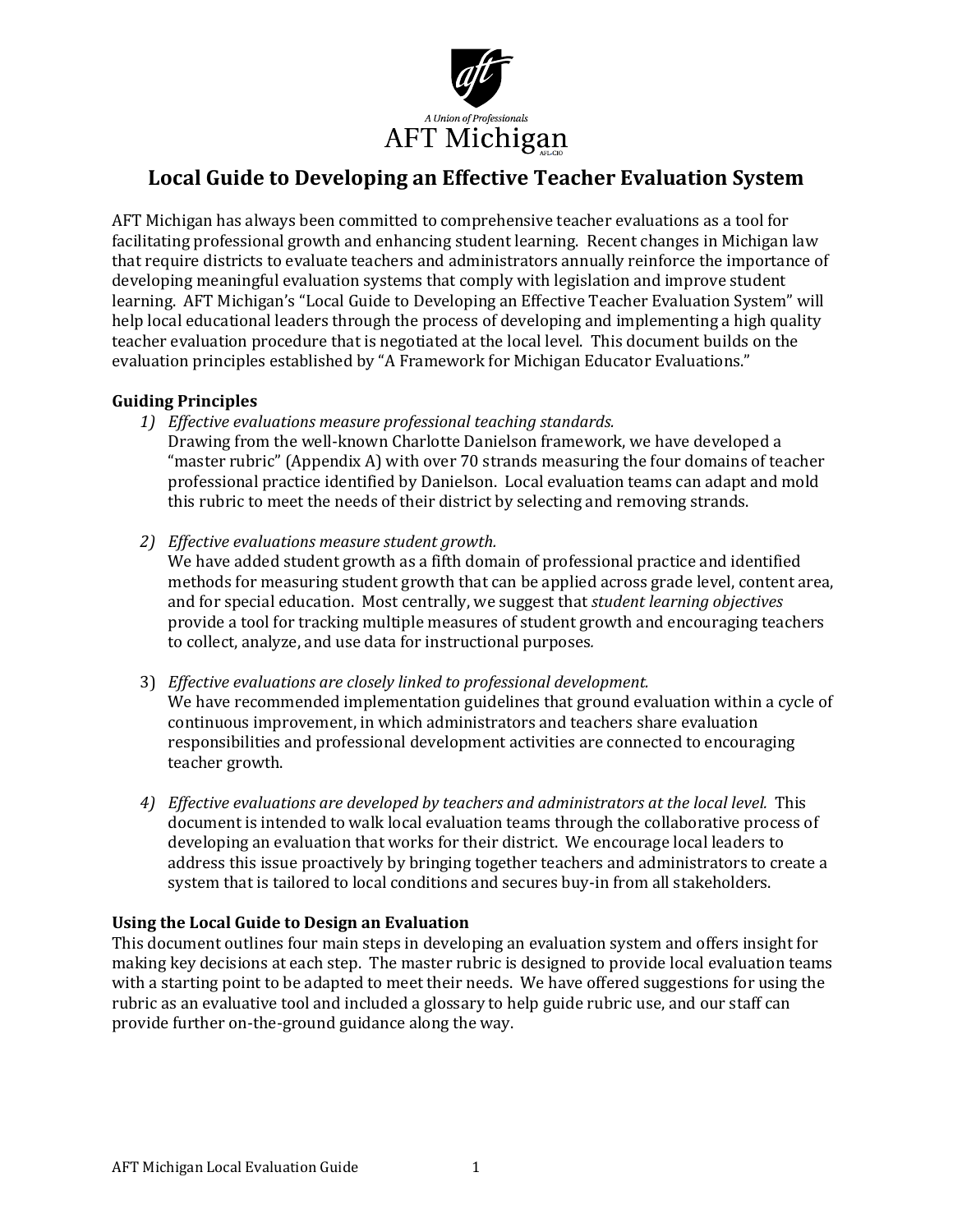We encourage local leaders to address this issue proactively and collaboratively by bringing together teachers and administrators to create a system that makes sense in your district. This Guide covers the four main steps in designing an effective teacher evaluation system:

- 1) Developing a fair evaluation tool that conforms to the law and improves teaching and learning
- 2) Deciding how to score the evaluation tool to inform decision making
- 3) Figuring out implementation and who plays what roles in the evaluation process
- 4) Linking the evaluation system to professional development

#### Michigan Law

As of 2009, Michigan law requires districts to evaluate teachers and administrators annually using student growth as a significant factor:

#### 380.1249 Performance Evaluation System.

With the involvement of teachers and school administrators, the board of a school district or intermediate school district or board of directors of a public school academy shall adopt and implement for all teachers and school administrators a rigorous, transparent, and fair performance evaluation system that:

- (a) Evaluates the teacher's or school administrator's job performance at least annually while providing timely and constructive feedback.
- (b) Establishes clear approaches to measuring student growth and provides teachers and school administrators with relevant data on student growth.
- (c) Evaluates a teacher's or school administrator's job performance, using multiple rating categories that take into account data on student growth as a significant factor. For these purposes, student growth shall be measured by national, state, or local assessments and other objective criteria.
- (d) Uses the evaluations, at a minimum, to inform decisions regarding:
	- (i) The effectiveness of teachers and school administrators, ensuring that they are given ample opportunities for improvement.
	- (ii) Promotion, retention, and development of teachers and school administrators, including providing relevant coaching, instruction support, or professional development.
	- (iii) Whether to grant tenure or full certification, or both, to teachers and school administrators using rigorous standards and streamlined, transparent, and fair procedures.
	- (iv) Removing ineffective tenured and untenured teachers and school administrators after they have had ample opportunities to improve, and ensuring that these decisions are made using rigorous standards and streamlined, transparent, and fair procedures.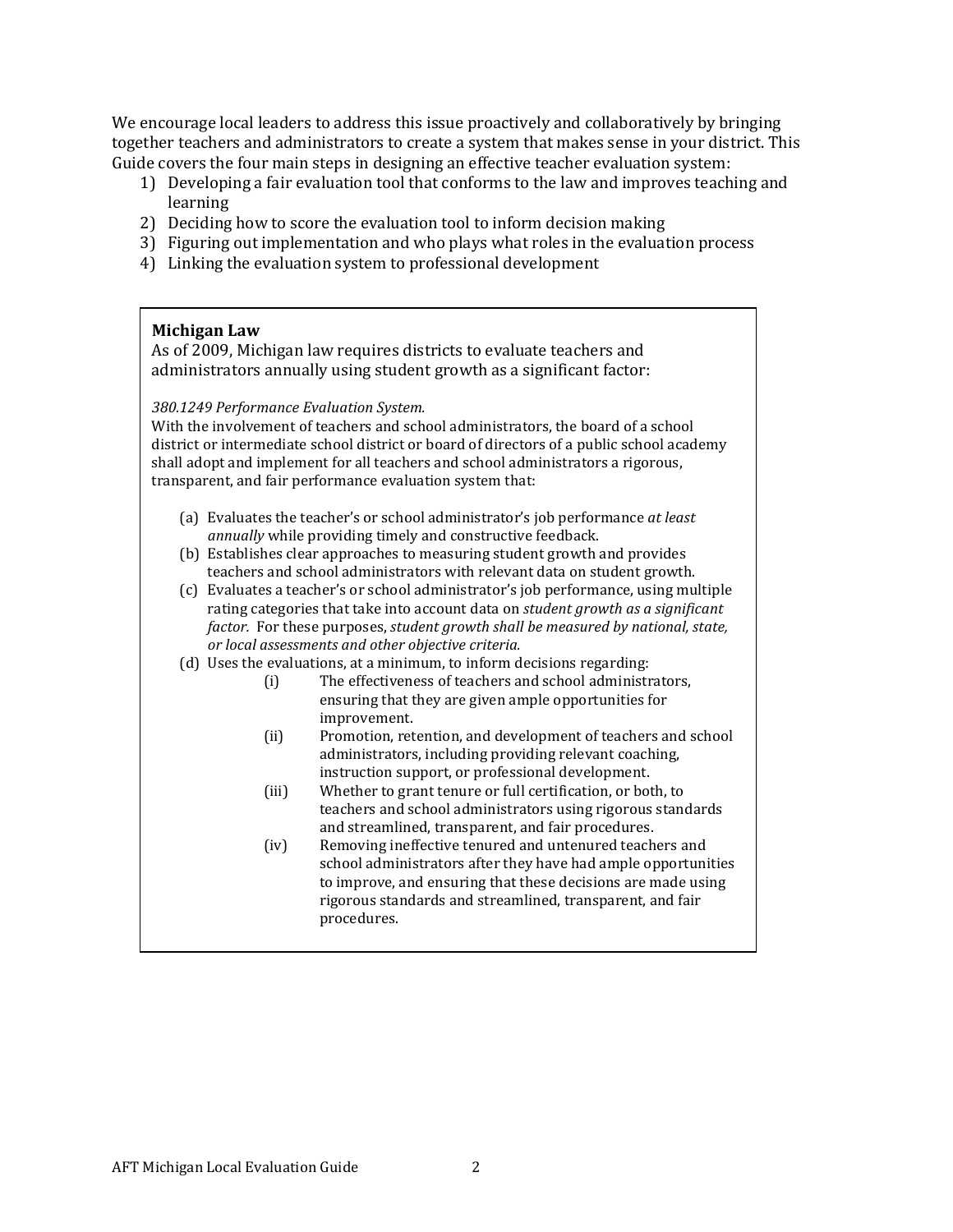# Step 1: Developing a fair evaluation tool that conforms to Michigan law and improves teaching and learning

Evaluations are required to measure both teaching as professional practice and student growth. Watch out for:

- Standardized tests as the only or determinate measure of student growth,
- Overemphasis on student growth vs. teaching as professional practice, and
- Disconnection of what's being evaluated from the curriculum.

AFT Michigan has developed a master rubric for measuring teaching as professional practice (Appendix A). It is largely drawn from the well-known Charlotte Danielson framework and evaluates a teacher's practices across five domains: Planning and Preparation, the Classroom Environment, Instruction, Professional Responsibilities, and Demonstrating Student Growth.

Local evaluation teams are encouraged to adapt the rubric to their district by selecting the strands that best measure each domain and removing those that are superfluous or not applicable. However, the strength of the rubric is its ability to measure several aspects of teaching. Local teams will be most effective when they include educators from across grade levels, subject areas, and specializations in order to make sure the resulting tool is applicable across the district.

## A. Measuring Teaching as Professional Practice

Teaching as professional practice is obviously a broad category, and local evaluation teams face challenges defining a set of practices that indicate high quality teaching. Many of us feel we know good teaching when we see it, but still find it difficult to capture the essence on paper (the task of a good evaluation tool). To this end, our framework considers data from both inputs (teacher activities) and outcomes (student work) to evaluate a teacher's professional practice.

| <b>Data Source</b>        | <b>Description</b>                                                                                                            |  |  |
|---------------------------|-------------------------------------------------------------------------------------------------------------------------------|--|--|
| <b>Self Reflections</b>   | Guided process where an instructor reflects upon their practice, either in<br>writing or orally with an evaluator.            |  |  |
| <b>Lesson Plans</b>       | Documents from a teacher's planning process.                                                                                  |  |  |
| <b>Student Work</b>       | Any student outcome or demonstration of student knowledge.                                                                    |  |  |
| Syllabus                  | A syllabus is an outline or summary of topics to be covered.                                                                  |  |  |
| Course Calendar           | Paces and plans objectives and content over time                                                                              |  |  |
| <b>Lesson Materials</b>   | Lesson materials are any materials that a teacher uses in a lesson                                                            |  |  |
| <b>Classroom Records</b>  | Record keeping documents used to track student information                                                                    |  |  |
| Participation Log         | A written record kept by the teacher that tracks their own participation in<br>activities, events etc.                        |  |  |
| <b>Family Contact Log</b> | A written record kept by the teacher documenting communication with<br>families, as well as artifacts of family communication |  |  |

## Potential "Data Points" for Measuring Teaching as Professional Practice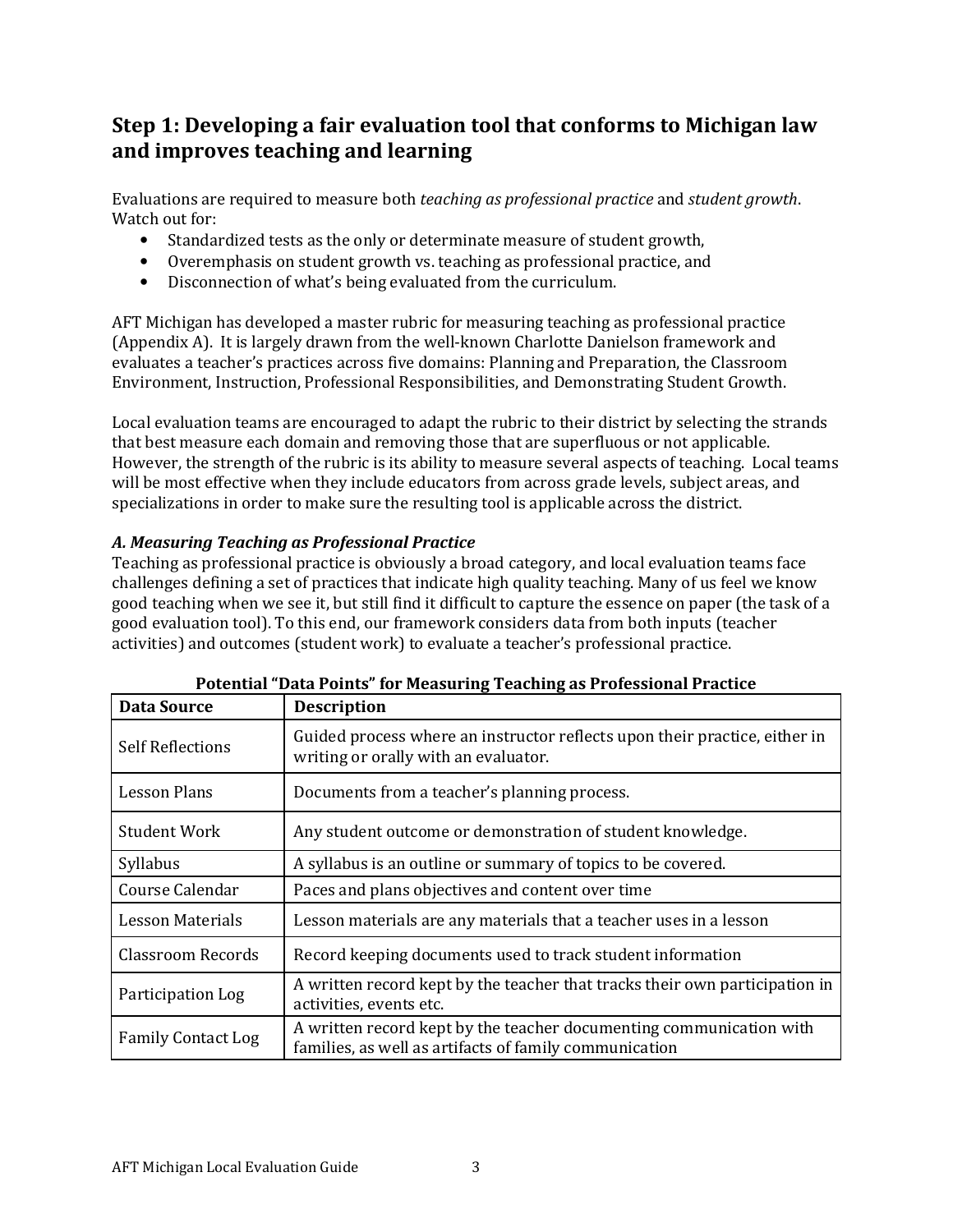## B. Measuring Student Growth

Student growth is the change in student achievement between two points in time. Evaluation teams can effectively incorporate student growth into evaluations by: 1) identifying multiple measures of student growth, 2) using teacher-determined student learning objectives, 3) measuring grade level or department impact on student growth, 4) using standardized test scores more effectively, and 5) combining measures of student growth.

### 1) Identifying Multiple Measures of Student Growth

Measures of student growth must be based on "objective criteria," but are not limited to state standardized tests (In fact, it would be impossible to measure student growth solely by standardized tests because not all teachers instruct in grade levels or content areas that are tested). Student growth should always be determined using multiple measures and it is often more accurate to measure the impact of the entire school or a team of teachers. Classroom assessments are generally a more valid measure of individual teacher impact than standardized tests, but may be less reliable because of human error and variation between evaluators (addressed under evaluator training in Appendix A).

|                                         | T otchtial measures of student growth                      |
|-----------------------------------------|------------------------------------------------------------|
| Pre-test/post-test                      | Documenting progress on teacher-developed, common          |
|                                         | by content area, or school or district-wide tests.         |
| <b>Standardized Assessments</b>         | Measuring basic levels of proficiency on school, district, |
|                                         | state, or national tests.                                  |
| Teacher-set Student Learning Objectives | Learning objectives defined and tracked by teacher         |

#### Potential measures of student growth

For example, the Macomb County Intermediate School District has taken an inventory of student growth measures already used in Macomb County school districts in order to present options for measuring student growth shown in the table below.

| <u>Macollib County Student Growth Measurement Dashboard</u> |                  |                              |                                  |                             |                              |                                |
|-------------------------------------------------------------|------------------|------------------------------|----------------------------------|-----------------------------|------------------------------|--------------------------------|
| <b>Elementary (Grades K-5/6)</b>                            |                  | Secondary (Grades 6/7-8/9)   |                                  |                             |                              | Secondary (Grades 9/10-12)     |
| <b>MEAP Scale Scores</b>                                    |                  | <b>MEAP Scale Scores</b>     |                                  |                             | <b>MME Scale Scores</b>      |                                |
| (Grades 2-5/6)                                              |                  |                              | (Grades $6 & 7$ )                |                             | (Grades 9/10-11)             |                                |
| MLPP (Grades K-3)                                           |                  |                              | Department Common                |                             | <b>Department Common</b>     |                                |
|                                                             |                  |                              | Assessments (Pre & Post)         |                             | Assessments (Pre & Post)     |                                |
|                                                             |                  |                              | (Grades 6/7-8/9)                 |                             | (Grades 9/10-12)             |                                |
| DIBELS (Grades K-3)                                         |                  |                              | Standardized Test Results (NWEA; |                             |                              | # of Students - Credits Earned |
|                                                             |                  |                              | Iowa) (Grades 6/7 -8/9)          |                             | (Grades 9/10-12)             |                                |
| Common Assessment/Content                                   |                  | Student Performance Project  |                                  | AP Test Scores              |                              |                                |
| Area (Grades K-5/6)                                         |                  | Based (Grades 6/7-8/9)       |                                  | (Grades 10-12)              |                              |                                |
| <b>Standardized Test Results (Grades</b>                    |                  | Explore/Plan                 |                                  | <b>Graduation Rates</b>     |                              |                                |
| $K-5/6$                                                     |                  | (Grades 8/9/10)              |                                  | (Grades 9/10-12)            |                              |                                |
| Student Performance Project                                 |                  | # of Students Pass/Fail Rate |                                  | <b>ACT Work Keys</b>        |                              |                                |
| Based (Grades K-5/6)                                        |                  | (Grades 6/7-8/9)             |                                  | (Grades 9/10-11)            |                              |                                |
| Other Teacher Developed                                     |                  | Other Teacher Developed      |                                  | Student Performance Project |                              |                                |
| Assessments                                                 |                  | Assessments                  |                                  | Based (Grades 9/10-12)      |                              |                                |
| $(Grades K-5/6)$                                            |                  | (Grades 6/7-8/9)             |                                  | Explore/Plan (Grades 9/10)  |                              |                                |
|                                                             |                  |                              |                                  | Other Teacher Developed     |                              |                                |
|                                                             |                  |                              |                                  |                             | Assessments (Grades 9/10-12) |                                |
| <b>Special</b>                                              | <b>IEP Goals</b> |                              | MI-Access                        | <b>Brigance</b>             |                              | Woodcock                       |
| <b>Education</b>                                            |                  |                              |                                  | Inventory                   |                              | Johnson                        |

## Macomb County Student Growth Measurement Dashboard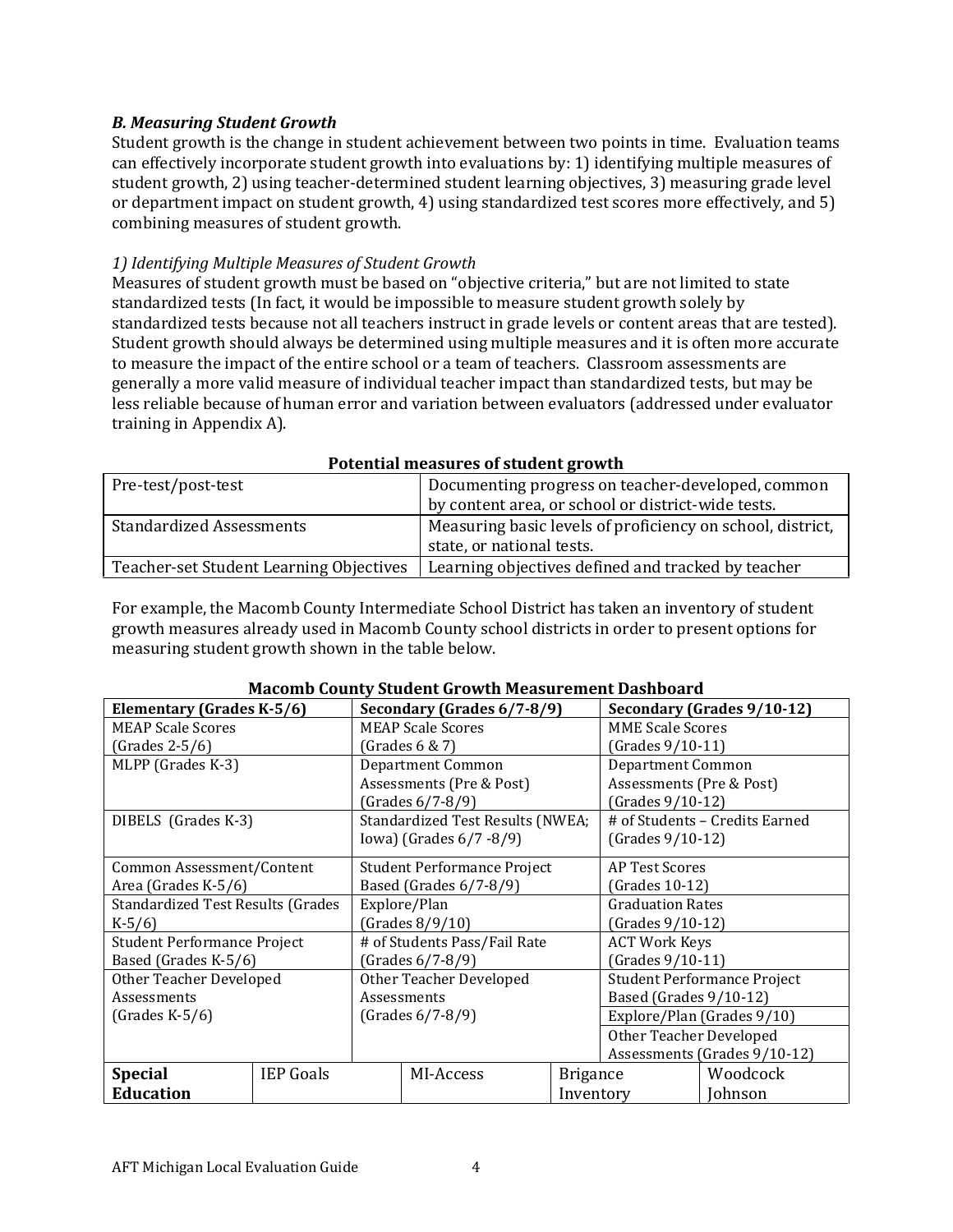## 2) Using Teacher-Determined Student Learning Objectives to Measure Growth

One of the most effective ways to ensure flexibility and curricular relevance while producing objective measures of student growth is tracking student-learning objectives. While they require up-front work by teachers, incorporating student learning objectives into an evaluation tool gives teachers a say in what they will be evaluated on and lets them set realistic goals. In practice, this means teachers will fill in goals for certain strands of the domain as part of the evaluation process (see Domain #5 in Appendix A).

| <b>Identified</b> | <b>GLCE/HSCE</b> | <b>Student</b>   | <b>Assessment</b> | <b>Baseline data</b> | <b>Student Growth</b> |
|-------------------|------------------|------------------|-------------------|----------------------|-----------------------|
| student need      |                  | Learning         |                   |                      | target                |
|                   |                  | <b>Objective</b> |                   |                      |                       |
| Lack of           | R.FL.01.01       | My students      | Teacher-made      | 15 students          | 12 of 15 will         |
| reading           |                  | will fluently    | reading           | did not              | recognize high        |
| fluency (1st      |                  | read identified  | assessment        | recognize high       | frequency words       |
| grade             |                  | grade level high |                   | frequency            | on assessment         |
| reading)          |                  | frequency        |                   | words on             |                       |
|                   |                  | words            |                   | diagnostic           |                       |
| A choice to       | A.PA.00.01       | My students      | Teacher           | New activity         | 95%                   |
| participate in    |                  | will self-select | observational     | (no baseline         | participation by      |
| skill-building    |                  | physical         | assessment log    | data)                | students              |
| activities (PE)   |                  | activities that  |                   |                      |                       |
|                   |                  | develop          |                   |                      |                       |
|                   |                  | locomotor skills |                   |                      |                       |

#### Example Student Learning Objectives

The Austin Independent School District has developed an evaluation program based on using student learning objectives that includes several resources and best practices. They can be found at this link http://www.austinisd.org/inside/initiatives/compensation/overview.phtml

## 3) Measuring Grade Level or Departmental Impact on Student Growth

It is statistically complicated to determine an individual teacher's impact on student test scores in a responsible way. Indeed, standardized testing usually provides more useful information about performance at the grade level, department level or school level. Including this in each individual teacher's evaluation recognizes the importance of teacher collaboration on student growth.

In order to use state standardized testing to measure grade level or department student growth, districts should utilize a value added or normal curve equivalent measure. Although there are several legitimate criticisms of the limitations of value added models, they at least attempt to consider and account for the several variables that impact student achievement. If a school district does not have the capacity to implement these sophisticated statistical measures, there are other options. However, since these alternatives may not be as valid or reliable, it is doubly important to use standardized tests as one of multiple measures and not weight student growth as they determinate factor in teacher evaluations.

Any "high stakes" use of student growth data raises concerns of teacher bias in assessing student growth for their students. This concern can be offset by how the district uses student growth data. If the goal is for teachers to use data to better instruct their students, then it benefits the teacher to collect useful and accurate information. However, if the goal is primarily to evaluate teachers, there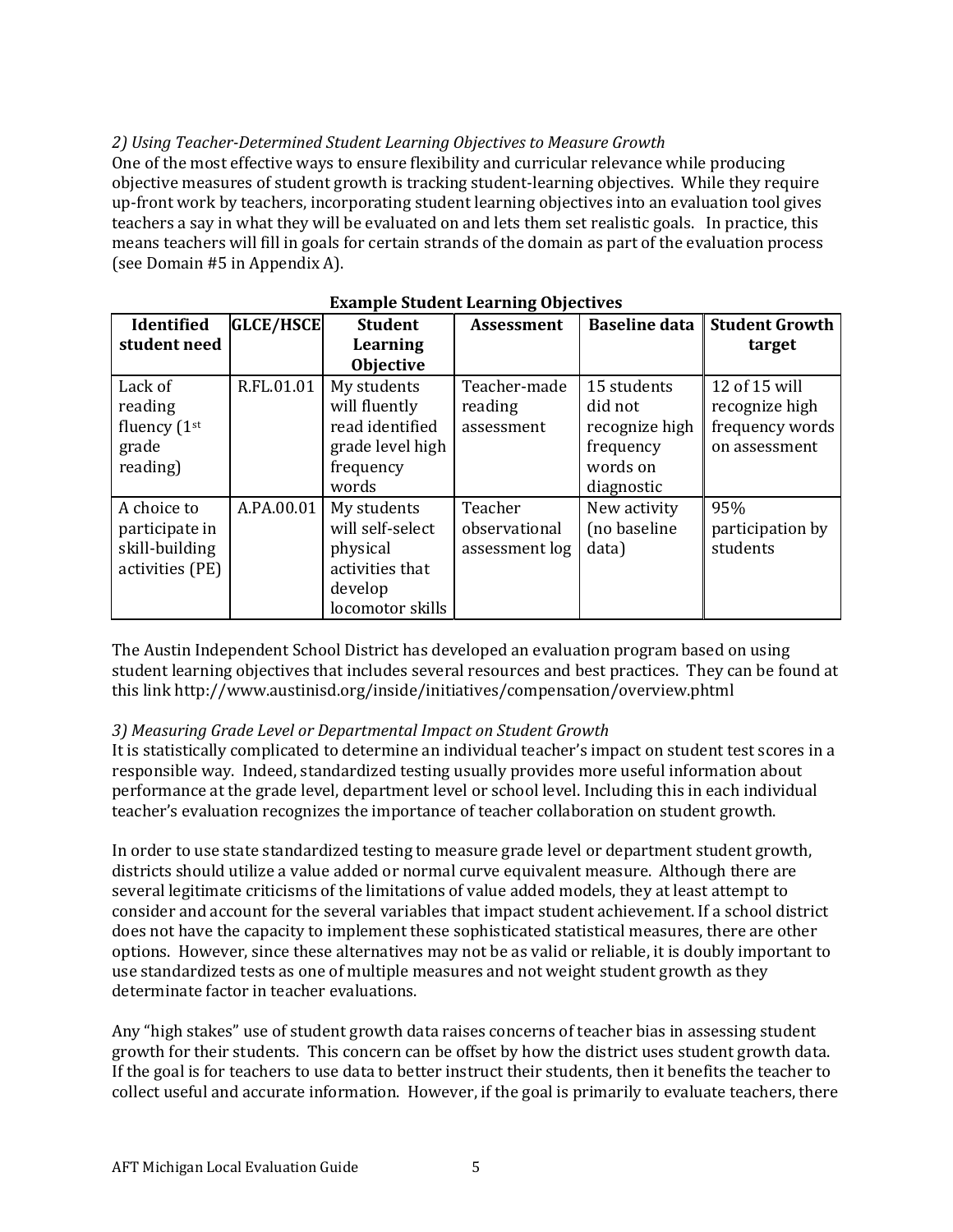is more likelihood that student growth data will be "fudged." Focusing on broader measures like school-wide improvement helps lower pressure on individual teachers to deliver stats instead of actually teaching.

Since student growth data is a factor for evaluating teachers, it is essential to provide teachers with professional development that helps them develop quality assessments and manage student data. Professional development will help to ensure value of student learning objective data.

#### 4) Using Standardized Test Scores to Measure Student Growth More Effectively

The MEAP and MME divide students into four categories based on their raw test score, making it possible to evaluate student growth based on movement through the four proficiency categories. This does not necessarily mean that student growth should be measured by a student's mobility between those four categories. In fact, a local evaluation team could decide to assign raw scores to a different categorical cut-offs. However, dividing student scores into 16 categories, as shown in the table below, provides a more precise means of tracking student growth.

| Garrent Plant Trible Gategory State |            |         |         |           |  |  |
|-------------------------------------|------------|---------|---------|-----------|--|--|
| Level                               | Apprentice | Basic   | Meets   | Exceeding |  |  |
| Raw Score for State Scale Cut       | :499       | 500-529 | 530-565 | $568+$    |  |  |

Current MEAP/MME Category Scale

|             | $\frac{1}{2}$                       |                       |
|-------------|-------------------------------------|-----------------------|
| Growth Tier | Raw score cut for growth categories | <b>State Category</b> |
|             | $450 - 462$                         | Apprentice            |
| II          | $463 - 475$                         | Apprentice            |
| III         | $476 - 488$                         | Apprentice            |
| IV          | $489 - 499$                         | Apprentice            |
| V           | $500 - 507$                         | <b>Basic</b>          |
| VI          | $508 - 515$                         | <b>Basic</b>          |
| <b>VII</b>  | $516 - 523$                         | <b>Basic</b>          |
| <b>VIII</b> | $524 - 529$                         | <b>Basic</b>          |
| IX          | $530 - 539$                         | Meets                 |
| X           | $540 - 549$                         | Meets                 |
| XI          | $550 - 558$                         | Meets                 |
| XII         | $559 - 567$                         | Meets                 |
| XIII        | $568 - 576$                         | Exceeding             |
| XIV         | $577 - 585$                         | Exceeding             |
| XV          | $586 - 592$                         | Exceeding             |
| XVI         | $593 - 600$                         | Exceeding             |

## Example: 16-Category MEAP/MME Scale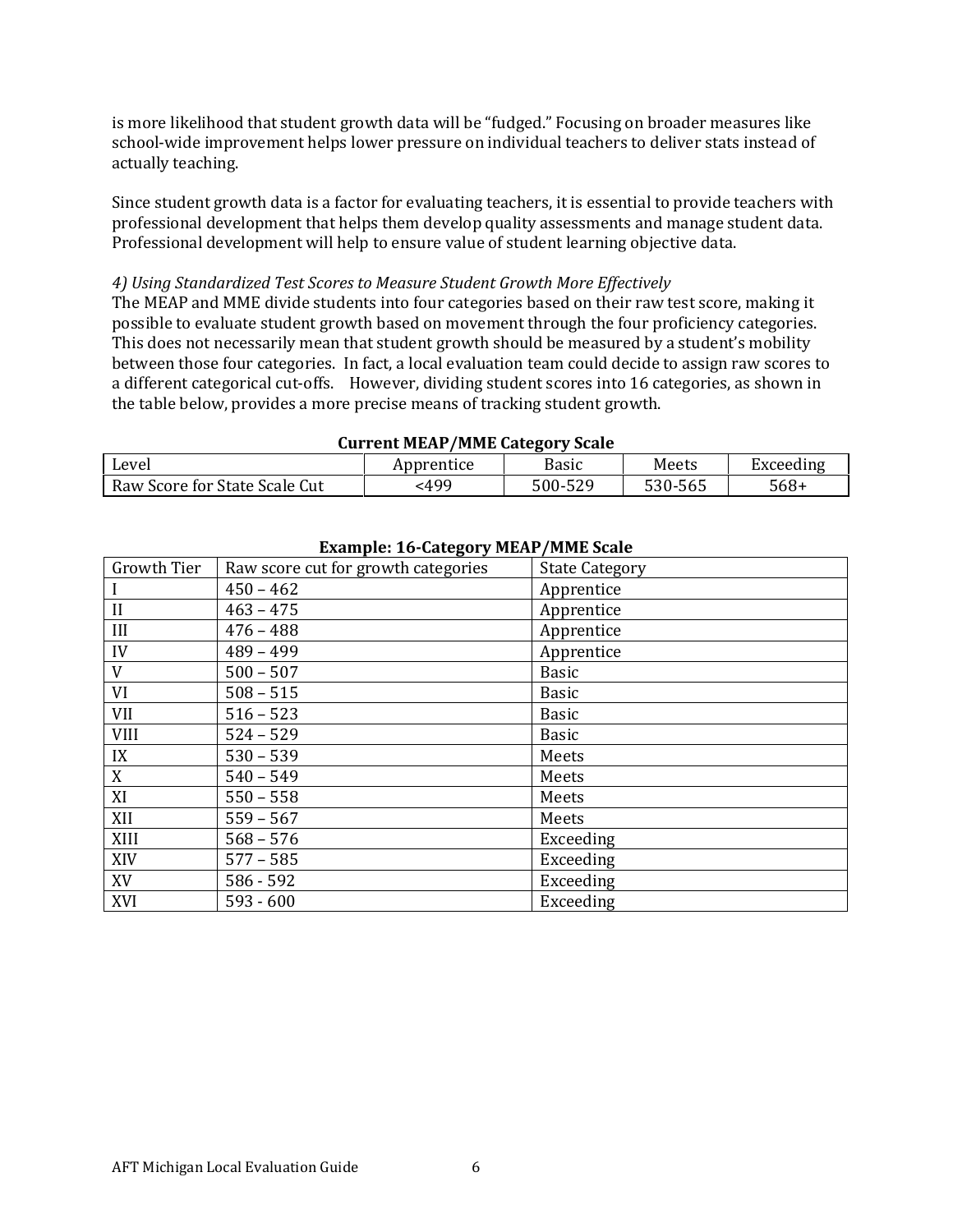#### 5) Combining Measures of Student Growth

A teacher's student growth evaluation is likely to involve the combination of multiple measures (e.g. the growth of students across a department or grade level as well as that of the students a teacher teaches directly).

#### Example: Using Pre-Test/Post-Test to Measure Student Growth by Classroom

A teacher gives their students a diagnostic test to benchmark student skills. This could be a skills test that accompanies the curriculum, a district wide assessment, or any other task that will provide students the opportunity to demonstrate their knowledge or skills. The diagnostic identifies specific content expectations or core standards that will be covered over the course of the year.

At the completion of the year or semester, students complete a similar assessment. The difference between student performances on the diagnostic and assessment is calculated. Using this tool, students are placed into the following categories.

| Tier 1            | Tier 2              | Tier 3                     | Tier 4                     |
|-------------------|---------------------|----------------------------|----------------------------|
| Not demonstrating | Progressing towards | <b>Mastering Standards</b> | <b>Exceeding Standards</b> |
| Significant gains | standards mastery   |                            |                            |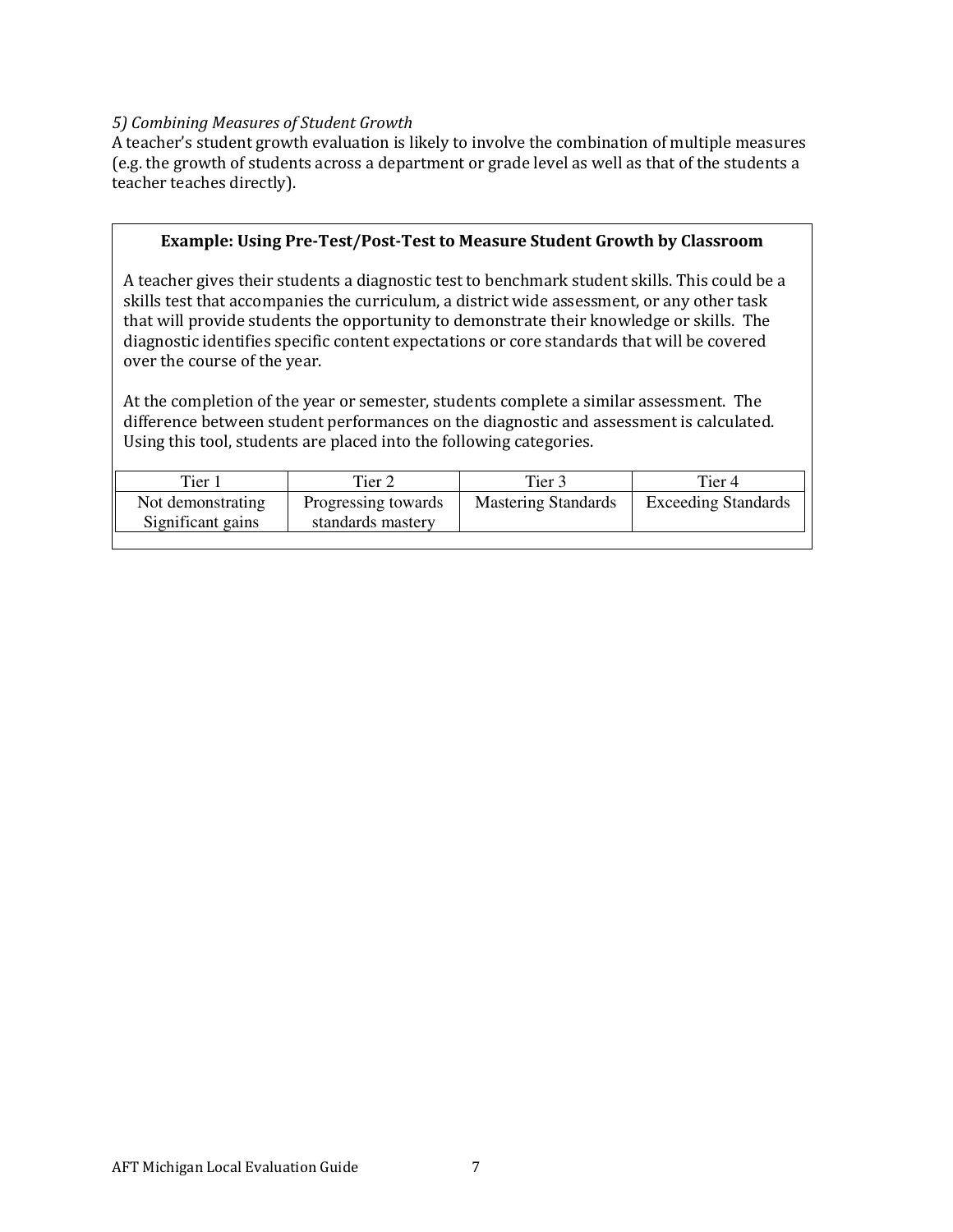## Step 2: Deciding how to score the evaluation tool to inform decisionmaking

The way each item is scored and weighted has serious implications for how the tool will change teaching and learning in the district. Evaluations must incorporate student growth as a "significant factor," but should not allow this requirement to overwhelm teaching as professional practice. Watch out for:

- An overemphasis on student growth vs. teaching as professional practice
- The effects of weighting certain categories on particular job classifications
- How staff members are grouped into rank categories based on their scores

## A. Quantifying Proficiency in Teaching

The AFT Michigan master rubric (Appendix A) contains 71 individual strands across four domains measuring teaching as professional practice (TPP), with a fifth domain measuring student growth. Each TPP strand is scored on a rubric indicating a teacher is "lacking," "gaining," "meeting," or "exceeding" proficiency. No matter how growth is measured, a raw growth score can also be converted into a scale with values between 1 and 4. There are several ways to score this type of evaluation tool.

#### 1) Threshold Scoring

The threshold scoring method is based on the frequency a teacher receives scores in any given category. If a local evaluation decides to implement a threshold scoring method, they must decide on thresholds that are reflective of the total number of strands they include in their teaching as professional practice rubric. The table below provides an example of threshold scoring for a rubric with 71 strands:

| Strand    | <b>Unsatisfactory</b> |            | Proficient             |               | <b>Distinguished</b> |
|-----------|-----------------------|------------|------------------------|---------------|----------------------|
| Scores    |                       |            |                        |               |                      |
| Lacking   | 14 or more "Lacking"  |            | Less than 14 "Lacking" |               | Zero "Lacking"       |
| Gaining   | 40 or more            | 50 or more | Less than 30           | Less than 25  | 10 or less           |
|           | "Gaining" and 3       | "Gaining"  | "Gaining" and          | "Gaining" and | "Gaining"            |
|           | or more               |            | no "Lacking"           | one or more   |                      |
|           | "Lacking"             |            |                        | "Lacking"     |                      |
| Meeting   |                       |            |                        |               |                      |
| Exceeding |                       |            |                        |               | More than 30         |
|           |                       |            |                        |               | "Exceeding"          |

#### Example Threshold Scoring System (for a 71 strand evaluation)

Threshold scoring is best suited to distinguishing the extremes: very good and very bad teachers. It is less useful for distinguishing between those who fall in middle. Thus for districts, while such a system may help determine who needs immediate intervention, threshold scoring is less able to inform professional development for the majority of teachers falling somewhere in the middle.

## 2) Calculated Point Scoring

A basic raw score method assigns a point value to proficiency categories (1 point for "lacking proficiency," 2 for "gaining proficiency," etc.) The sum places a teacher into performance categories established as a percentile of total possible points.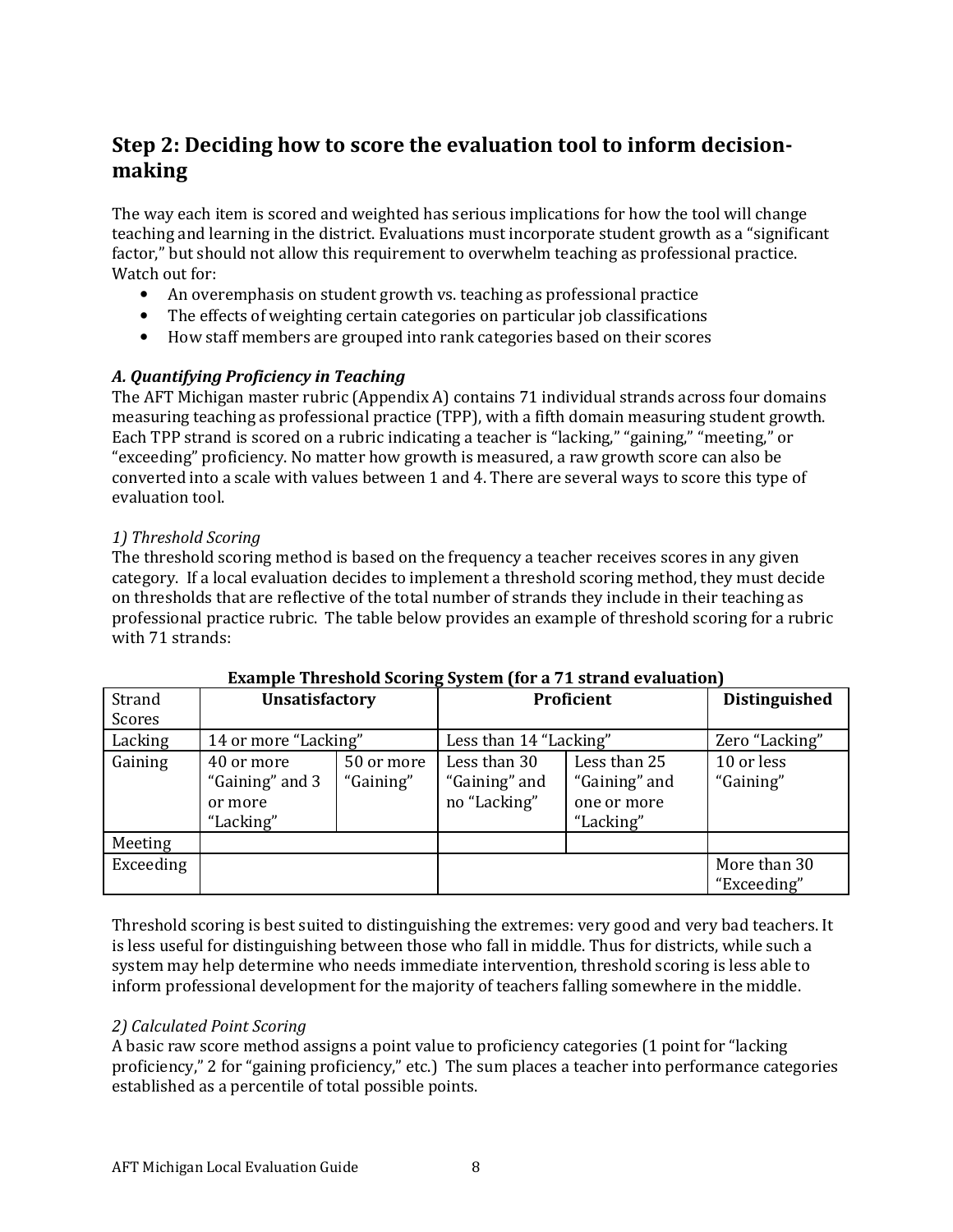### Example Raw Score Scale

This example is for a rubric that has 71 total strands, and the highest possible raw score is 284 and the lowest possible raw score is 71. The raw score categories will need to be adjusted if a local evaluation decides to use a rubric with less strands.

| <b>Teacher Score</b> | <b>Not Progressing</b><br><b>Towards Goals</b> | <b>Progressing</b><br><b>Towards Goals</b> | <b>Meets Goals</b> | <b>Exceeds Goals</b> |
|----------------------|------------------------------------------------|--------------------------------------------|--------------------|----------------------|
| Percent of Total     | Under 54 %                                     | $55\% - 65\%$                              | $66\% - 89\%$      | 90% and above        |
| Raw Score            | 155 and below                                  | $156 - 184$                                | $185 - 254$        | $255 - 284$          |

#### 3) Mean Score

A way to make the same data more understandable is determining a teacher's mean score based on the rubric scoring for each domain. First, find the mean score in each domain by adding up the total number of points earned in that domain and dividing by the number of strands. Next, add together the mean scores for each domain and divide by five (the total number of domains). Since there are not an equal number of strands in each domain, just taking the mean of how a teacher performed on all strands would unintentionally weight domains with more strands as more important. Mean scores can then be used to sort teachers into performance categories, as in the table below.

#### Example Mean Score Scale

No matter how many strands there are in an evaluation rubric, the highest mean score a teacher could earn is 4 and the lowest score is 1.

| <b>Teacher Score</b> | <b>Not Progressing</b><br><b>Towards Goals</b> | <b>Progressing</b><br><b>Towards Goals</b> | <b>Meets Goals</b> | <b>Exceeds Goals</b> |
|----------------------|------------------------------------------------|--------------------------------------------|--------------------|----------------------|
| Percent Score        | Under 54 %                                     | $55\% - 65\%$                              | 66% - 89%          | 90% and above        |
| Mean Score           | < 2.16                                         | $2.17 - 2.6$                               | $2.61 - 3.56$      | $3.57 - 4$           |

## B. Combining and Weighting Sections of the Evaluation

Teaching as professional practice and student growth will be combined to develop a total teacher evaluation score. The AFT Michigan master rubric incorporates student growth as one of the domains. Assuming six or seven student growth strands and no weighting system, student growth would account for about 10 percent of the evaluation in a raw point system for a rubric that has 71 strands. Calculating the mean score as described above would make student growth 20 percent of the evaluation because the student growth domain carries equal weight as the other four domains.

It is also easy to assign alternative weights to Teaching as Professional Practice (TPP) and Student Growth. For example, let's suppose a teacher earns a 3.3 TPP mean score and a 2.9 student growth mean score. 80 percent of the evaluation is based on teaching as professional practice and 20 percent on student growth. 3.3 \* 80 = 264 and 2.9 \* 20 = 58. 264 + 58 = 322. 322/100 = 3.22.

Scoring systems may also incorporate important factors like student readiness. Points could be assigned, or weighting adjusted, based on student SES, past academic achievement, or other criteria based on local conditions.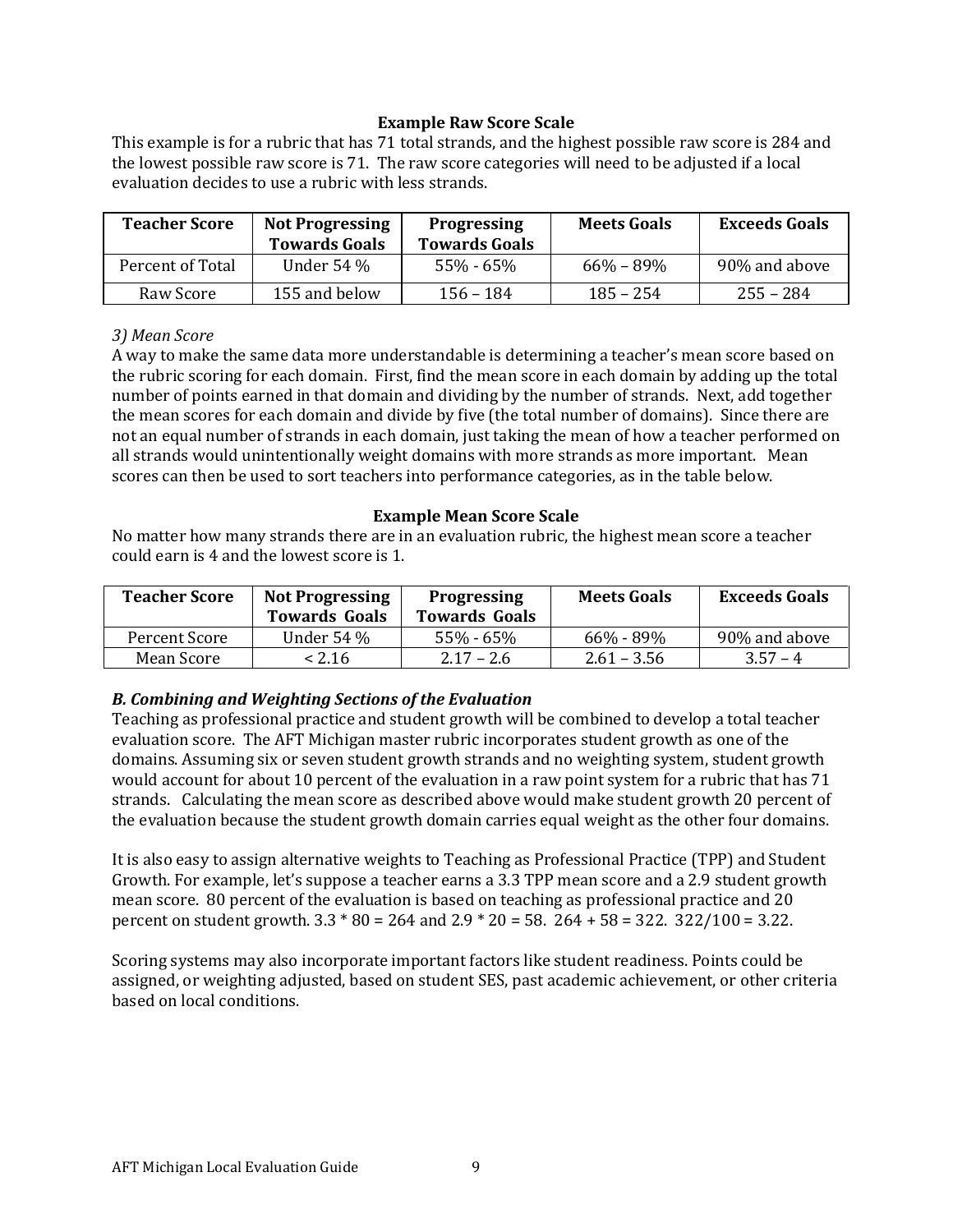## Step 3: Figuring out implementation and who plays what roles in the evaluation system

If an evaluation system is not properly implemented, both the evaluation tool and scoring method will be irrelevant. Watch out for:

- "Snapshot" evaluations (1 slice of time only)
- Top-down only (no input from colleagues)
- Unrealistic goals and timeline (e.g. in-depth evaluations of every teacher every year)

## A. Deciding Who Conducts Evaluations

It has normally been the responsibility of administrators to conduct evaluations. However, many districts have incorporated peer evaluation in some form. Further, given the frequency with which evaluations now have to be conducted, administrators may require support.

| <b>Evaluator</b>           | What it looks like   | <b>Advantages</b>        | <b>Disadvantages</b>      |
|----------------------------|----------------------|--------------------------|---------------------------|
| <b>Administrators</b>      | Administrator        | Staff is more used to    | Unrealistic to expect an  |
|                            | conducts             | being evaluated by an    | administrator to evaluate |
|                            | observations and     | administrator than       | entire staff thoroughly.  |
|                            | conferences          | their peers.             | Can make evaluation       |
|                            |                      |                          | discipline-focused rather |
|                            |                      |                          | than developmental.       |
| Peer                       | Current teachers     | Helps cultivate a        | Some staff uncomfortable  |
| <b>Evaluators/Coaches</b>  | receive leave time   | professional learning    | with peer evaluation.     |
|                            | to conduct or assist | community, anchors       | Requires scheduling       |
|                            | in evaluations       | the evaluation around    | comp time and             |
|                            |                      | development and not      | professional              |
|                            |                      | pure assessment          | development.              |
| <b>Combination (Shared</b> | Administrator and    | Anchors evaluative       | Depends on                |
| <b>Responsibilities</b> )  | peers share          | process as a shared      | administrators and peer   |
|                            | evaluation           | responsibility for       | evaluators to work        |
|                            | responsibilities     | building school success. | together and may require  |
|                            |                      | Enhances the capacity    | more logistical planning. |
|                            |                      | to perform thorough      |                           |
|                            |                      | evaluations              |                           |

## Potential Roles within an Evaluation System

Regardless of what variation is chosen, it makes sense to delegate evaluation responsibilities to more than one person, since a more comprehensive evaluation system is required than in the past. Training all those involved in the process is absolutely essential to ensuring reliable and useful results from the evaluation. Below is an example of how you could delegate responsibilities for a "shared responsibility" approach.

| <b>Evaluator</b>      | <b>Evaluation Responsibility</b>                                             |
|-----------------------|------------------------------------------------------------------------------|
| <b>Administrator</b>  | Observes teaching practices in classroom using TPP rubric. Agrees on and     |
|                       | monitors development plan with teacher.                                      |
| <b>Peer Evaluator</b> | Facilitates self reflections and coaching sessions using TPP                 |
| <b>Evaluation</b>     | Scores student growth component, share rubrics from TPP to score entire tool |
| <b>Team</b>           |                                                                              |

#### Shared Responsibility Evaluation Model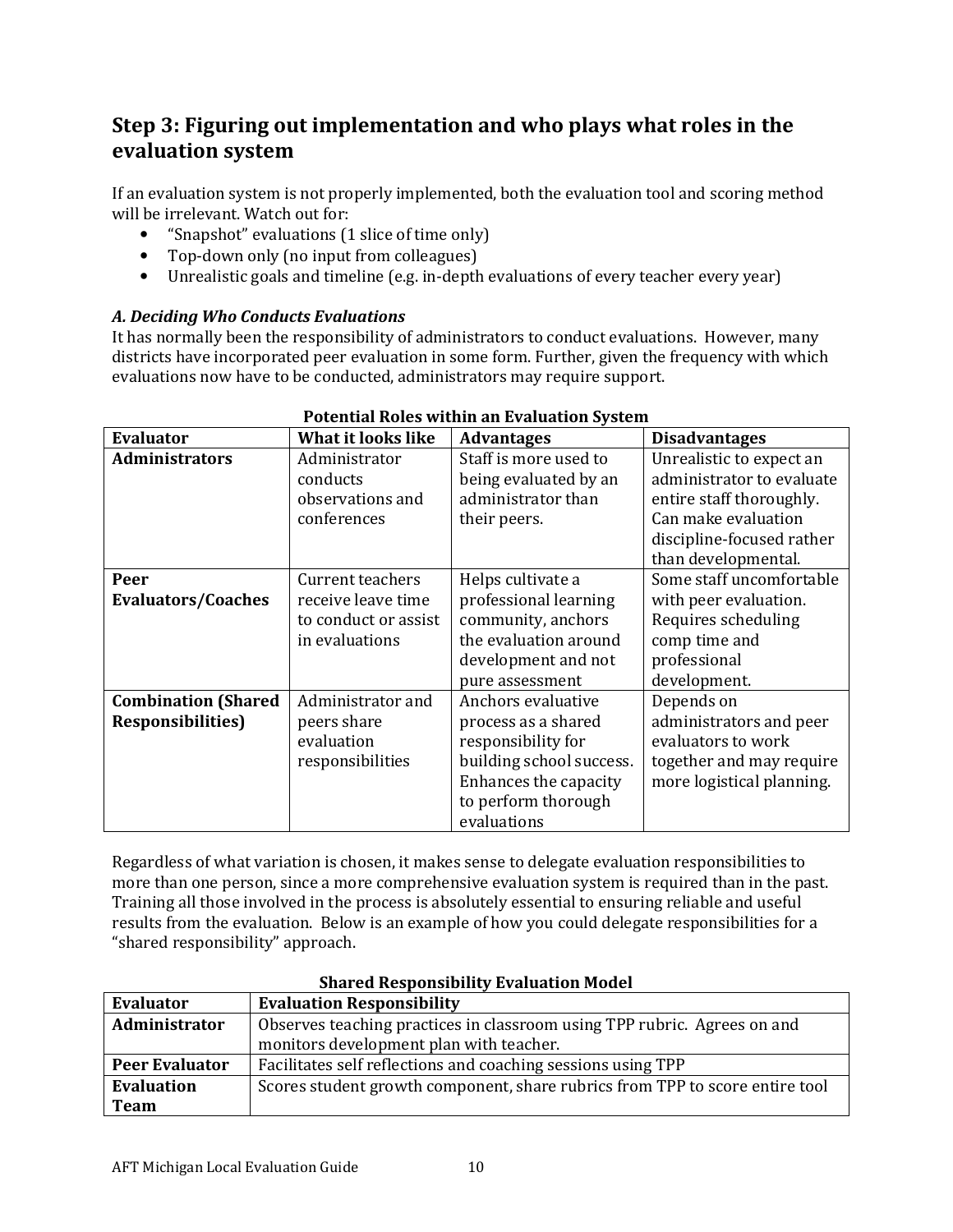## B. Deciding How Evaluations are Conducted

In order for an evaluation to serve as a tool that improves teaching and learning, it must be conceptualized as a process rather than an isolated event. Since teachers are asked to demonstrate teaching as professional practice (TPP) though several data points, the evaluation procedure requires both an observational and conference component (where a teacher shares self reflections, etc.). Very little is learned about teaching through a brief observation without debriefing. If scheduling a lengthy observation is impossible, the observation should consist of frequent observations at different points of a lesson.

|                | Ladilibic Lydiuative I Toccuule<br><b>Summary</b> |                     |                     |                         |              |                   |  |  |  |
|----------------|---------------------------------------------------|---------------------|---------------------|-------------------------|--------------|-------------------|--|--|--|
| Preliminary    | <b>Goal Setting</b>                               | <b>Goal Setting</b> |                     | <b>Growth Period</b>    |              |                   |  |  |  |
| Conference     | <b>Observation</b>                                | Conference          | <b>Observations</b> | Self-<br><b>Debrief</b> |              | <b>Evaluation</b> |  |  |  |
|                |                                                   |                     |                     |                         | reflection   |                   |  |  |  |
| <b>Discuss</b> | Classroom                                         | Debrief             | Chance to           | <b>Occurs</b>           | Teacher      | Student           |  |  |  |
| evaluation     | observation                                       | observation,        | observe             | within two              | presents     | Growth            |  |  |  |
| timeline,      | using rubric,                                     | self reflection     | progress            | weeks of                | artifacts to | data              |  |  |  |
| process, and   | no official                                       | for diagnostic      | toward goals        | observation             | demonstrate  | calculated        |  |  |  |
| schedule       | scoring $-$                                       | purposes, set       |                     |                         | non-         |                   |  |  |  |
|                | used as                                           | growth              |                     |                         | observable   | Overall           |  |  |  |
|                | diagnostic                                        | demonstration       |                     |                         | measures     | Evaluation        |  |  |  |
|                |                                                   | process             |                     |                         |              | is Scored         |  |  |  |

### Example Evaluative Procedure

## C. Scheduling the Procedure

Michigan teachers must be evaluated annually; however, the legislation does not set specific parameters. As long as steps in the procedure are implemented on annual basis, the evaluation cycle may expand beyond one year. Particularly since state tests (taken in October) assess the previous year's content, some relevant student growth information must be gathered a school year after teaching as professional practice has been documented. For these reasons (and the personnel burden of fully evaluating every teacher every year), it makes sense for districts to schedule the evaluation procedure on a two or three-year cycle. Teachers are being evaluated and receiving feedback annually, but this evaluation is part of a longer cycle.

#### Example Two-Year Evaluation Cycle (Student Growth measurements collected both years)

|                                             | Year 1                                                 |                                                                                     | Year 2                                          |                                                                                             |                                                                                                                  |
|---------------------------------------------|--------------------------------------------------------|-------------------------------------------------------------------------------------|-------------------------------------------------|---------------------------------------------------------------------------------------------|------------------------------------------------------------------------------------------------------------------|
| Targeting Teaching as Professional Practice |                                                        |                                                                                     | Strengthening Teaching as Professional Practice |                                                                                             |                                                                                                                  |
| Aug. - Dec.                                 | Jan. - March                                           | April – June                                                                        | $Aug - Dec.$                                    | Jan. – March                                                                                | April – June                                                                                                     |
| Preliminary<br>conferences                  | <b>Observations</b><br>for goal<br>setting<br>purposes | Goal setting<br>Self reflection<br>Conferences<br>Set student<br>growth<br>measures | <b>Observations</b><br>And<br>Debriefing        | Self reflections<br>Conferences<br>Student<br>growth<br>measures<br>scored for two<br>years | Summary<br>evaluation<br>completed,<br>scored, and<br>reported to<br>teacher. Used<br>for future goal<br>setting |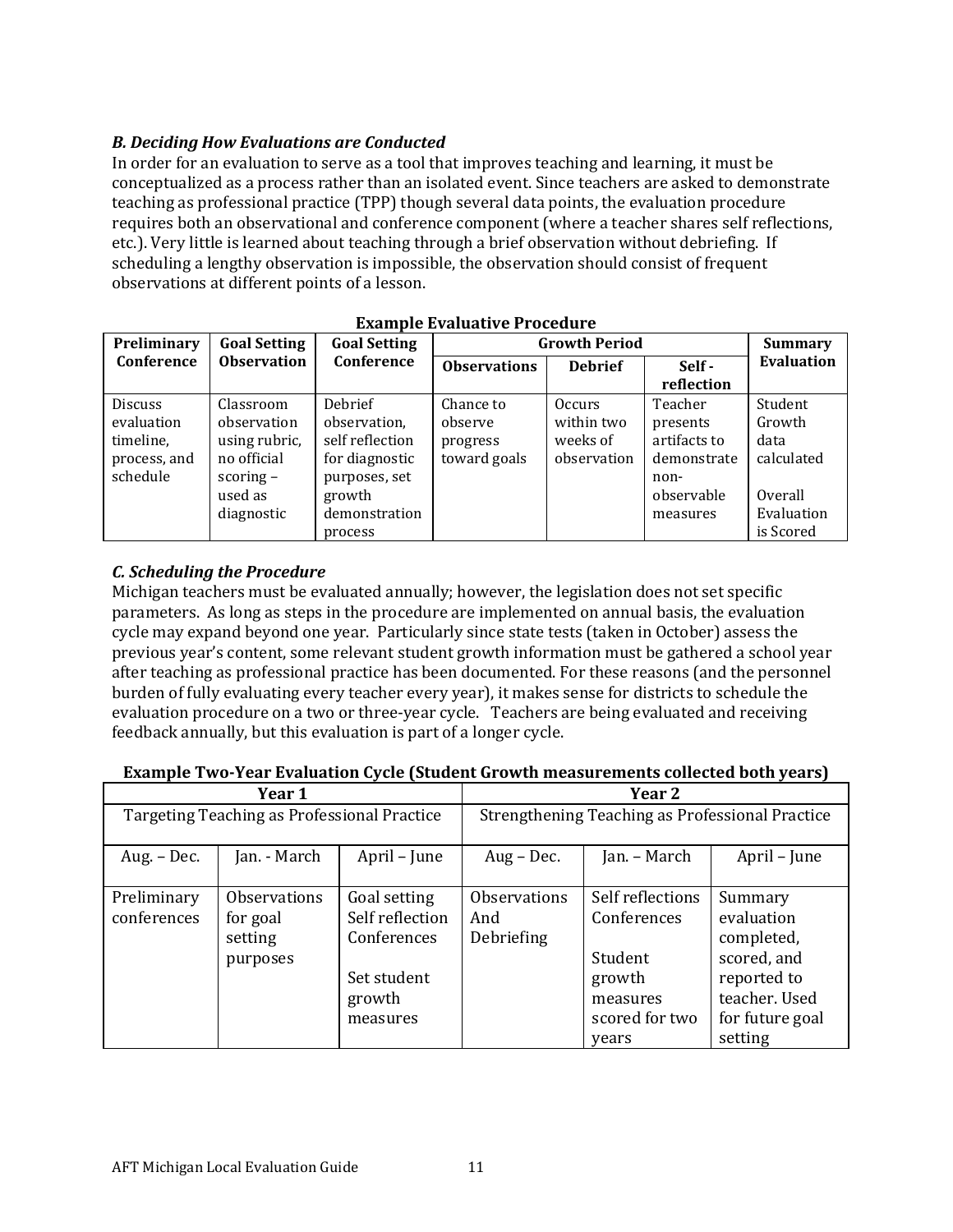# Step 4: Linking the evaluation to professional development

After a district has decided how to they will be scoring the teacher evaluation tool, they have to decide what the scores mean. What happens to teachers who receive favorable evaluations versus those that do not? What is done with the information gained through the evaluation in terms of goal setting and working towards improved practice?

Many evaluation systems establish "levels" of teaching performance that establish a "pathway" for improvement, coaching and professional support. The table below presents one example.

| Level          | Title        | <b>Description</b>                                                                                   |
|----------------|--------------|------------------------------------------------------------------------------------------------------|
|                | Apprentice   | Has little teaching experience                                                                       |
| $\prod$        | Novice       | Has met licensure requirements and is working to develop skills                                      |
| III            | Career       | Has demonstrated the skills needed to have a career in teaching                                      |
| IV             | Advanced     | Continuing to master the art of teaching while demonstrating a<br>distinguished level of instruction |
| $\overline{V}$ | Accomplished | Has demonstrated consistently outstanding teaching                                                   |
| <b>VI</b>      | Lead Teacher | Is accomplished and now has leadership role in supporting other teachers                             |

## A. Gathering Data through Evaluations to Inform Professional Development

All teachers, no matter how they score on the evaluation tool, should be given the opportunity to develop an individual professional development plan. Through self-reflection and goal-setting, this process allows a teacher to plan how they participate in growth activities.

The individual or team responsible for implementing evaluations should analyze these plans to identify themes and build a comprehensive professional development program for the school. Similarly, data from the evaluation rubric should be aggregated and analyzed to suggest professional development needs at the school level.

## B. Providing Targeted Professional Development Opportunities

Teachers should have the opportunity to strengthen their practice in domains identified through the evaluation process. A robust evaluation system provides a number of practical professional development opportunities:

- **•** pairing with a lead teacher for regular reflections,
- observing other teachers,
- **keeping a reflection log,**
- video taping and watching themselves teach (scoring themselves with rubric), or
- participating in "focus groups" around specific topics.

#### C. Professional Support Standards

Evaluation systems must strive toward "360 degree accountability" by both allowing teachers to request support in their implementation plan and also tracking the administration's success in providing the professional support crucial to teaching and learning (e.g. necessary classroom materials, timely access to student data, and behavior management protocols).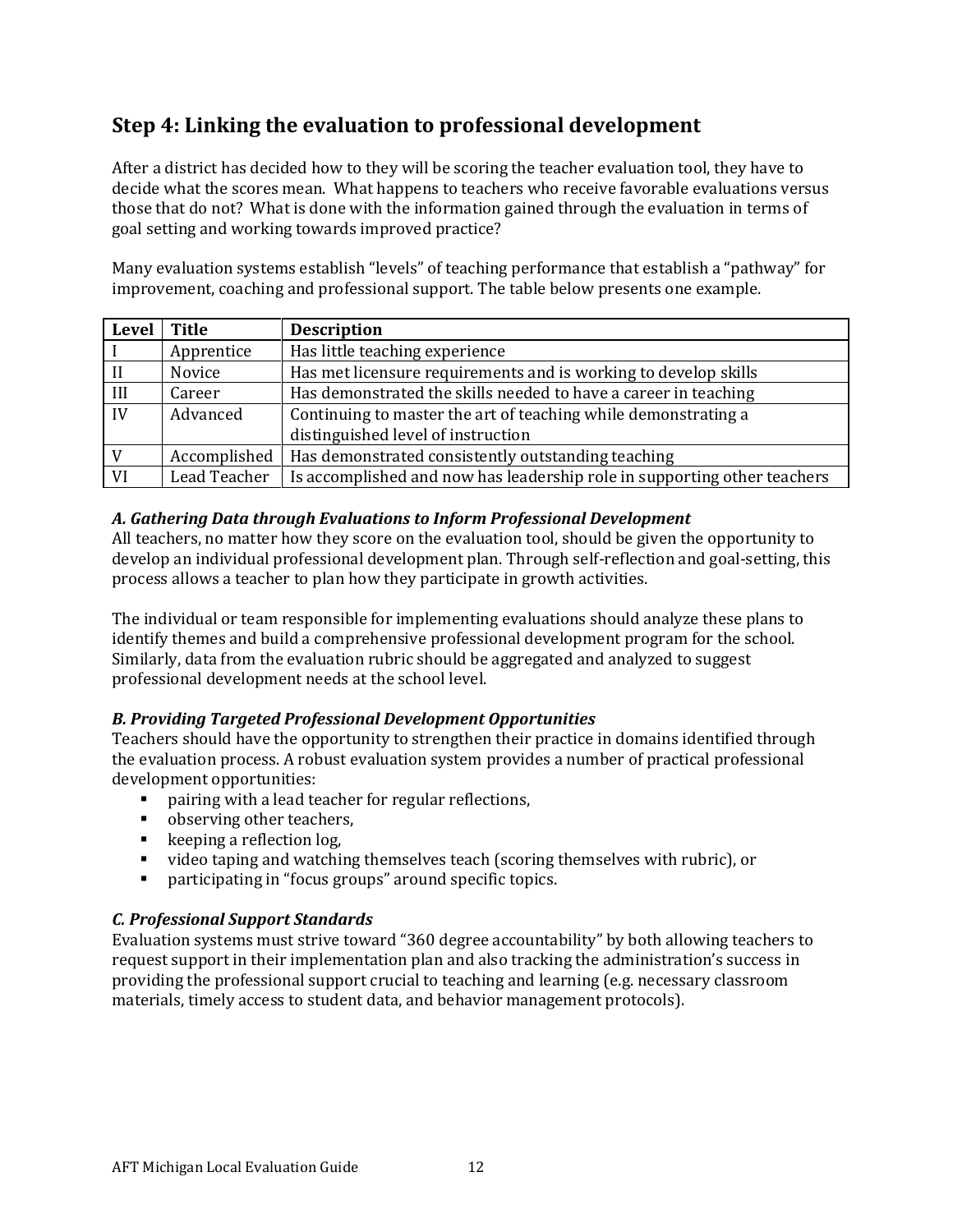# Appendix A: AFT Michigan Teacher Evaluation Master Rubric

This rubric is designed to gather data to measure performance across five domains that are essential to teaching performance. When used effectively, the rubric can help pinpoint areas where teacher is extremely strong or needs to improve. This helps to match teachers with professional development opportunities that meet their specific needs.

## A. Scoring the Rubric

For each content strand, a teacher is scored based on behavioral descriptions justifying specific ratings. If an evaluator observes practices that merit a "lacking proficiency" or "gaining proficiency" score, they should provide a brief comment explaining the specific problem, referencing the description in the rubric1. The evaluator should then write a concise improvement suggestion in the "Actions for Improvement" section.

|               | - Example Score Sneet |         |         |  |                             |                        |  |  |  |
|---------------|-----------------------|---------|---------|--|-----------------------------|------------------------|--|--|--|
| <b>Strand</b> | Lacking               | Gaining | Meeting |  | Exceeding   Explanation for | <b>Actions for</b>     |  |  |  |
|               |                       |         |         |  | "lacking" or "gaining"      | Improvement            |  |  |  |
|               |                       |         |         |  | items                       |                        |  |  |  |
| 2A.i          | X                     |         |         |  | Consistently negative       | Diagnose whether       |  |  |  |
|               |                       |         |         |  | interaction; teacher        | teacher is aware of    |  |  |  |
|               |                       |         |         |  | used put down               | negative interactions, |  |  |  |
|               |                       |         |         |  | language 6 times            | then hold meeting to   |  |  |  |
|               |                       |         |         |  | (called student "slow")     | assess the origin of   |  |  |  |
|               |                       |         |         |  |                             | negative interactions  |  |  |  |

## Example Score Sheet

## B. Training Evaluators to Ensure Consistency

Regardless of who is conducting an evaluation, it should provide a reliable measurement of teacher performance. This makes it imperative that evaluators are trained to use the teacher evaluation rubric consistently. Effective training should include evaluators observing the same lesson to calibrate scoring. Evaluators can observe and score a volunteer teacher or pre-prepared video footage of a lesson and then discuss their evaluation with the guidance of an experience evaluator.

## C. Ensuring Quality Observation Episodes

The evaluation rubric is designed to provide a comprehensive measure of a teacher across five domains. Performance is demonstrated at various points throughout a lesson, school day, or year. Therefore, observation episodes must be thorough and capture a significant portion of a lesson. Since not all domains, or strands within a domain, can be observed in a single episode, a teacher should be observed multiple times throughout a school year. Evaluators should conduct observations at different times during the day and lesson cycle, increasing the likelihood that they will observe teaching across all of the domains.

## D. Using Multiple Data Points to Observe Strands

If an evaluator does not observe evidence of a strand, it does not necessarily mean that a teacher is "lacking proficiency," only that other "data points" are necessary. To help provide a comprehensive picture of how teachers are performing, the rubric lists data points in the "demonstration" column that evaluators should use to score a teacher on a given strand.

 $\overline{a}$ <sup>1</sup> A glossary of key terms is included at the end of this document.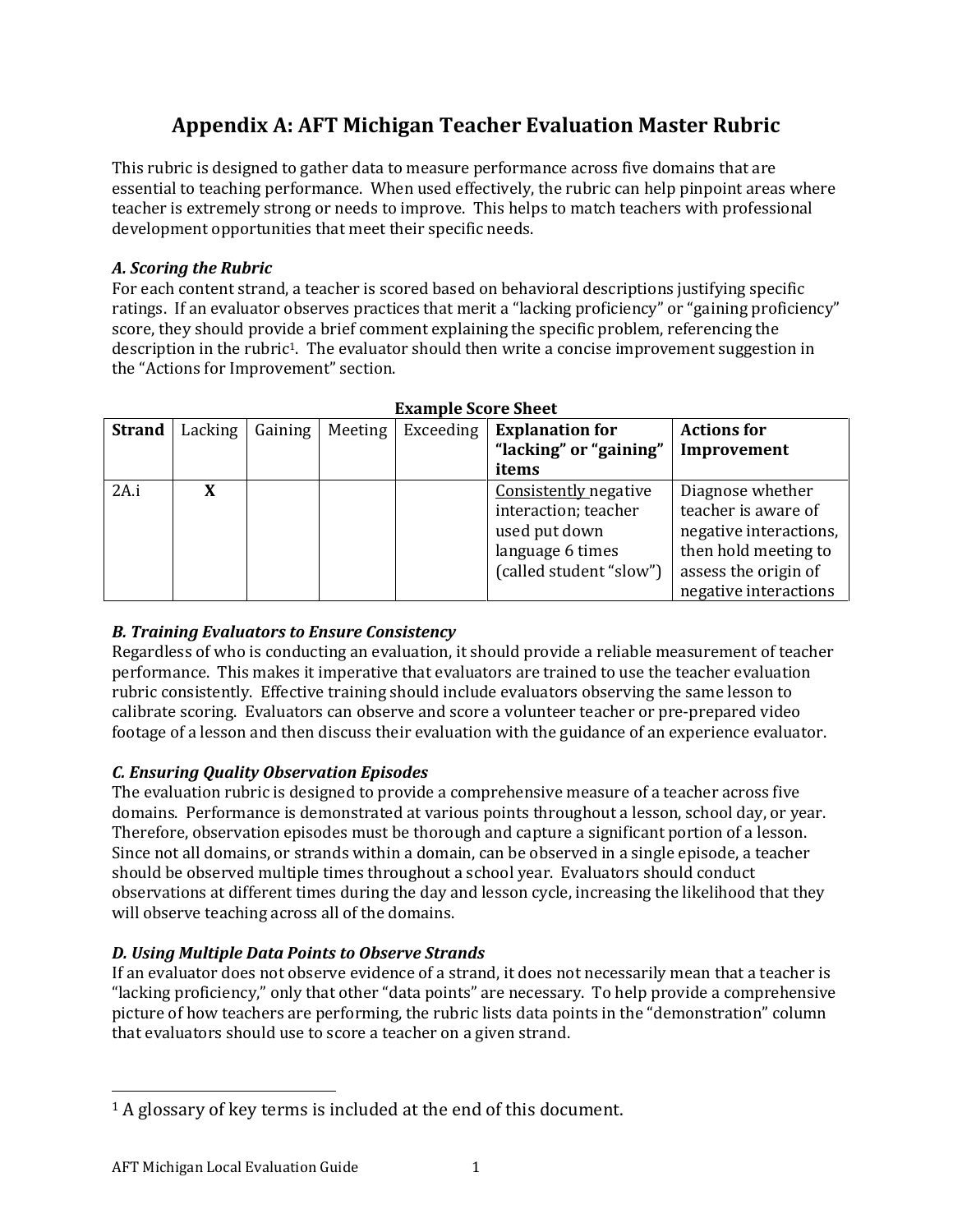## Domain #1: Planning and Preparation

|              | <b>Strand</b>                          | <b>Demonstration</b>   |                             | <b>Rubric</b>                 |                                   |                              |  |
|--------------|----------------------------------------|------------------------|-----------------------------|-------------------------------|-----------------------------------|------------------------------|--|
|              |                                        |                        | <b>Lacking Proficiency</b>  | <b>Gaining Proficiency</b>    | <b>Meeting Proficiency</b>        | <b>Exceeding Proficiency</b> |  |
|              |                                        |                        | (1)                         | (2)                           | (3)                               | (4)                          |  |
| <b>1A</b>    | Demonstrating                          | <b>Certification</b>   | $\bf{X}$                    | $\mathbf{X}$                  | $\overline{\mathbf{X}}$           | $\overline{\mathbf{X}}$      |  |
|              | <b>Knowledge of</b>                    | and State              |                             |                               |                                   |                              |  |
|              | <b>Content and</b>                     | <b>Exams</b>           |                             |                               |                                   |                              |  |
|              | Pedagogy                               |                        |                             |                               |                                   |                              |  |
| $\mathbf{i}$ | Knowledge of                           | <b>Lesson Plans</b>    | In planning and practice    | Is familiar with content area | Displays solid                    | Meets proficiency and        |  |
|              | Content                                |                        | teacher consistently        | but sometimes makes           | knowledge in content              | understands how content      |  |
|              |                                        | <b>Self Reflection</b> | makes content errors        | mistakes and ignores          | area and understands              | area connects to other       |  |
|              |                                        |                        |                             | student errors                | how they relate to one<br>another | disciplines                  |  |
| ii           | Knowledge of                           |                        | Plans and practices display | Plans and practices indicate  | Plans and practices               | Meets Proficiency and        |  |
|              | Prerequisite                           |                        | no understanding of         | some awareness of             | reflect accurate                  | incorporates a wide          |  |
|              | Relationships                          |                        | prerequisite                | prerequisite relationships    | understanding of                  | range of pedagogical         |  |
|              |                                        |                        | relationships important     | although knowledge is         | prerequisite                      | techniques to deliver        |  |
|              |                                        |                        | to student learning of      | inaccurate or incomplete      | relationships among               | content.                     |  |
|              |                                        |                        | content                     |                               | topics and concepts               |                              |  |
| iii          | Knowledge of                           |                        | Displays no understanding   | Plans and practices reflect   | Plans and practices               | Meets proficiency; Plans     |  |
|              | <b>Content Related</b>                 |                        | of the range of             | limited range of              | reflect familiarity with a        | and practices                |  |
|              | Pedagogy                               |                        | instructional approaches    | instructional approaches      | wide range of                     | strategically to meet        |  |
|              |                                        |                        | suitable for student        |                               | instructional                     | student needs                |  |
|              |                                        |                        | learning                    |                               | approaches and                    |                              |  |
|              |                                        |                        |                             |                               | disciplines                       |                              |  |
| 1B           | <b>Demonstrating</b>                   | <b>Student Work</b>    | $\overline{\mathbf{X}}$     | $\mathbf{X}$                  | $\overline{\mathbf{X}}$           | $\overline{\mathbf{X}}$      |  |
|              | <b>Knowledge of</b><br><b>Students</b> | <b>Lesson Plans</b>    |                             |                               |                                   |                              |  |
| $\mathbf{i}$ | Knowledge of child                     |                        | Displays little or no       | Displays partial knowledge    | Displays accurate                 | Meets proficiency and        |  |
|              | and adolescent                         | <b>Self Reflection</b> | knowledge of                | of the developmental          | understanding of the              | displays knowledge of        |  |
|              | development                            |                        | developmental               | characteristics of age group  | typical development               | which individual             |  |
|              |                                        |                        | characteristics of the age  |                               | characteristics of the            | students follow patterns     |  |
|              |                                        |                        | group                       |                               | age group                         |                              |  |
| ii           | Knowledge of                           |                        | Sees no value               | Recognizes value of how       | Knowledge of how                  | Meets proficiency and        |  |
|              | learning process                       |                        | understanding how           | students learn, but           | students learn is                 | applies knowledge to         |  |
|              |                                        |                        | students learn.             | knowledge is                  | accurate, applies                 | individual                   |  |
|              |                                        |                        |                             | limited/outdated              | knowledge to the class            | students/groups              |  |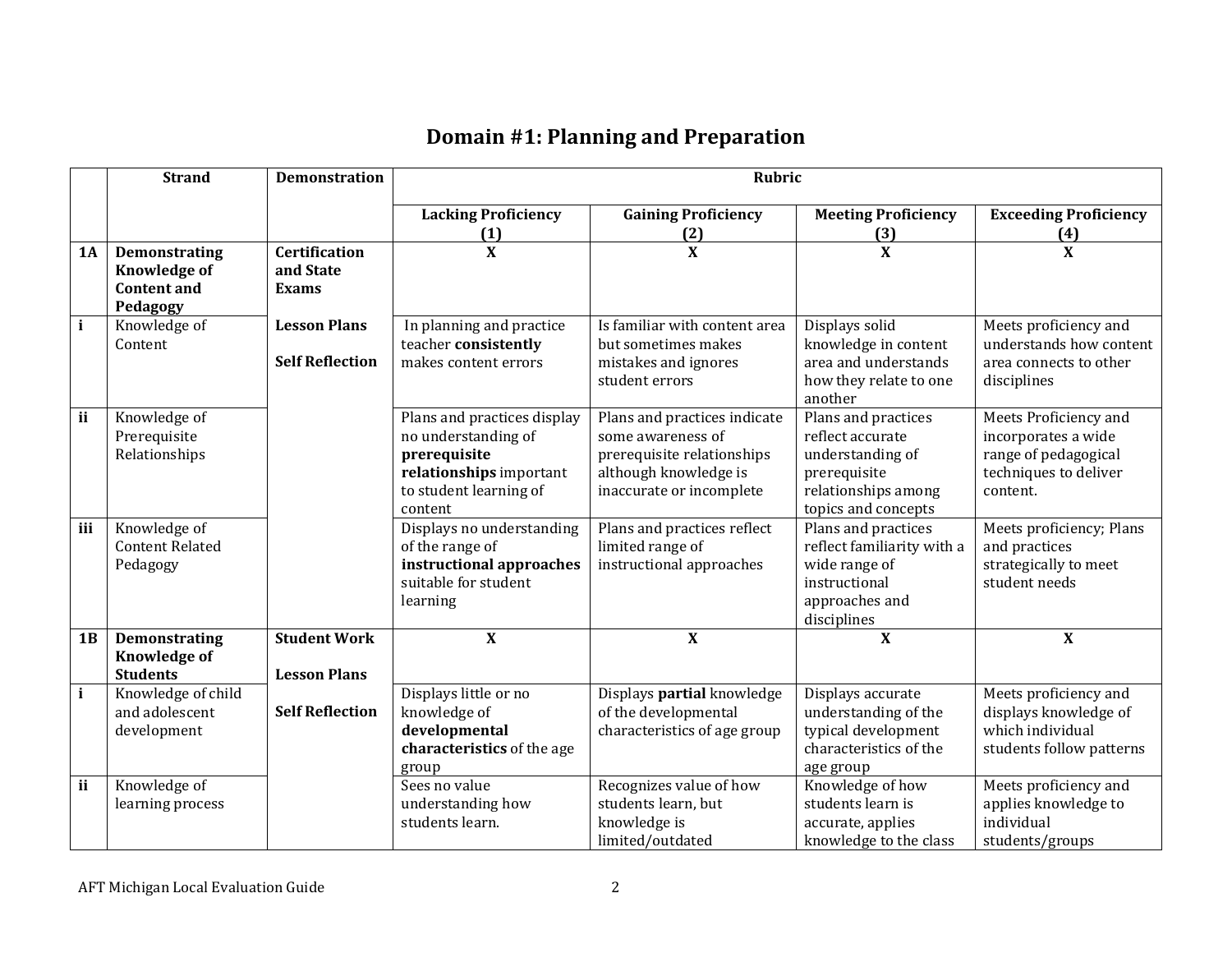|                | <b>Strand</b>                                                              | <b>Demonstration</b>                |                                                                                                                                    | <b>Rubric</b>                                                                                                                          |                                                                                                                    |                                                                                  |
|----------------|----------------------------------------------------------------------------|-------------------------------------|------------------------------------------------------------------------------------------------------------------------------------|----------------------------------------------------------------------------------------------------------------------------------------|--------------------------------------------------------------------------------------------------------------------|----------------------------------------------------------------------------------|
|                |                                                                            |                                     | <b>Lacking Proficiency</b><br>(1)                                                                                                  | <b>Gaining Proficiency</b><br>(2)                                                                                                      | <b>Meeting Proficiency</b><br>(3)                                                                                  | <b>Exceeding Proficiency</b><br>(4)                                              |
| iii            | Knowledge of<br>students' skills,<br>knowledge and<br>language proficiency |                                     | Displays no knowledge of<br>students' skills knowledge<br>and language proficiency                                                 | Recognizes the value of<br>understanding student skills<br>but does not differentiate                                                  | Recognizes the value of<br>understanding student<br>skills and differentiates<br>for groups                        | Meets proficiency and<br>uses information to<br>inform future planning           |
| iv             | Knowledge of<br>students' interest<br>and cultural heritage                |                                     | Displays little or no<br>knowledge of student<br>interests or cultural<br>heritage and does not find<br>this valuable.             | Recognizes the value of<br>understanding student<br>interests and cultural<br>heritage,                                                | Recognizes value of<br>understanding student<br>interests and heritage<br>and displays this<br>knowledge in class. | Meets proficiency and<br>applies this knowledge to<br>individual students.       |
| $\mathbf{v}$   | Knowledge of<br>students' special<br>interests                             |                                     | Displays little or no<br>understanding of students'<br>special learning or<br>medical needs or why such<br>knowledge is important. | Displays awareness of the<br>importance knowing<br>students' special learning<br>medical needs, but<br>knowledge may be<br>incomplete. | Teacher is aware of<br>students' special<br>learning and medical<br>needs.                                         | Meets proficiency and<br>makes appropriate<br>accommodations                     |
| 1 <sub>C</sub> | Setting<br>instructional<br><b>Outcomes</b>                                | Course<br><b>Syllabus</b><br>Course | $\mathbf{X}$                                                                                                                       | $\mathbf{X}$                                                                                                                           | $\mathbf X$                                                                                                        | $\mathbf X$                                                                      |
| $\mathbf{i}$   | Value, Sequence, and<br>Alignment                                          | Calendar<br><b>Self Reflection</b>  | <b>Outcomes</b> represent low<br>expectations and do not<br>represent learning in the<br>discipline.                               | Some outcomes represent<br>moderately high<br>expectations, and reflect<br>some learning but lack<br>strong sequence                   | Outcomes represent<br>high expectations and<br>are connected to a<br>sequence of learning<br>and state standards.  | Meets proficiency and<br>connects learning clearly<br>to other disciplines.      |
| ii             | Clarity                                                                    |                                     | Outcomes are not clear<br>and stated as activities<br>with no form of<br>assessment                                                | Some outcomes are vague<br>and broad; not all outcomes<br>are student-centered and<br>assessable                                       | Most outcomes are<br>clear, assessable and<br>student centered.                                                    | All outcomes are clear.<br>assessable, and student<br>centered.                  |
| iii            | Balance                                                                    |                                     | Outcomes reflect only one<br>learning strand                                                                                       | Outcomes reflect more then<br>one learning strand but<br>strands are not integrated<br>or coordinated.                                 | Outcomes reflect<br>several different types<br>of learning and<br>opportunities for<br>coordination                | Meets proficiency and<br>integrates outcomes<br>from other disciplines.          |
| iv             | Suitability for<br>diverse learners                                        |                                     | Outcomes are not suitable<br>for the class.                                                                                        | Some outcomes are suitable<br>for most learners, and some<br>consider assessments                                                      | Most outcomes are<br>suitable for most<br>learners and are based<br>on student<br>proficiency.                     | Meets proficiency and<br>considers needs of<br>individual students and<br>groups |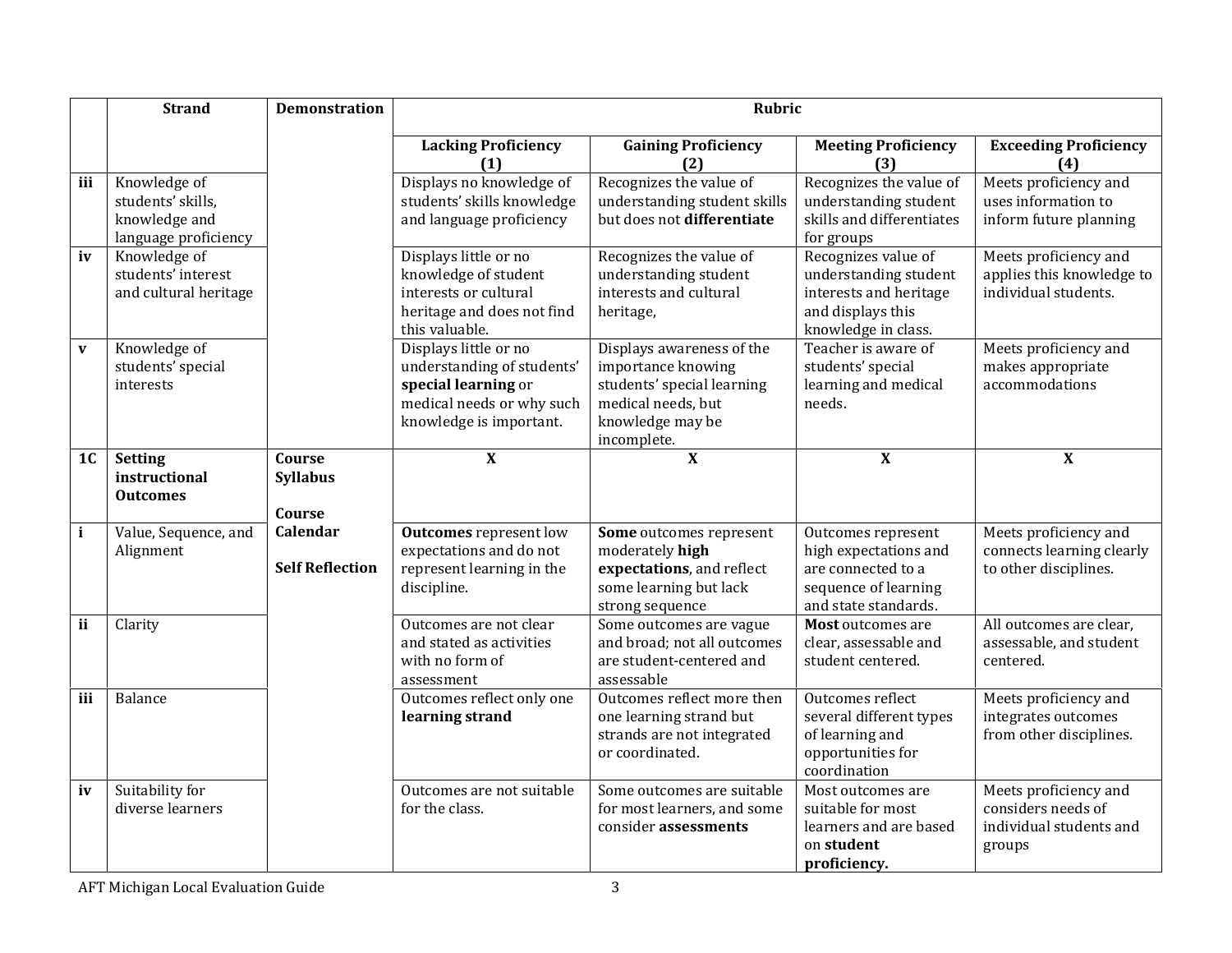|              | <b>Strand</b>                                   | <b>Demonstration</b>                       |                                                                                                                             | <b>Rubric</b>                                                                                      |                                                                                                         |                                                                                                             |
|--------------|-------------------------------------------------|--------------------------------------------|-----------------------------------------------------------------------------------------------------------------------------|----------------------------------------------------------------------------------------------------|---------------------------------------------------------------------------------------------------------|-------------------------------------------------------------------------------------------------------------|
|              |                                                 |                                            | <b>Lacking Proficiency</b><br>(1)                                                                                           | <b>Gaining Proficiency</b><br>(2)                                                                  | <b>Meeting Proficiency</b><br>(3)                                                                       | <b>Exceeding Proficiency</b><br>(4)                                                                         |
| 1D           | <b>Designing Coherent</b><br><b>Instruction</b> | <b>Student Work</b><br><b>Lesson Plans</b> | $\overline{\mathbf{x}}$                                                                                                     | $\overline{\mathbf{X}}$                                                                            | $\overline{\mathbf{X}}$                                                                                 | $\overline{\mathbf{X}}$                                                                                     |
| $\mathbf{i}$ | <b>Learning Activities</b>                      | <b>Self Reflection</b><br><b>Syllabus</b>  | Learning activities are not<br>suitable for students                                                                        | Some learning activities are<br>suitable for students and<br>instructional outcomes                | <b>Most learning activities</b><br>are suitable, match<br>instructional outcomes<br>and engage students | Meets proficiency and<br>engages students at high<br>levels                                                 |
| ii           | Instructional<br>Materials and<br>Resources     | Course<br>Calendar                         | Lessons do not use or<br>consider appropriate<br>resources                                                                  | Lessons use some<br>appropriate resources, but<br>they do not support<br>outcomes                  | Most lessons use<br>appropriate materials<br>and engage students in<br>meaningful learning.             | Meets proficiency and<br>includes appropriate<br>technology when<br>necessary                               |
| iii          | <b>Instructional Groups</b>                     |                                            | There is no evidence of<br>instructional grouping.                                                                          | Instructional grouping<br>sometimes supports<br>outcomes.                                          | Instructional groups are<br>varied for differentiated<br>instruction.                                   | Meets proficiency and<br>groups students based<br>on knowledge.                                             |
| iv           | Lesson and Unit<br>Structure                    |                                            | Lessons or units are not<br>clearly structured;<br>progression does not<br>follow a logical sequence<br>and is unrealistic. | Lessons or units have a<br>structure but is unclear and<br>progression of activities is<br>uneven. | Lesson or units have a<br>clearly defined<br>structure and<br>progression of activities<br>is even.     | Meets proficiency and<br>sequence and<br>progression is highly<br>coherent and based on<br>student learning |
| <b>1E</b>    | <b>Designing Student</b><br>Assessment          | <b>Student Work</b><br><b>Lesson Plans</b> | X                                                                                                                           | $\mathbf X$                                                                                        | $\mathbf X$                                                                                             | X                                                                                                           |
| $\mathbf{i}$ | Congruence with<br>Instructional<br>Outcomes    | <b>Self Reflection</b>                     | <b>Assessment procedures</b><br>do not match assessment<br>outcomes                                                         | Some instructional<br>outcomes are assessed                                                        | Most instructional<br>outcomes are assessed<br>with appropriate<br>strategies                           | Meets proficiency and<br>assessments are<br>differentiated for student<br>learning                          |
| ii           | Criteria and<br>Standards                       |                                            | Proposed approach does<br>not consider criteria or<br>standards                                                             | Some criteria and standards<br>have been developed but<br>they are not clear                       | Most assessment<br>criteria and standards<br>are clear                                                  | Meets proficiency and<br>criteria are chosen based<br>on student learning                                   |
| iii          | Design of Formative<br>Assessment               |                                            | Teacher does not<br>incorporate any formative<br>assessment                                                                 | Formative assessment<br>approaches are unclear and<br>not strategic                                | Teacher has a strategy<br>for using formative<br>assessment, and applies<br>this strategy               | Meets proficiency and<br>incorporates student use<br>of formative assessments                               |
| iv           | Use for Planning                                |                                            | Does not plan to use<br>assessment results to<br>inform future planning                                                     | Sometimes plans to use<br>assessment results for<br>planning                                       | Mostly plans to use<br>assessment results for<br>future instruction                                     | Meets proficiency and<br>plans to use assessment<br>results to implement<br>differentiated instruction      |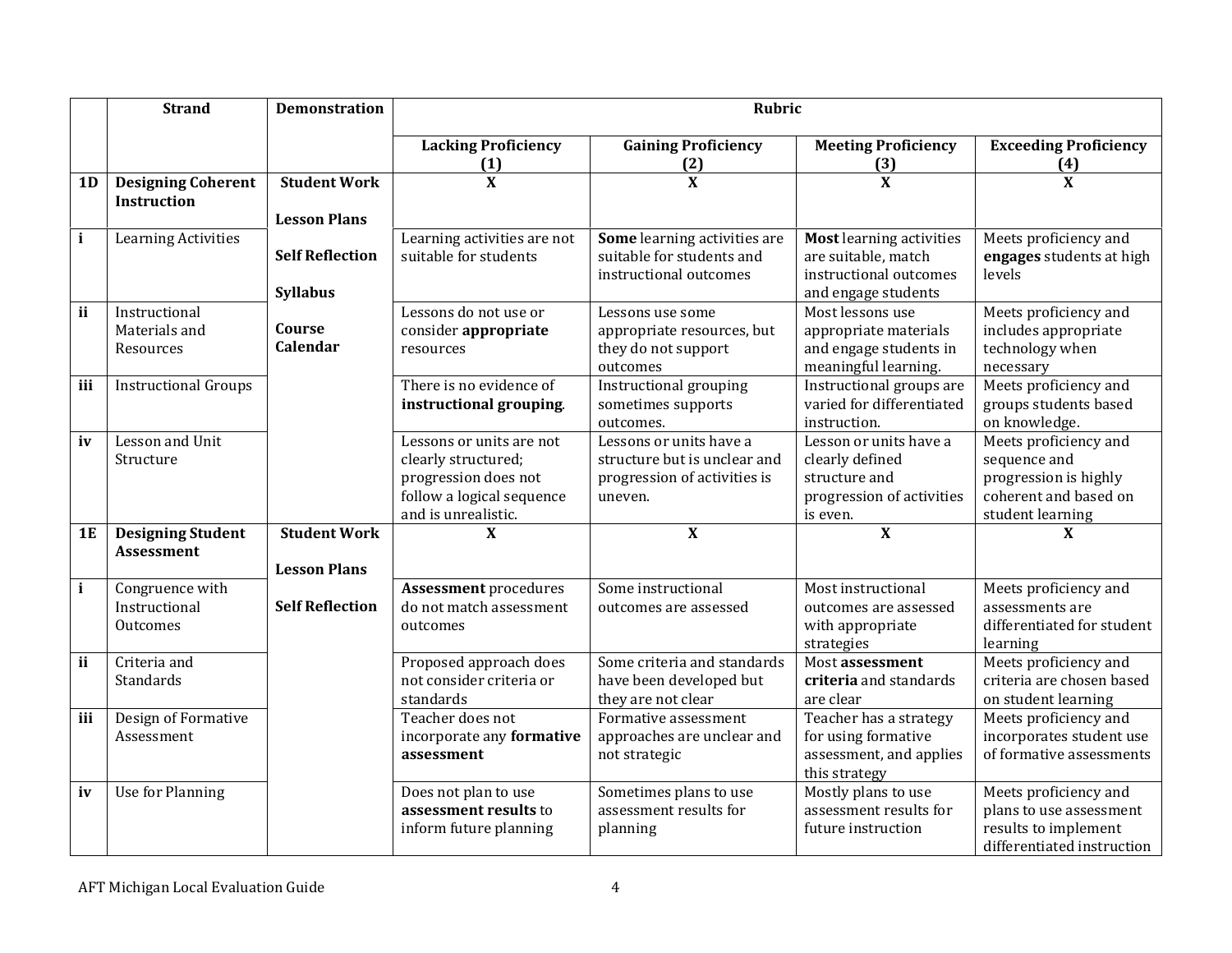## Domain #1 Scoring Log

| <b>Strand</b>            | Lacking                 | Gaining                 | Meeting<br>X            | $\begin{array}{c}\n\text{Exceeding} \\ \textbf{X}\n\end{array}$ | Explanation for "lacking" or "gaining items | <b>Actions for Improvement</b> |
|--------------------------|-------------------------|-------------------------|-------------------------|-----------------------------------------------------------------|---------------------------------------------|--------------------------------|
| 1A                       | $\overline{\mathbf{X}}$ | $\overline{\mathbf{X}}$ |                         |                                                                 |                                             |                                |
| $\overline{\mathbf{i}}$  |                         |                         |                         |                                                                 |                                             |                                |
|                          |                         |                         |                         |                                                                 |                                             |                                |
| $\overline{\mathbf{ii}}$ |                         |                         |                         |                                                                 |                                             |                                |
| $\overline{\text{iii}}$  |                         |                         |                         |                                                                 |                                             |                                |
| 1B                       | $\overline{\mathbf{X}}$ | $\overline{\mathbf{X}}$ | $\overline{\mathbf{X}}$ | $\overline{\mathbf{X}}$                                         |                                             |                                |
| $\overline{\mathbf{i}}$  |                         |                         |                         |                                                                 |                                             |                                |
| $\overline{\mathbf{ii}}$ |                         |                         |                         |                                                                 |                                             |                                |
| $\overline{\text{iii}}$  |                         |                         |                         |                                                                 |                                             |                                |
| $\overline{iv}$          |                         |                         |                         |                                                                 |                                             |                                |
| $\mathbf v$              |                         |                         |                         |                                                                 |                                             |                                |
| 1C                       | $\overline{\mathbf{X}}$ | $\overline{\mathbf{X}}$ | $\overline{\mathbf{X}}$ | $\overline{\mathbf{X}}$                                         |                                             |                                |
| $\overline{\mathbf{i}}$  |                         |                         |                         |                                                                 |                                             |                                |
| $\overline{\mathbf{ii}}$ |                         |                         |                         |                                                                 |                                             |                                |
| $\overline{\text{iii}}$  |                         |                         |                         |                                                                 |                                             |                                |
| iv                       |                         |                         |                         |                                                                 |                                             |                                |
| 1D                       | $\overline{\mathbf{X}}$ | $\overline{\mathbf{X}}$ | $\overline{\mathbf{X}}$ | $\overline{\mathbf{X}}$                                         |                                             |                                |
| $\overline{\mathbf{i}}$  |                         |                         |                         |                                                                 |                                             |                                |
| $\overline{\mathbf{ii}}$ |                         |                         |                         |                                                                 |                                             |                                |
| $\overline{\text{iii}}$  |                         |                         |                         |                                                                 |                                             |                                |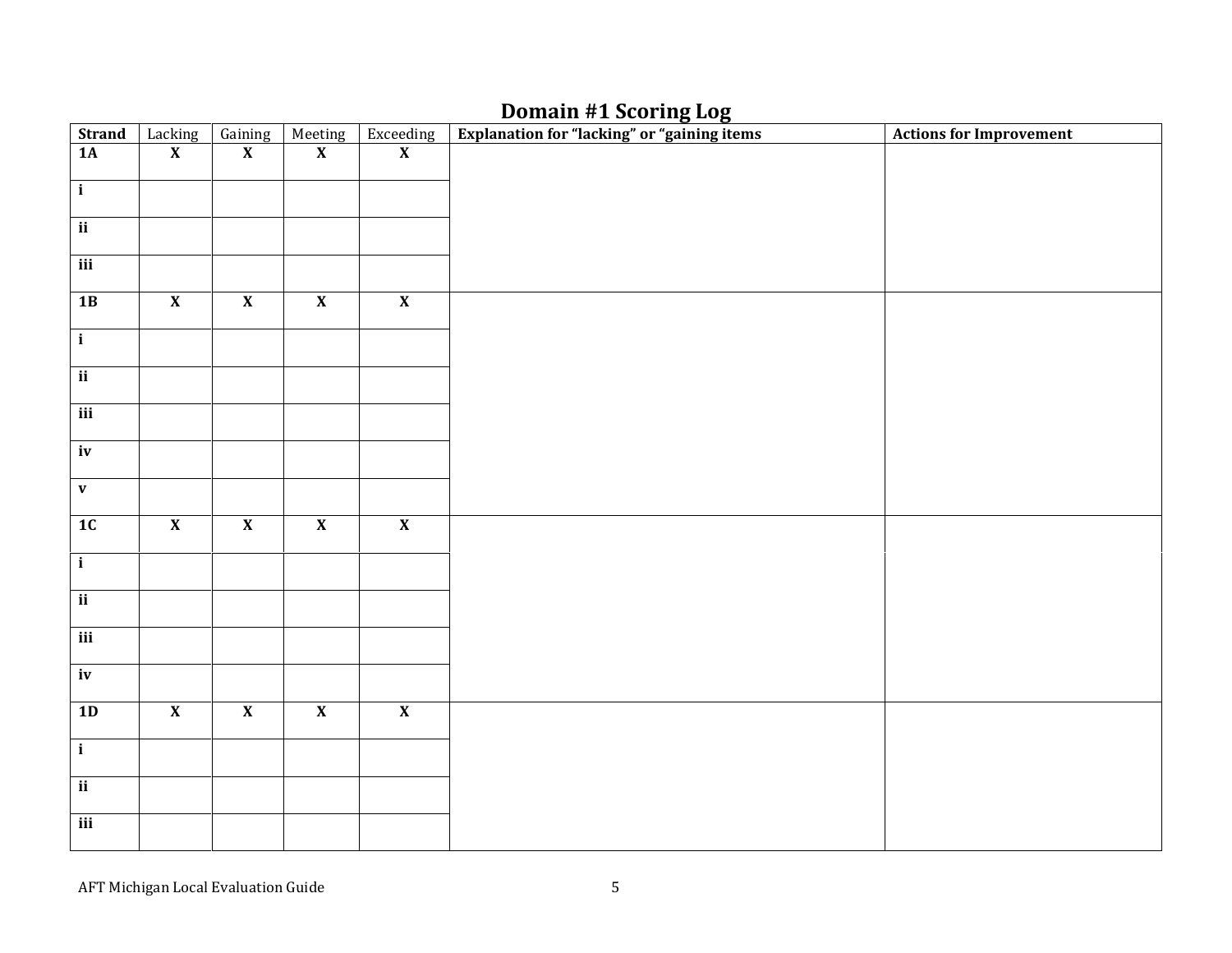| <b>Strand</b> | Lacking                   | Gaining | Meeting                   | Exceeding         | Explanation for "lacking" or "gaining items | <b>Actions for Improvement</b> |
|---------------|---------------------------|---------|---------------------------|-------------------|---------------------------------------------|--------------------------------|
| iv            |                           |         |                           |                   |                                             |                                |
|               |                           |         |                           |                   |                                             |                                |
| <b>1E</b>     | $\boldsymbol{\mathrm{X}}$ | X       | $\boldsymbol{\mathrm{X}}$ | $\mathbf{v}$<br>л |                                             |                                |
|               |                           |         |                           |                   |                                             |                                |
|               |                           |         |                           |                   |                                             |                                |
|               |                           |         |                           |                   |                                             |                                |
| ii            |                           |         |                           |                   |                                             |                                |
|               |                           |         |                           |                   |                                             |                                |
| iii           |                           |         |                           |                   |                                             |                                |
|               |                           |         |                           |                   |                                             |                                |
| iv            |                           |         |                           |                   |                                             |                                |
|               |                           |         |                           |                   |                                             |                                |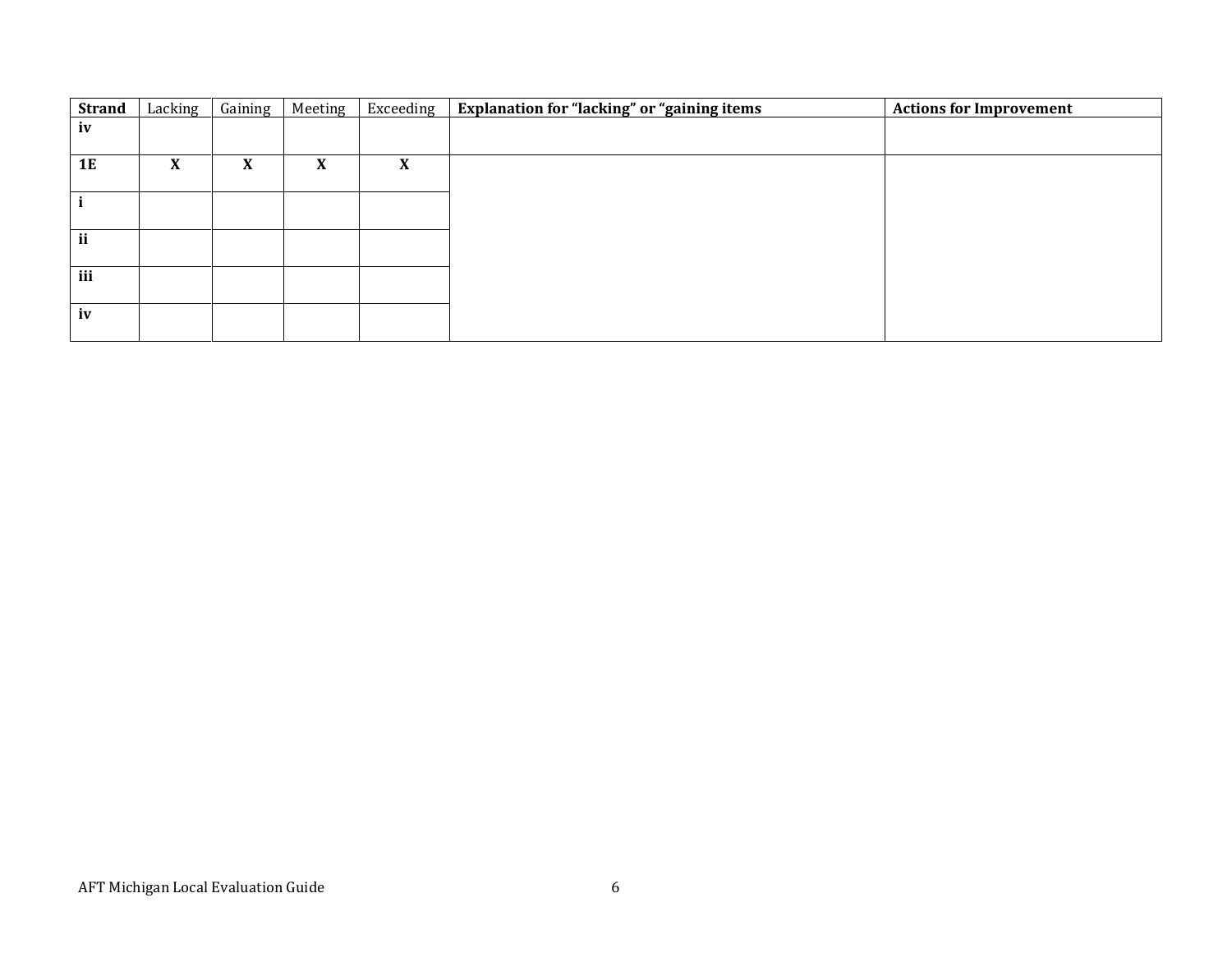# Domain #2: The Classroom Environment

<mark>Observation:</mark> "Standards of conduct must frequently be inferred, because in a smoothly running classroom an observer may not witness explicit attention to those<br>standards" (Charlotte Danielson). Considering this, scoring

|              | <b>Strand</b>                                                               | <b>Demonstration</b>                          |                                                                                                   |                                                                                                                    | <b>Rubric</b>                                                                                        |                                                                                                                                 |
|--------------|-----------------------------------------------------------------------------|-----------------------------------------------|---------------------------------------------------------------------------------------------------|--------------------------------------------------------------------------------------------------------------------|------------------------------------------------------------------------------------------------------|---------------------------------------------------------------------------------------------------------------------------------|
|              |                                                                             |                                               | <b>Lacking Proficiency</b><br>(1)                                                                 | <b>Gaining Proficiency</b><br>(2)                                                                                  | <b>Meeting Proficiency</b><br>(3)                                                                    | <b>Exceeding Proficiency</b><br>(4)                                                                                             |
| 2A           | <b>Creating an</b><br><b>Environment of</b><br><b>Respect &amp; Rapport</b> | <b>Classroom</b><br><b>Observations</b>       | $\mathbf{X}$                                                                                      | $\mathbf{X}$                                                                                                       | $\mathbf{X}$                                                                                         | $\mathbf{X}$                                                                                                                    |
| $\mathbf{i}$ | Teacher interaction<br>with students                                        | <b>Self Reflection</b>                        | Interaction is negative,<br>demeaning, sarcastic,<br>inappropriate                                | Interaction is<br>inconsistent, exhibits<br>favoritism to some and<br>ignores others                               | Interactions demonstrate<br>general caring and respect,<br>and are age and culturally<br>appropriate | Meets proficiency and<br>there evidence of high<br>levels of trust                                                              |
| ii           | <b>Student interaction</b><br>with other students                           |                                               | Interaction between<br>students is dominated<br>by conflict                                       | Students are generally<br>not disrespectful to one<br>another                                                      | Student interactions are<br>respectful to one another                                                | Meets proficiency and<br>students regulate their<br>own behavior                                                                |
| 2B           | <b>Establishing a</b><br><b>Culture of Learning</b>                         | <b>Observation</b>                            | $\overline{\mathbf{X}}$                                                                           | $\overline{\mathbf{X}}$                                                                                            | $\overline{\mathbf{X}}$                                                                              | $\mathbf{x}$                                                                                                                    |
| $\mathbf{i}$ | Importance of<br>Content                                                    | <b>Student Work</b><br><b>Self Reflection</b> | Speaks of content<br>negatively                                                                   | Does not emphasize<br>importance of content<br>and seeks minimal<br>student buy in                                 | Conveys enthusiasm for the<br>content and most students<br>are committed to its value                | Meets proficiency and<br>students demonstrate<br>genuine interest through<br>participation                                      |
| ii           | <b>Expectations for</b><br>Learning and<br>Achievement                      |                                               | Instruction and<br>outcomes convey low<br>expectations for<br>student learning and<br>achievement | Instruction and outcomes<br>convey moderate<br>expectations for student<br>learning and achievement                | Instruction and outcomes<br>convey high expectations<br>for most students                            | Meets proficiency and<br>students have<br>internalized high<br>expectations                                                     |
| iii          | Student Pride in<br>Work                                                    |                                               | Students demonstrate<br>no pride in their work                                                    | Students minimally<br>accept the responsibility<br>to do good work but<br>invest little energy into<br>its quality | Students strive to produce<br>quality work, an<br>expectation set by the<br>teacher                  | Meets proficiency and<br>there is evidence that<br>students take obvious<br>pride in work (i.e. editing<br>their own draft etc. |
| 2C           | <b>Managing</b><br><b>Classroom</b><br><b>Procedures</b>                    | <b>Observation</b><br><b>Self Reflection</b>  | $\mathbf X$                                                                                       | $\boldsymbol{\mathrm{X}}$                                                                                          | $\mathbf{X}$                                                                                         | X                                                                                                                               |
| $\mathbf{i}$ | Management of<br><b>Instructional Groups</b>                                |                                               | Students are not<br>productively engaged in<br>learning                                           | Students only in some<br>groups are productively<br>engaged in learning                                            | Small group work is<br>organized; most students<br>are productively engaged                          | Meets proficiency and<br>students self-regulate<br>group productivity                                                           |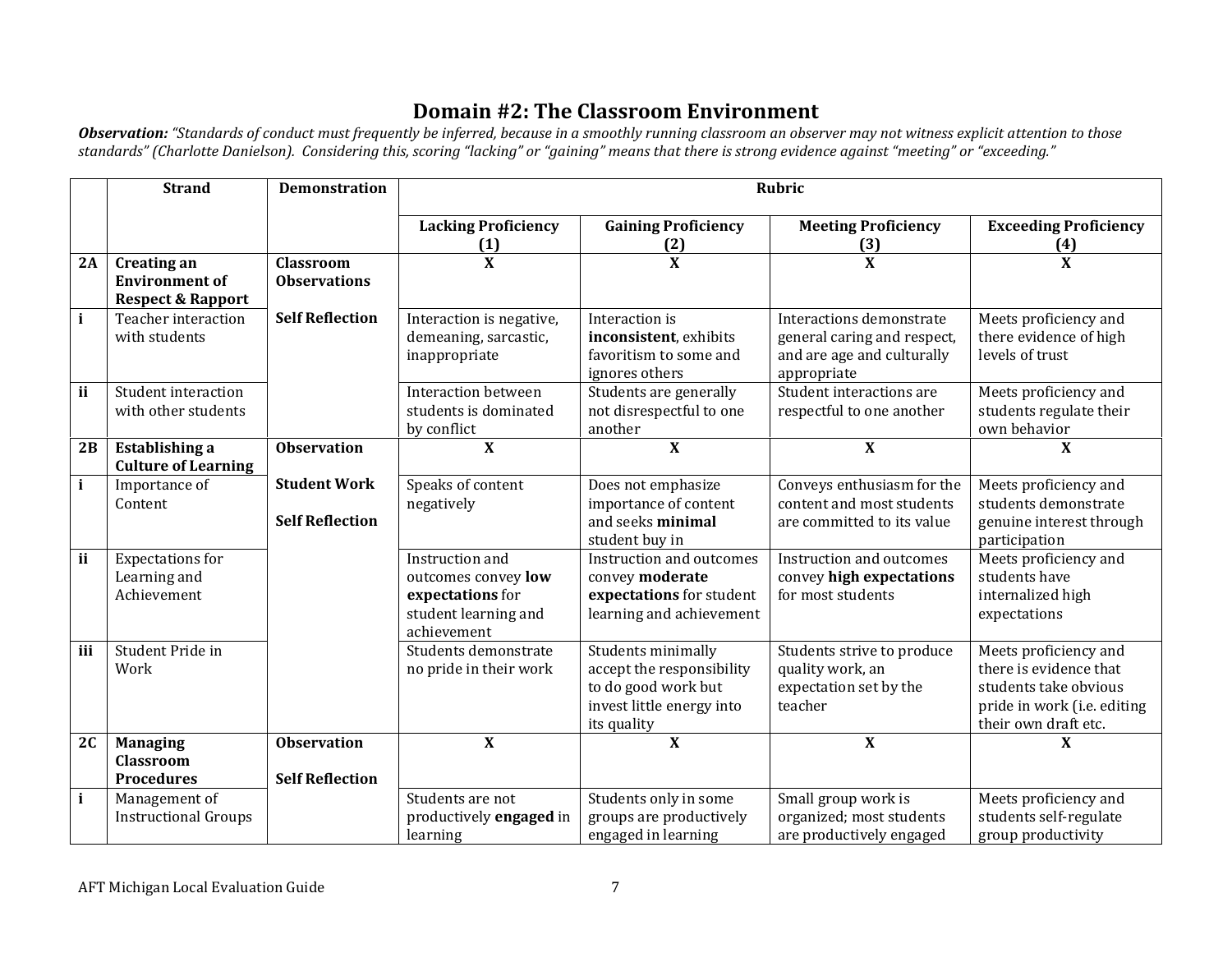|              | <b>Strand</b>                              | <b>Demonstration</b>    |                                    |                                              | <b>Rubric</b>                                        |                                        |
|--------------|--------------------------------------------|-------------------------|------------------------------------|----------------------------------------------|------------------------------------------------------|----------------------------------------|
|              |                                            |                         | <b>Lacking Proficiency</b><br>(1)  | <b>Gaining Proficiency</b><br>(2)            | <b>Meeting Proficiency</b><br>(3)                    | <b>Exceeding Proficiency</b><br>(4)    |
| ii           | Management of                              |                         | Transitions are chaotic            | Only some transitions are                    | Transitions occur smoothly                           | Meets Proficiency and                  |
|              | Transitions                                |                         | with much time lost in             | effective with some loss                     | with little loss of                                  | students responsibly self              |
|              |                                            |                         | between segments                   | of instructional time                        | instructional time                                   | regulate transition times              |
| iii          | Management of                              |                         | Materials and supplies             | Some routines for                            | Routines for handling                                | Meets proficiency and                  |
|              | Material and                               |                         | are handled                        | handling supplies and                        | materials and supplies                               | routines are seamless.                 |
|              | Supplies                                   |                         | inefficiently resulting            | material are evident but                     | occur smoothly most of the                           | Students assume some                   |
|              |                                            |                         | in lost instructional time         | instructional time is still                  | time with little loss of                             | responsibility for smooth              |
|              |                                            |                         |                                    | lost                                         | instructional time                                   | operation                              |
| iv           | Supervision of                             |                         | Volunteers or                      | Volunteers and                               | Volunteers and                                       | Meets proficiency and                  |
|              | volunteers and                             |                         | paraprofessionals have             | paraprofessionals are                        | paraprofessionals                                    | volunteers and                         |
|              | paraprofessionals                          |                         | no roles or duties                 | sometimes engaged in                         | are productively and                                 | paraprofessional                       |
|              |                                            |                         |                                    | roles or duties but need                     | independently engaged                                | contribute to a positive               |
|              |                                            |                         |                                    | constant direction                           |                                                      | classroom environment                  |
| 2D           | <b>Managing Student</b><br><b>Behavior</b> | <b>Observations</b>     | $\mathbf{X}$                       | X                                            | $\mathbf{X}$                                         | X                                      |
| $\mathbf{i}$ | Expectations                               | <b>Self Reflections</b> | No standards of                    | Standards of conduct                         | Standards of conduct are                             | Meets proficiency and                  |
|              |                                            |                         | conduct have been                  | may have been                                | clear to all students and                            | students seemed to have                |
|              |                                            |                         | established or                     | established but they are                     | most adhere to them                                  | participated in their                  |
|              |                                            |                         | communicated                       | not being adhered to                         |                                                      | development                            |
| ii           | Monitoring Student                         |                         | Student behavior is not            | <b>Teacher infrequently</b>                  | Teacher monitors student                             | Meets proficiency and                  |
|              | Behavior                                   |                         | monitored                          | monitors student                             | behavior regularly                                   | students monitor their                 |
|              |                                            |                         |                                    | behavior                                     |                                                      | own behavior                           |
| iii          | Response to Student<br>Misbehavior         |                         | Does not respond<br>misbehavior or | Attempts to respond to<br>misbehavior but is | Responds to misbehavior                              | Meets proficiency and                  |
|              |                                            |                         | constantly does not                | inconsistent                                 | appropriately, consistently,<br>and with respect for | student behavior is<br>almost entirely |
|              |                                            |                         | respect student's dignity          |                                              | student dignity (or                                  | appropriate                            |
|              |                                            |                         |                                    |                                              | students rarely misbehave)                           |                                        |
| 2E           | <b>Organizing Physical</b>                 | <b>Observations</b>     | $\mathbf X$                        | $\overline{\mathbf{X}}$                      | $\boldsymbol{\mathrm{X}}$                            | $\mathbf{X}$                           |
|              | <b>Space</b>                               |                         |                                    |                                              |                                                      |                                        |
| $\mathbf{i}$ | Safety and                                 |                         | The classroom is not               | The classroom is safe, and                   | The classroom is safe in                             | Meets proficiency                      |
|              | Accessibility                              |                         | safe                               | essential learning is                        | learning is accessible to all                        | Accommodations and                     |
|              |                                            |                         |                                    | accessible to most                           | students                                             | adjustments are made                   |
|              |                                            |                         |                                    | students                                     |                                                      | when necessary                         |
| ii           | Arrangement of                             |                         | The furniture                      | Classroom setup is                           | Physical resources are used                          | Meets proficiency;                     |
|              | Furniture and Use of                       |                         | arrangement hinders                | adequate but does not                        | thoughtfully to foster                               | Adjustments made by                    |
|              | <b>Physical Resources</b>                  |                         | student learning                   | enhance student learning                     | learning activities                                  | teachers or students                   |
|              |                                            |                         |                                    |                                              |                                                      | when necessary                         |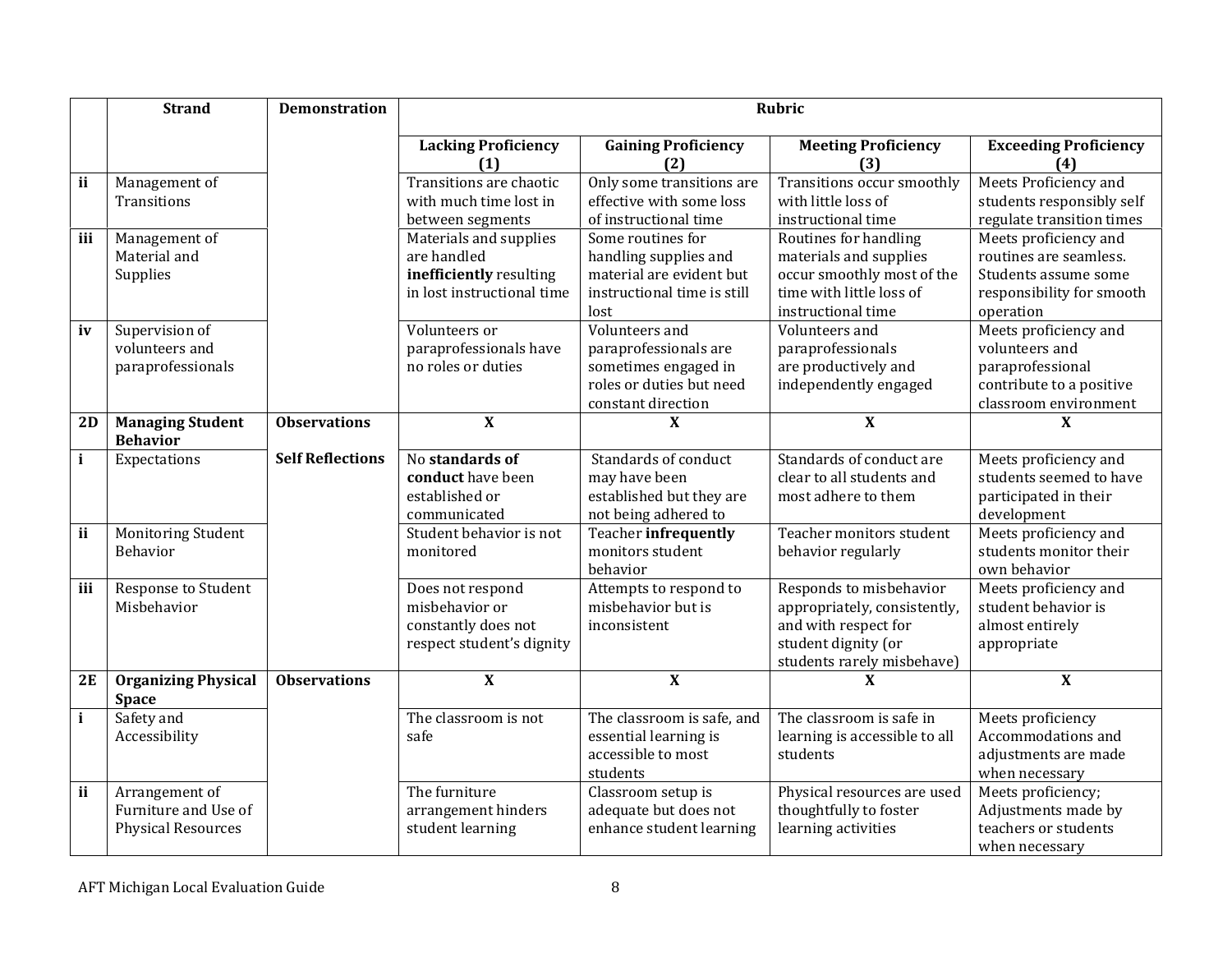## Domain #2 Scoring Log

|                          | Lacking<br>X            | $\frac{\text{Gaining}}{\textbf{X}}$ | Meeting<br>X            | $\frac{Expecteding}{X}$ | Explanation for "lacking" or "gaining" items | <b>Actions for Improvement</b> |
|--------------------------|-------------------------|-------------------------------------|-------------------------|-------------------------|----------------------------------------------|--------------------------------|
| 2A                       |                         |                                     |                         |                         |                                              |                                |
| $\overline{i}$           |                         |                                     |                         |                         |                                              |                                |
| $\overline{\mathbf{ii}}$ |                         |                                     |                         |                         |                                              |                                |
|                          |                         |                                     |                         |                         |                                              |                                |
|                          | $\overline{\mathbf{X}}$ | $\overline{\mathbf{X}}$             | $\overline{\mathbf{X}}$ | $\overline{\mathbf{X}}$ |                                              |                                |
| $\frac{2B}{i}$           |                         |                                     |                         |                         |                                              |                                |
|                          |                         |                                     |                         |                         |                                              |                                |
| $\overline{\mathbf{ii}}$ |                         |                                     |                         |                         |                                              |                                |
| iii                      |                         |                                     |                         |                         |                                              |                                |
|                          |                         |                                     |                         |                         |                                              |                                |
| $\frac{2C}{i}$           | $\overline{\mathbf{X}}$ | $\overline{\mathbf{X}}$             | $\overline{\mathbf{X}}$ | $\overline{\mathbf{X}}$ |                                              |                                |
|                          |                         |                                     |                         |                         |                                              |                                |
|                          |                         |                                     |                         |                         |                                              |                                |
| $\overline{\mathbf{ii}}$ |                         |                                     |                         |                         |                                              |                                |
| iii                      |                         |                                     |                         |                         |                                              |                                |
|                          |                         |                                     |                         |                         |                                              |                                |
| iv                       |                         |                                     |                         |                         |                                              |                                |
|                          |                         |                                     |                         |                         |                                              |                                |
| $\mathbf v$              |                         |                                     |                         |                         |                                              |                                |
|                          | $\overline{\mathbf{X}}$ | $\overline{\mathbf{X}}$             | $\overline{\mathbf{X}}$ | $\overline{\mathbf{X}}$ |                                              |                                |
| $\frac{2D}{i}$           |                         |                                     |                         |                         |                                              |                                |
|                          |                         |                                     |                         |                         |                                              |                                |
| $\overline{I}$           |                         |                                     |                         |                         |                                              |                                |
| $\overline{\text{iii}}$  |                         |                                     |                         |                         |                                              |                                |
|                          |                         |                                     |                         |                         |                                              |                                |
| 2E                       | $\overline{\mathbf{X}}$ | $\overline{\mathbf{X}}$             | $\overline{\mathbf{X}}$ | $\overline{\mathbf{X}}$ |                                              |                                |
| $\overline{\mathbf{i}}$  |                         |                                     |                         |                         |                                              |                                |
|                          |                         |                                     |                         |                         |                                              |                                |
| $\overline{\mathbf{ii}}$ |                         |                                     |                         |                         |                                              |                                |
|                          |                         |                                     |                         |                         |                                              |                                |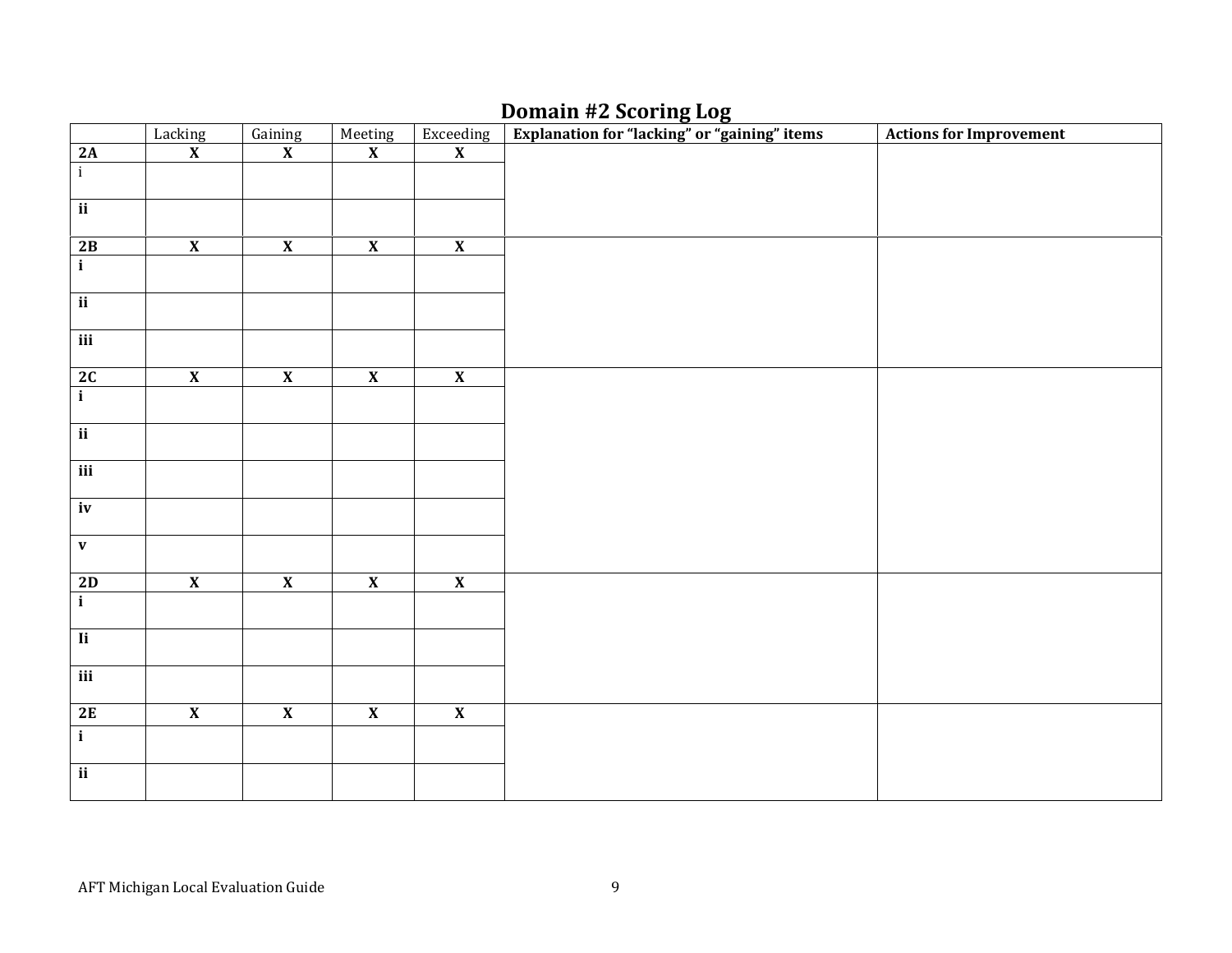## Domain #3: Instruction

Teachers demonstrate their instructional techniques primarily through classroom observations. However, lesson materials, including lesson plans and instructional<br>materials also can demonstrates components of one's instru

|              | <b>Strand</b>                                                   | <b>Demonstration</b>                          |                                                                                                                                  |                                                                                                                                 | <b>Rubric</b>                                                                                     |                                                                                                                                |
|--------------|-----------------------------------------------------------------|-----------------------------------------------|----------------------------------------------------------------------------------------------------------------------------------|---------------------------------------------------------------------------------------------------------------------------------|---------------------------------------------------------------------------------------------------|--------------------------------------------------------------------------------------------------------------------------------|
|              |                                                                 |                                               | <b>Lacking Proficiency</b><br>(1)                                                                                                | <b>Gaining Proficiency</b><br>(2)                                                                                               | <b>Meeting</b><br>Proficiency                                                                     | <b>Exceeding</b><br>Proficiency                                                                                                |
|              |                                                                 |                                               |                                                                                                                                  |                                                                                                                                 | (3)                                                                                               | (4)                                                                                                                            |
| 3A           | Communicating<br>with Students                                  | Classroom<br><b>Observations</b>              | $\mathbf X$                                                                                                                      | $\mathbf{X}$                                                                                                                    | X                                                                                                 | $\boldsymbol{\mathrm{X}}$                                                                                                      |
| $\mathbf{i}$ | <b>Expectations for</b><br>Learning                             | <b>Lesson Materials</b><br>(lesson plans etc) | Lesson objectives are<br>not communicated to<br>students                                                                         | Lesson objectives are<br>communicated to<br>students but are unclear                                                            | Lesson objectives are<br>clearly communicated,<br>and connected to<br>broader learning            | Meets proficiency and lesson<br>objectives are connected to<br>student interests                                               |
| ii           | Directions and<br>Procedures                                    | <b>Student Work</b>                           | Directions and<br>procedures are not<br>communicated to<br>students                                                              | Directions and<br>procedures require<br>constant clarification                                                                  | Directions and<br>procedures are clear to<br>students                                             | Meets proficiency and<br>teacher anticipates possible<br>misunderstandings                                                     |
| iii          | Explanations of<br>Content                                      |                                               | <b>Explanation of content</b><br>is unclear, confusing                                                                           | Explanation of content is<br>uneven, at times clear,<br>but other portions are<br>difficult to follow                           | <b>Explanation of content</b><br>is clear and appropriate                                         | Meets proficiency and<br>explanation is connected to<br>student's knowledge and<br>experiences                                 |
| iv           | Use of Oral and<br>Written Language                             |                                               | Spoken language is<br>inaudible or<br>inappropriate, written<br>language is illegible, and<br>contains several<br>grammar errors | Audible and legible, but<br>vocabulary is limited or<br>not appropriate to<br>students' ages or<br>backgrounds                  | Audible and legible;<br>Vocabulary is<br>appropriate to the<br>students' ages and<br>backgrounds  | Meets proficiency and<br>teacher is expressive with<br>well-chosen vocabulary to<br>intentionally extend student<br>vocabulary |
| 3B           | <b>Using Questioning</b><br>and Discussion<br><b>Techniques</b> | <b>Classroom</b><br><b>Observations</b>       | X                                                                                                                                | $\mathbf{X}$                                                                                                                    | $\boldsymbol{\mathrm{X}}$                                                                         | X                                                                                                                              |
| $\mathbf{i}$ | <b>Quality of Questions</b>                                     | <b>Student Work</b>                           | Teacher rarely<br>questions students,<br>questions are of poor<br>quality and are not<br>cognitively challenging                 | Questions are generally<br>of <b>low</b> quality, posed in<br>rapid succession, and<br>only some invite<br>thoughtful responses | Most questions are high<br>quality and challenging,<br>with adequate time for<br>student response | Meets proficiency and<br>teacher encourages students<br>to ask higher level questions                                          |
| ii           | Discussion<br>Techniques                                        |                                               | Teacher and student<br>interaction is limited to<br>directives and recitation                                                    | <b>Teacher sometimes</b><br>attempts to engage<br>students in genuine<br>discussion                                             | Teacher regularly<br>creates genuine<br>discussions among<br>students                             | Meets proficiency and<br>students actively participate<br>in discussions by making<br>unsolicited contributions                |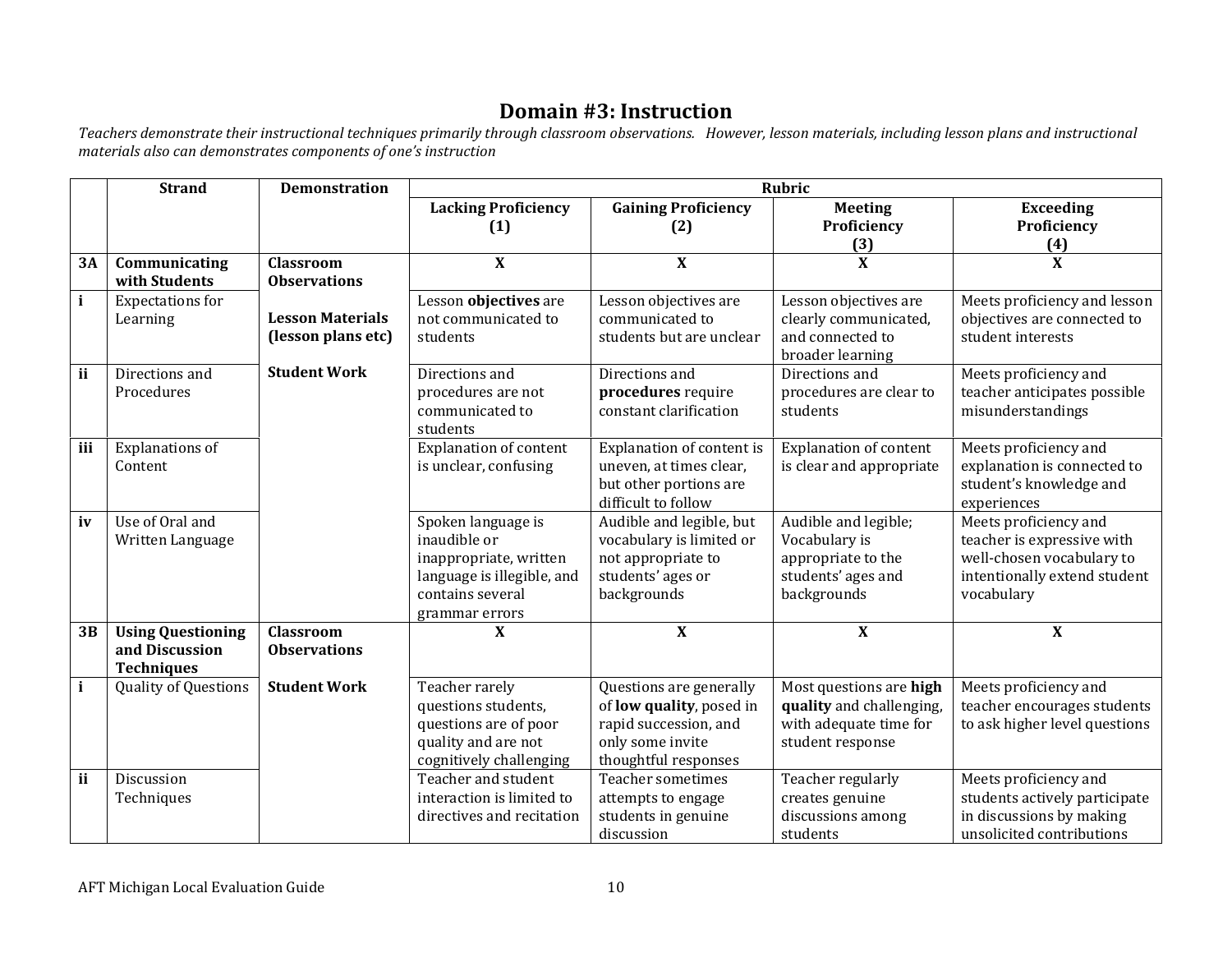|              | <b>Strand</b>                               | <b>Demonstration</b>                      | <b>Rubric</b>                                                                                                                  |                                                                                                                                            |                                                                                                                  |                                                                                                                                 |  |  |  |
|--------------|---------------------------------------------|-------------------------------------------|--------------------------------------------------------------------------------------------------------------------------------|--------------------------------------------------------------------------------------------------------------------------------------------|------------------------------------------------------------------------------------------------------------------|---------------------------------------------------------------------------------------------------------------------------------|--|--|--|
|              |                                             |                                           | <b>Lacking Proficiency</b><br>(1)                                                                                              | <b>Gaining Proficiency</b><br>(2)                                                                                                          | <b>Meeting</b><br>Proficiency<br>(3)                                                                             | <b>Exceeding</b><br>Proficiency<br>(4)                                                                                          |  |  |  |
| iii          | Student<br>Participation                    |                                           | Students refuse to<br>participate in discussion                                                                                | Few students dominate,<br>teacher sometimes<br>attempts to engage<br>others                                                                | Teacher successfully<br>engages most students<br>in the discussion                                               | Meets proficiency and<br>students participate in<br>shaping discussion direction                                                |  |  |  |
| 3C           | <b>Engaging Students</b><br>in Learning     | <b>Observation</b>                        | $\overline{\mathbf{X}}$                                                                                                        | $\overline{\mathbf{X}}$                                                                                                                    | $\boldsymbol{\mathrm{X}}$                                                                                        | $\boldsymbol{\mathrm{X}}$                                                                                                       |  |  |  |
| $\mathbf{i}$ | Activities and<br>Assignments               | <b>Self Reflection</b>                    | Activities and<br>assignments are<br>inappropriate for<br>students' age and<br>background. Students<br>are not engaged in them | Some activities and<br>assignments are<br>appropriate and some<br>students are engaged in<br>them                                          | Most activities and<br>assignments are<br>appropriate and most<br>students are engaged in<br>exploring content   | Meets proficiency and<br>student are clearly display<br>interest and ownership of<br>activities and assignments                 |  |  |  |
| ii           | Grouping of<br>Students                     |                                           | Teacher never attempts<br>to group during<br>instruction                                                                       | Instructional groupings<br>are sometimes<br>appropriate to<br>advancing instructional<br>outcomes                                          | Instructional groups are<br>productive, appropriate<br>to students and advance<br>lesson objectives              | Meets proficiency and<br>students take the initiative<br>to influence the formation or<br>adjustment of instructional<br>groups |  |  |  |
| iii          | Instructional<br>Materials and<br>Resources |                                           | Instructional materials<br>and resources are<br>unsuitable and do not<br>engage students                                       | <b>Instructional materials</b><br>and resources are only<br>partially suitable for<br>instruction and only<br>sometimes engage<br>students | Instructional materials<br>and resources are<br>suitable to the<br>instructional purposes<br>and engage students | Meets proficiency and<br>students participate in<br>developing instructional<br>materials and resources                         |  |  |  |
| iv           | Structure and<br>Pacing                     |                                           | The lesson has no<br>clearly defined structure                                                                                 | Lesson structure is not<br>maintained through the<br>lesson. Pacing is<br>inconsistent.                                                    | The lesson has a clearly<br>defined and<br>appropriately paced<br>structure                                      | Meets proficiency and<br>creates space for reflection<br>and closure. Pacing helps all<br>students.                             |  |  |  |
| 3D           | <b>Using Assessment</b><br>in Instruction   | <b>Self Reflection</b>                    | $\overline{\mathbf{X}}$                                                                                                        | $\mathbf X$                                                                                                                                | $\overline{\mathbf{X}}$                                                                                          | $\overline{\mathbf{X}}$                                                                                                         |  |  |  |
| $\mathbf{i}$ | Assessment Criteria                         | <b>Student Work</b><br><b>Observation</b> | Students are not aware<br>of assessment criteria                                                                               | Students know some of<br>the criteria and<br>performance standards                                                                         | Students are aware of<br>most of the criteria and<br>student work                                                | Meets proficiency and<br>evidence of assessment<br>criteria including different<br>learning styles                              |  |  |  |
| ii           | Monitoring of<br><b>Student Learning</b>    |                                           | Teacher does not<br>monitor students<br>learning                                                                               | Teacher monitors the<br>progress of the class but<br>does not use<br>assessments tools                                                     | Teacher monitors the<br>progress of students in<br>the curriculum, making<br>use of assessment tools             | Meets proficiency and pays<br>particular attention to the<br>progress of individual<br>students                                 |  |  |  |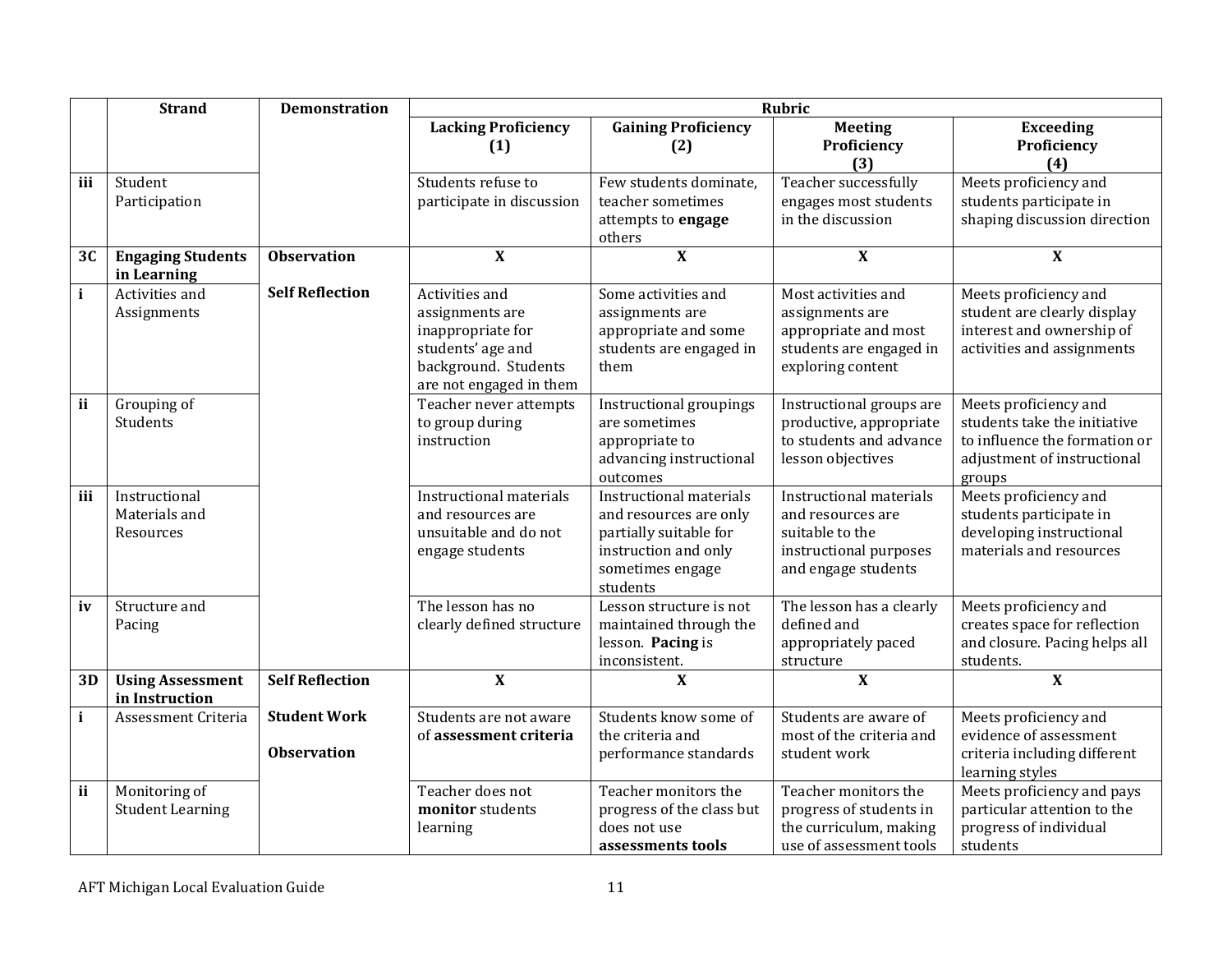|     | <b>Strand</b>          | <b>Demonstration</b>   |                            |                            | <b>Rubric</b>             |                              |
|-----|------------------------|------------------------|----------------------------|----------------------------|---------------------------|------------------------------|
|     |                        |                        | <b>Lacking Proficiency</b> | <b>Gaining Proficiency</b> | <b>Meeting</b>            | <b>Exceeding</b>             |
|     |                        |                        | (1)                        | (2)                        | Proficiency               | Proficiency                  |
|     |                        |                        |                            |                            | (3)                       | (4)                          |
| iii | Feedback to            |                        | Feedback is of poor        | Feedback is uneven, and    | Feedback is timely and    | Meets proficiency and        |
|     | students               |                        | quality and not provided   | its timeliness is          | of consistently high      | students make use of the     |
|     |                        |                        | to students in a timely    | inconsistent               | quality                   | feedback in their learning   |
|     |                        |                        | manner                     |                            |                           |                              |
| 3E  | <b>Demonstrating</b>   | <b>Observations</b>    | $\mathbf X$                | $\boldsymbol{\mathrm{X}}$  | $\boldsymbol{\mathrm{X}}$ | X                            |
|     | <b>Flexibility and</b> | (strand may not        |                            |                            |                           |                              |
|     | <b>Responsiveness</b>  | always be              |                            |                            |                           |                              |
| i   | Lesson Adjustment      | observable)            | Teacher adheres rigidly    | Teacher attempts to        | Teacher makes             | Meets proficiency and        |
|     |                        |                        | to an instructional plan   | adjust a lesson when       | adjustments when          | adjustment pan is clearly    |
|     |                        | <b>Self Reflection</b> | even when change is        | needed, but adjustments    | needed and most           | intentional and well thought |
|     |                        |                        | clearly needed             | are not successful         | adjustments occur         |                              |
|     |                        |                        |                            |                            | smoothly                  |                              |
| ii  | Response to            |                        | Teacher ignores            | Teacher responds to        | Teacher successfully      | Meets proficiency and seizes |
|     | Students               |                        | students' questions and    | questions and              | accommodates student      | opportunities to use student |
|     |                        |                        | contributions              | contributions but does     | questions or interests    | questions to enhance         |
|     |                        |                        |                            | so ineffectively or        |                           | learning experiences         |
|     |                        |                        |                            | disrupts pacing            |                           |                              |
| iii | Persistence            |                        | When a student has         | Teacher has limited        | Teacher persists in       | Meets proficiency and can    |
|     |                        |                        | difficulty with a lesson   | instructional strategies   | finding alternative       | draw on vast strategies and  |
|     |                        |                        | or objective, teacher      | to respond to student      | approaches for students   | resources to support         |
|     |                        |                        | gives up on instruction    | needs                      | who have difficulty       | struggling students.         |
|     |                        |                        |                            |                            | learning                  |                              |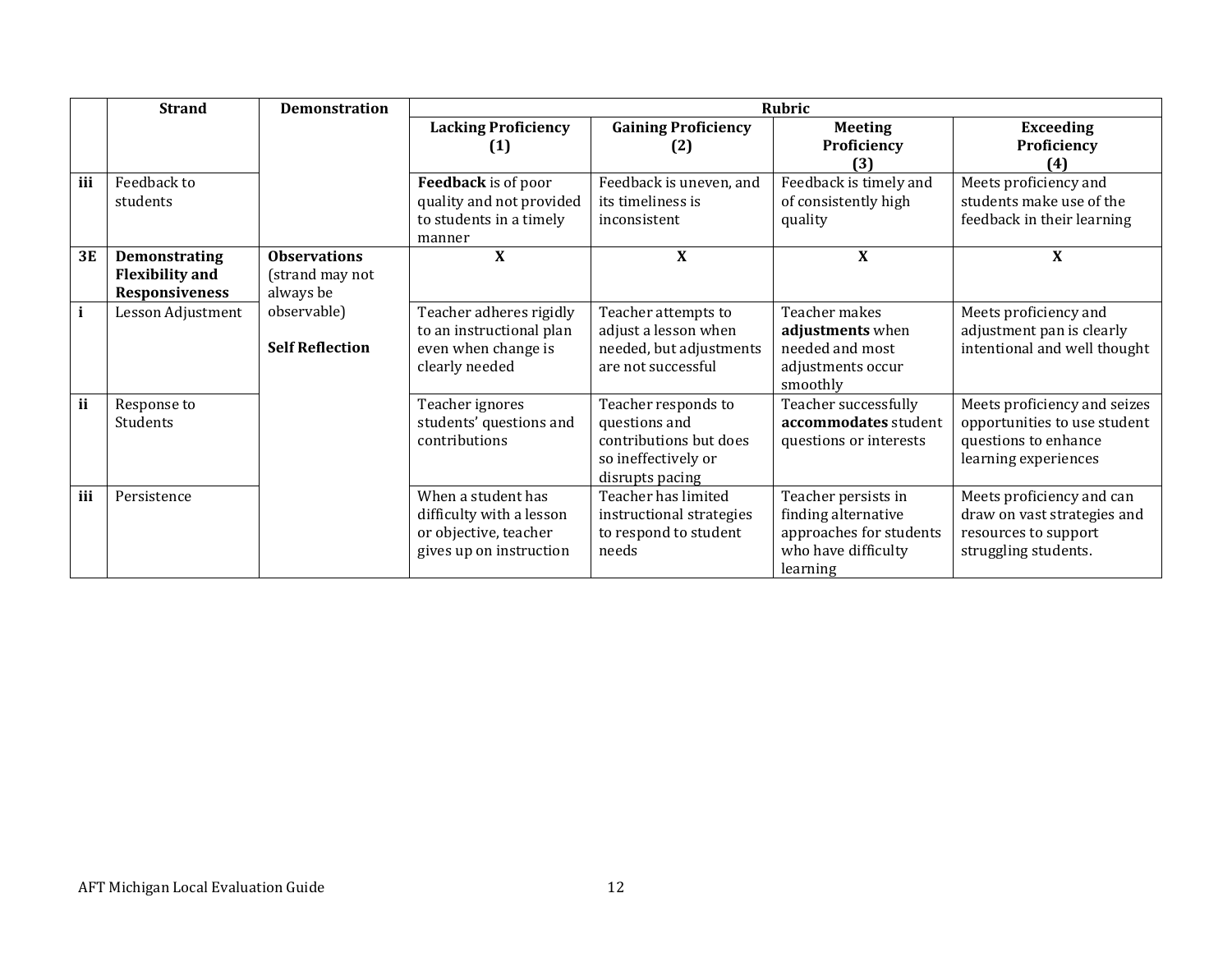## Domain #3 Scoring Log

| <b>Strand</b>            | Lacking<br>X            | $\frac{Gaining}{X}$     | Meeting<br>X            | $\begin{array}{c}\n\text{Exceeding} \\ \mathbf{X}\n\end{array}$ | Explanation for "lacking" or "gaining" items | <b>Actions for Improvement</b> |
|--------------------------|-------------------------|-------------------------|-------------------------|-----------------------------------------------------------------|----------------------------------------------|--------------------------------|
| $\frac{ }{3A}$<br>$i$    |                         |                         |                         |                                                                 |                                              |                                |
|                          |                         |                         |                         |                                                                 |                                              |                                |
| $\overline{ii}$          |                         |                         |                         |                                                                 |                                              |                                |
| iii                      |                         |                         |                         |                                                                 |                                              |                                |
| $\overline{iv}$          |                         |                         |                         |                                                                 |                                              |                                |
|                          | $\overline{\mathbf{X}}$ | $\overline{\mathbf{X}}$ | $\overline{\mathbf{X}}$ | $\overline{\mathbf{X}}$                                         |                                              |                                |
| $\frac{3B}{i}$           |                         |                         |                         |                                                                 |                                              |                                |
| $\overline{ii}$          |                         |                         |                         |                                                                 |                                              |                                |
| $\overline{\text{iii}}$  |                         |                         |                         |                                                                 |                                              |                                |
|                          | $\overline{\mathbf{X}}$ | $\overline{\mathbf{X}}$ | $\overline{\mathbf{X}}$ | $\overline{\mathbf{X}}$                                         |                                              |                                |
| $\frac{3C}{i}$           |                         |                         |                         |                                                                 |                                              |                                |
| $\overline{\mathbf{i}}$  |                         |                         |                         |                                                                 |                                              |                                |
| $\overline{\text{iii}}$  |                         |                         |                         |                                                                 |                                              |                                |
| iv                       |                         |                         |                         |                                                                 |                                              |                                |
|                          | $\overline{\mathbf{X}}$ | $\overline{\mathbf{X}}$ | $\overline{\mathbf{X}}$ | $\overline{\mathbf{X}}$                                         |                                              |                                |
| $\frac{3D}{i}$           |                         |                         |                         |                                                                 |                                              |                                |
| $\overline{\mathbf{ii}}$ |                         |                         |                         |                                                                 |                                              |                                |
| iii                      |                         |                         |                         |                                                                 |                                              |                                |
|                          | $\overline{\mathbf{X}}$ | $\overline{\mathbf{X}}$ | $\overline{\mathbf{X}}$ | $\overline{\mathbf{X}}$                                         |                                              |                                |
| $\frac{3E}{i}$           |                         |                         |                         |                                                                 |                                              |                                |
| $\overline{ii}$          |                         |                         |                         |                                                                 |                                              |                                |
| iii                      |                         |                         |                         |                                                                 |                                              |                                |

AFT Michigan Local Evaluation Guide 13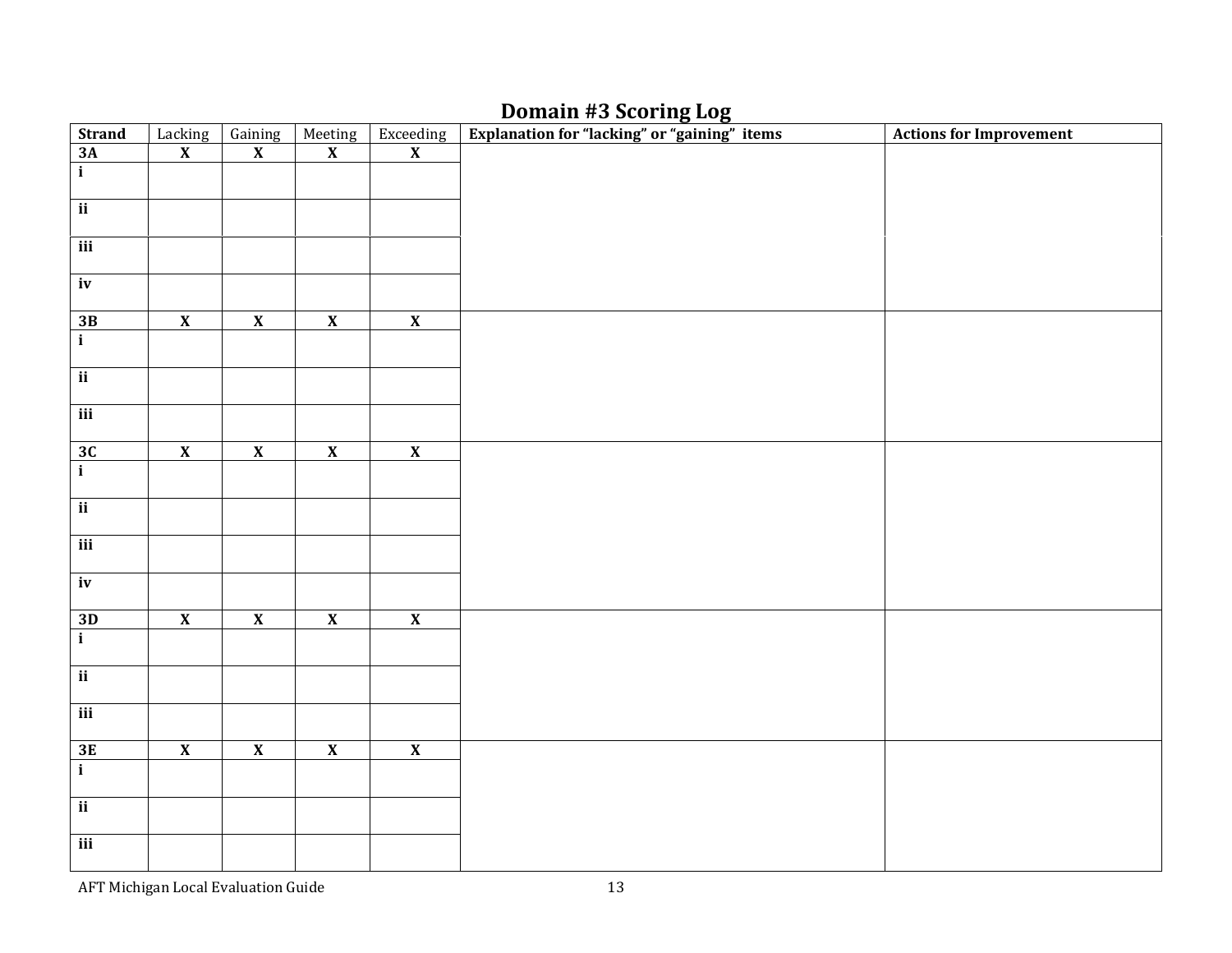## Domain # 4: Professional Responsibilities

|              | <b>Strand</b>           | <b>Demonstration</b>   |                               | <b>Rubric</b>                 |                           |                           |
|--------------|-------------------------|------------------------|-------------------------------|-------------------------------|---------------------------|---------------------------|
|              |                         |                        | <b>Lacking Proficiency</b>    | <b>Gaining Proficiency</b>    | <b>Meeting</b>            | <b>Exceeding</b>          |
|              |                         |                        | (1)                           | (2)                           | Proficiency               | Proficiency               |
|              |                         |                        |                               |                               | (3)                       | (4)                       |
| <b>4A</b>    | <b>Reflecting on</b>    | <b>Self Reflection</b> | $\boldsymbol{\mathrm{X}}$     | $\mathbf{X}$                  | $\boldsymbol{\mathrm{X}}$ | $\mathbf{X}$              |
|              | <b>Teaching</b>         |                        |                               |                               |                           |                           |
| $\mathbf{i}$ | Accuracy                |                        | Does not know whether lesson  | Has generally accurate        | Teacher has accurate      | Meets proficiency and     |
|              |                         |                        | was effective                 | impression of lesson          | impression of lesson      | can offer suggestions     |
|              |                         |                        |                               | effectiveness but does not    | effectiveness, can        | or evaluate the           |
|              |                         |                        |                               | know how to improve           | site specific             | strengths of the lesson   |
|              |                         |                        |                               |                               | examples                  |                           |
| <b>Ii</b>    | Use in Future           |                        | Has no suggestions for self   | Makes general suggestions     | Makes specific            | Meets proficiency and     |
|              | Teaching                |                        | improvement                   | for improvement               | suggestions of what       | can evaluate the          |
|              |                         |                        |                               |                               | could be tried next       | potential impact of       |
|              |                         |                        |                               |                               | time the lesson is        | specific suggestions      |
|              |                         |                        |                               |                               | taught                    |                           |
| 4B           | Maintaining             | <b>Artifacts of</b>    | $\mathbf{X}$                  | $\mathbf{X}$                  | $\mathbf{X}$              | $\mathbf{X}$              |
|              | <b>Accurate Records</b> | <b>Classroom Non-</b>  |                               |                               |                           |                           |
| $\mathbf{i}$ | Student                 | instructional          | There is no system for        | System for tracking student   | System for tracking       | Meets proficiency and     |
|              | Completion of           | <b>Activities</b>      | tracking student assignments  | assignments is rudimentary    | student assignments       | communicates              |
|              | Assignments             |                        |                               | and not entirely effective    | is effective and well     | information with          |
|              |                         |                        |                               |                               | maintained                | students                  |
| ii           | Student Progress in     |                        | There is no system for        | System for tracking progress  | Systems for               | Meets proficiency and     |
|              | Learning                |                        | tracking student progress     | is rudimentary and not        | maintaining               | communicates              |
|              |                         |                        |                               | entirely effective            | information on            | information with          |
|              |                         |                        |                               |                               | student learning is       | students                  |
|              |                         |                        |                               |                               | fully effective           |                           |
| iii          | Non-instructional       |                        | Teacher does not keep records | Records for non-instructional | Systems maintaining       | Meets proficiency and     |
|              | Records                 |                        | for non-instructional         | activities are completed but  | information on non-       | it is clear that system   |
|              |                         |                        | activities                    | require monitoring for errors | instructional             | is highly effective       |
|              |                         |                        |                               |                               | activities is effective   | resulting in timely and   |
|              |                         |                        |                               |                               |                           | accurate completion       |
| <b>4C</b>    | Communicating           | <b>Artifacts</b>       | $\mathbf{X}$                  | $\bf{X}$                      | $\mathbf{X}$              | $\boldsymbol{\mathrm{X}}$ |
|              | with Families           | displaying             |                               |                               |                           |                           |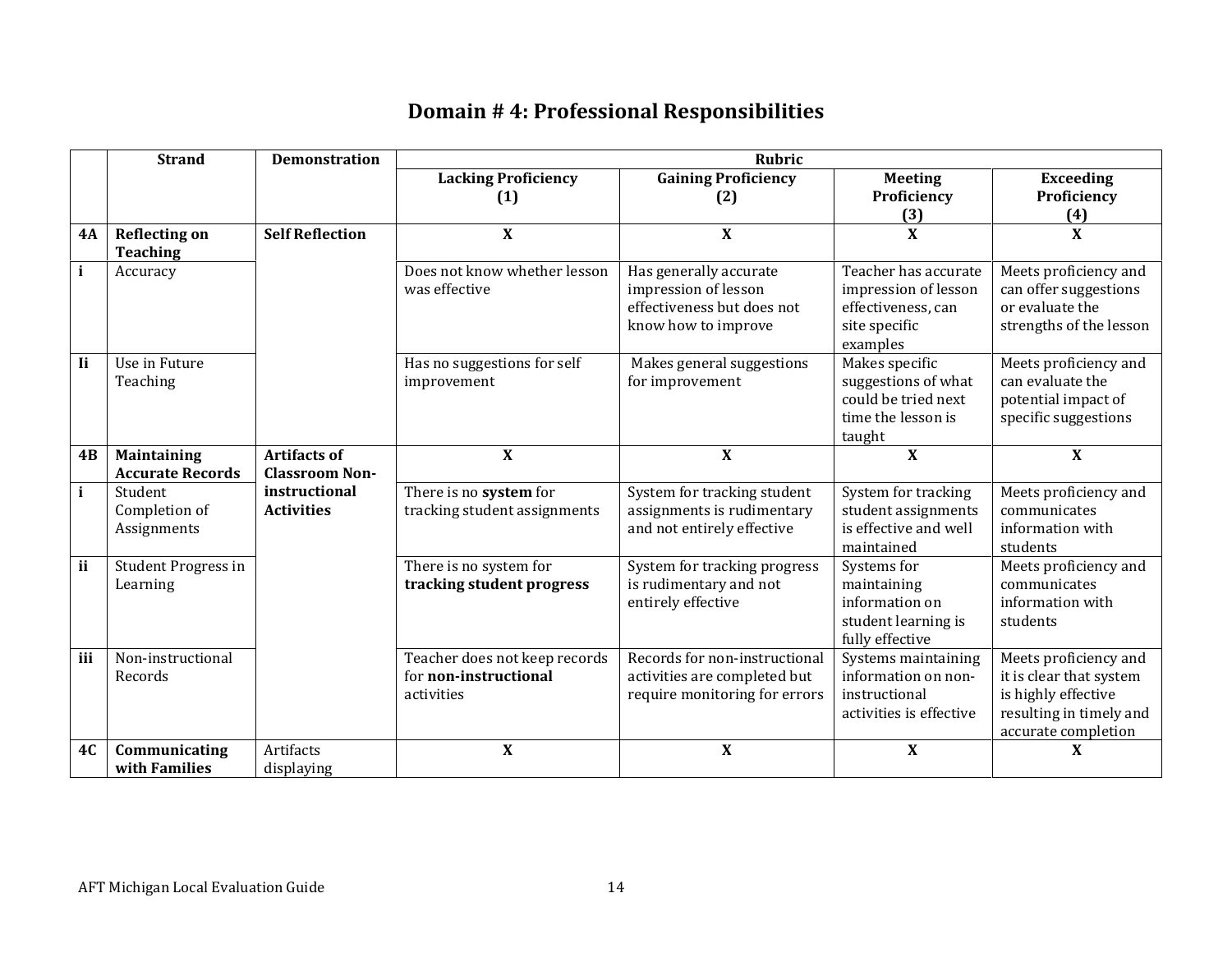|              | <b>Strand</b>                                                    | <b>Demonstration</b>                                |                                                                                                                       | <b>Rubric</b>                                                                                                                     |                                                                                                                                            |                                                                                                                                                      |
|--------------|------------------------------------------------------------------|-----------------------------------------------------|-----------------------------------------------------------------------------------------------------------------------|-----------------------------------------------------------------------------------------------------------------------------------|--------------------------------------------------------------------------------------------------------------------------------------------|------------------------------------------------------------------------------------------------------------------------------------------------------|
|              |                                                                  |                                                     | <b>Lacking Proficiency</b><br>(1)                                                                                     | <b>Gaining Proficiency</b><br>(2)                                                                                                 | <b>Meeting</b><br>Proficiency<br>(3)                                                                                                       | <b>Exceeding</b><br>Proficiency<br>(4)                                                                                                               |
| i            | Information about<br>the Instructional<br>Program                | parental<br>communication<br><b>Self Reflection</b> | Does not communicate<br>information about<br>instructional programming to<br>families                                 | Participates in school's<br>activities for family<br>communication but offers<br>little additional information                    | Provides<br>information to<br>families about the<br>instructional<br>program through<br>school activities and<br>additional<br>information | Meets proficiency and<br>employs<br>communication<br>strategies frequently                                                                           |
| ii           | Information about<br><b>Individual Students</b>                  |                                                     | Does not provide families with<br>information about individual<br>students and does not respond<br>to parent concerns | Adheres to school<br>procedures for<br>communicating about<br>individual students.<br>Responses to family concerns<br>are minimal | Communicates with<br>families about<br>individual students'<br>progress and is<br>available to respond<br>to family concerns               | Meets proficiency and<br>is responsive to<br>student and family<br>feedback. Handles<br>concerns with<br>professionalism and<br>cultural sensitivity |
| iii          | Engagement of<br>Families in the<br>Instructional<br>Programming |                                                     | Does not attempt to engage<br>families in the instructional<br>program                                                | Makes limited attempts to<br>engage families in<br>instructional programming                                                      | Efforts to engage<br>families in the<br>instructional<br>program are<br>successful                                                         | Meets proficiency and<br>family participation is<br>frequent                                                                                         |
| 4D           | Participating in a<br>Professional<br>Community                  | <b>Self Reflection</b><br>Log of<br>Participation   | $\overline{\mathbf{X}}$                                                                                               | $\mathbf{X}$                                                                                                                      | $\mathbf{X}$                                                                                                                               | $\mathbf{X}$                                                                                                                                         |
| $\mathbf{i}$ | Relationships with<br>Colleagues                                 |                                                     | Relationships with colleagues<br>are negative and hinder ability<br>to impact student learning                        | Sometimes maintains<br>positive relationships with<br>colleagues                                                                  | Relationships with<br>most colleagues are<br>characterized by<br>mutual support and<br>cooperation                                         | Meets proficiency and<br>participates or would<br>participate in<br>leadership roles                                                                 |
| ii           | Involvement in a<br>Culture of<br>Professional<br>Inquiry        |                                                     | Teacher avoids participation<br>in a culture of professional<br>inquiry                                               | Teacher is only occasionally<br>involved in a culture of<br>inquiry                                                               | Actively participates<br>in a culture of<br>professional inquiry                                                                           | Meets proficiency and<br>takes a leadership role<br>in promoting a culture<br>of professional inquiry                                                |
| iii          | Service to the<br>School                                         |                                                     | Avoids being involved in<br>school events                                                                             | Is only involved in<br>mandatory school events<br>when specifically asked to do<br>S <sub>O</sub>                                 | Participates in<br>school events.                                                                                                          | Meets proficiency an<br>volunteers to<br>participate in school<br>events or assumes<br>leadership role                                               |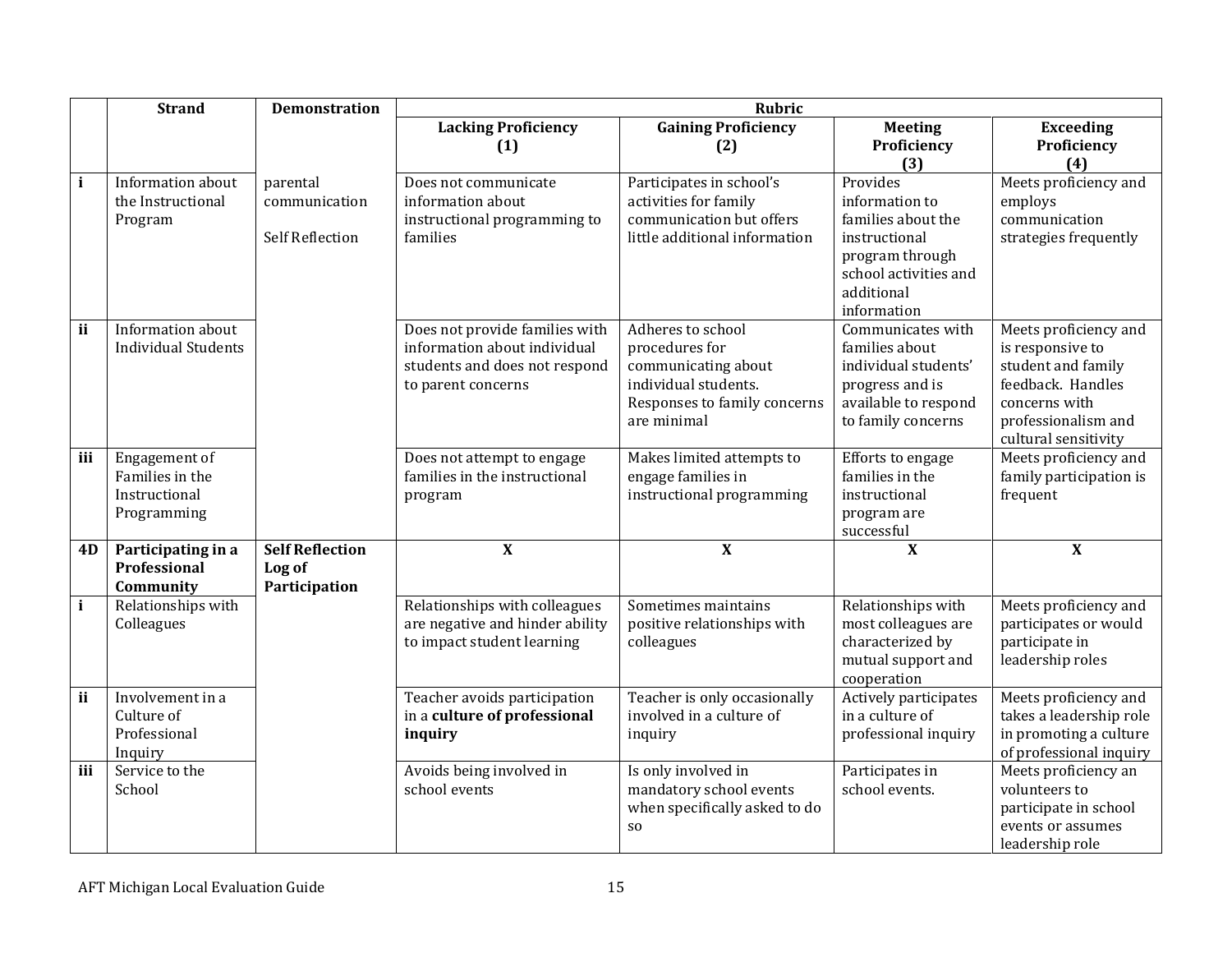|              | <b>Strand</b>                                                   | <b>Demonstration</b>                                | <b>Rubric</b>                                                                                             |                                                                                      |                                                                                                                                                |                                                                                                                    |  |  |
|--------------|-----------------------------------------------------------------|-----------------------------------------------------|-----------------------------------------------------------------------------------------------------------|--------------------------------------------------------------------------------------|------------------------------------------------------------------------------------------------------------------------------------------------|--------------------------------------------------------------------------------------------------------------------|--|--|
|              |                                                                 |                                                     | <b>Lacking Proficiency</b><br>(1)                                                                         | <b>Gaining Proficiency</b><br>(2)                                                    | <b>Meeting</b><br>Proficiency<br>(3)                                                                                                           | <b>Exceeding</b><br>Proficiency<br>(4)                                                                             |  |  |
| iv           | Participation in<br><b>School and District</b><br>Projects      |                                                     | Avoids being involved in any<br>district projects                                                         | Only participates in district<br>events when they are<br>specifically asked to do so | Participate in school<br>and district projects                                                                                                 | Meets proficiency and<br>makes substantial<br>contributions and<br>sometimes assumes<br>leadership roles           |  |  |
| <b>4E</b>    | <b>Growing and</b><br><b>Developing</b><br>Professionally       | <b>Participation Log</b><br><b>Self Reflections</b> | $\boldsymbol{\mathrm{X}}$                                                                                 | $\mathbf X$                                                                          | $\boldsymbol{\mathrm{X}}$                                                                                                                      | X                                                                                                                  |  |  |
| $\mathbf{i}$ | Enhancement of<br>Content Knowledge<br>and Pedagogical<br>Skill |                                                     | Participates in no<br>professional development<br>activities/opportunities                                | Limited participation in<br>professional development<br>activities/opportunities     | Actively participates<br>in professional<br>development<br>opportunities                                                                       | Meets proficiency and<br>makes a systematic<br>effort to incorporate<br>professional<br>development in<br>practice |  |  |
| ii           | Receptivity to<br>Feedback from<br>Colleagues                   |                                                     | Resists feedback from<br>supervisors or other<br>experienced teachers                                     | Is reluctant to accept<br>feedback and occasionally<br>acts on suggestions           | Welcomes feedback<br>from supervisors<br>and experienced<br>teachers                                                                           | Meets proficiency and<br>seeks out feedback<br>from experienced<br>colleagues                                      |  |  |
| iii          | Service to the<br>Profession                                    |                                                     | Makes no effort to share<br>knowledge with others and<br>does not assume professional<br>responsibilities | Finds limited ways to<br>contribute to the profession                                | Participates actively<br>in assisting other<br>educators                                                                                       | Initiates important<br>activities to contribute<br>to the profession                                               |  |  |
| 4F           | <b>Showing</b><br>Professionalism                               | <b>Observation</b>                                  | $\mathbf{X}$                                                                                              | $\mathbf X$                                                                          | $\boldsymbol{\mathrm{X}}$                                                                                                                      | $\mathbf{X}$                                                                                                       |  |  |
| $\mathbf{i}$ | Integrity and<br><b>Ethical Conduct</b>                         | <b>Self Reflection</b>                              | Displays dishonesty in<br>interactions with colleagues,<br>students, and the public                       | Displays integrity in most<br>interactions                                           | Displays high<br>standards of<br>honesty, integrity,<br>and confidentiality in<br>interactions with<br>colleagues, students,<br>and the public | Meets proficiency and<br>intentionally models<br>behavior for students<br>and other colleagues                     |  |  |
| ii           | Service to Students                                             |                                                     | Teacher is not alert to students<br>needs                                                                 | Attempts to serve students<br>are inconsistent                                       | Teacher is active in<br>serving students                                                                                                       | Meets proficiency and<br>seeks out resources<br>when needed                                                        |  |  |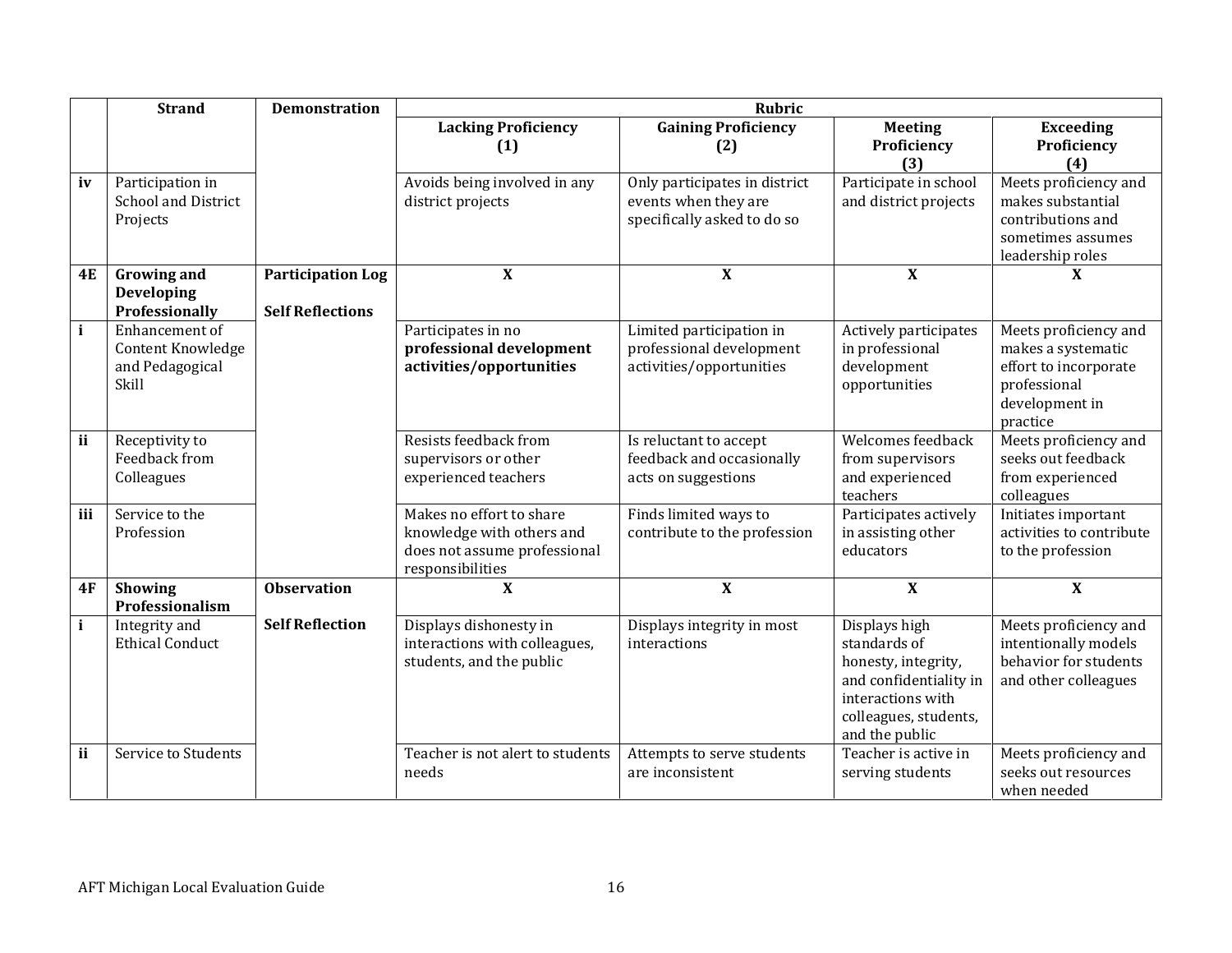|     | <b>Strand</b>              | <b>Demonstration</b> |                                | <b>Rubric</b>                  |                        |                         |
|-----|----------------------------|----------------------|--------------------------------|--------------------------------|------------------------|-------------------------|
|     |                            |                      | <b>Lacking Proficiency</b>     | <b>Gaining Proficiency</b>     | <b>Meeting</b>         | <b>Exceeding</b>        |
|     |                            |                      | UJ                             | (2)                            | Proficiency            | Proficiency             |
|     |                            |                      |                                |                                | 131                    |                         |
| iii | Advocacy                   |                      | Participates in practices that | Some times unintentionally     | Works to ensure that   | Meets proficiency and   |
|     |                            |                      | result in some students being  | participates in practices that | all students receive a | takes a leadership role |
|     |                            |                      | ill-served by the school       | result in students being ill   | fair opportunity to    | in ensuring that all    |
|     |                            |                      |                                | served by the school           | succeed.               | students receive a fair |
|     |                            |                      |                                |                                |                        | opportunity to          |
|     |                            |                      |                                |                                |                        | succeed                 |
| iv  | <b>Decision Making</b>     |                      | Makes decisions and            | Decisions are based on         | Maintains an open      | Meets proficiency and   |
|     |                            |                      | recommendations based only     | limited professional           | mind and               | takes a leadership role |
|     |                            |                      | on self-serving interests      | considerations.                | participates in team   | in ensuring that        |
|     |                            |                      |                                |                                | or departmental        | decisions are based on  |
|     |                            |                      |                                |                                | decision making        | professional standards  |
| V   | Compliance with            |                      | Does not comply with school    | Complies minimally with        | Complies fully with    | Meets proficiency and   |
|     | <b>School and District</b> |                      | and district regulations       | school and district            | school and district    | takes a leadership role |
|     | Regulation                 |                      |                                | regulations                    | regulations            | with colleagues         |

## Domain #4 Scoring Log

| <b>Strand</b> | Lacking                   | Gaining            | Proficient                | Exceeding                 | Explanation for "lacking" and "gaining" items | <b>Actions for Improvement</b> |
|---------------|---------------------------|--------------------|---------------------------|---------------------------|-----------------------------------------------|--------------------------------|
| <b>4A</b>     | X                         | $\mathbf{X}$       | $\mathbf{X}$              | X                         |                                               |                                |
|               |                           |                    |                           |                           |                                               |                                |
|               |                           |                    |                           |                           |                                               |                                |
| ii            |                           |                    |                           |                           |                                               |                                |
|               |                           |                    |                           |                           |                                               |                                |
| 4B            | $\pmb{\mathsf{X}}$        | $\pmb{\mathsf{X}}$ | $\boldsymbol{\mathrm{X}}$ | $\boldsymbol{\mathrm{X}}$ |                                               |                                |
|               |                           |                    |                           |                           |                                               |                                |
|               |                           |                    |                           |                           |                                               |                                |
| $\mathbf{ii}$ |                           |                    |                           |                           |                                               |                                |
|               |                           |                    |                           |                           |                                               |                                |
| iii           |                           |                    |                           |                           |                                               |                                |
|               |                           |                    |                           | $\boldsymbol{\mathrm{X}}$ |                                               |                                |
| 4C            | $\boldsymbol{\mathrm{X}}$ | $\mathbf{X}$       | $\mathbf{X}$              |                           |                                               |                                |
| i             |                           |                    |                           |                           |                                               |                                |
| ii            |                           |                    |                           |                           |                                               |                                |
|               |                           |                    |                           |                           |                                               |                                |
| iii           |                           |                    |                           |                           |                                               |                                |
|               |                           |                    |                           |                           |                                               |                                |
|               |                           |                    |                           |                           |                                               |                                |

AFT Michigan Local Evaluation Guide 17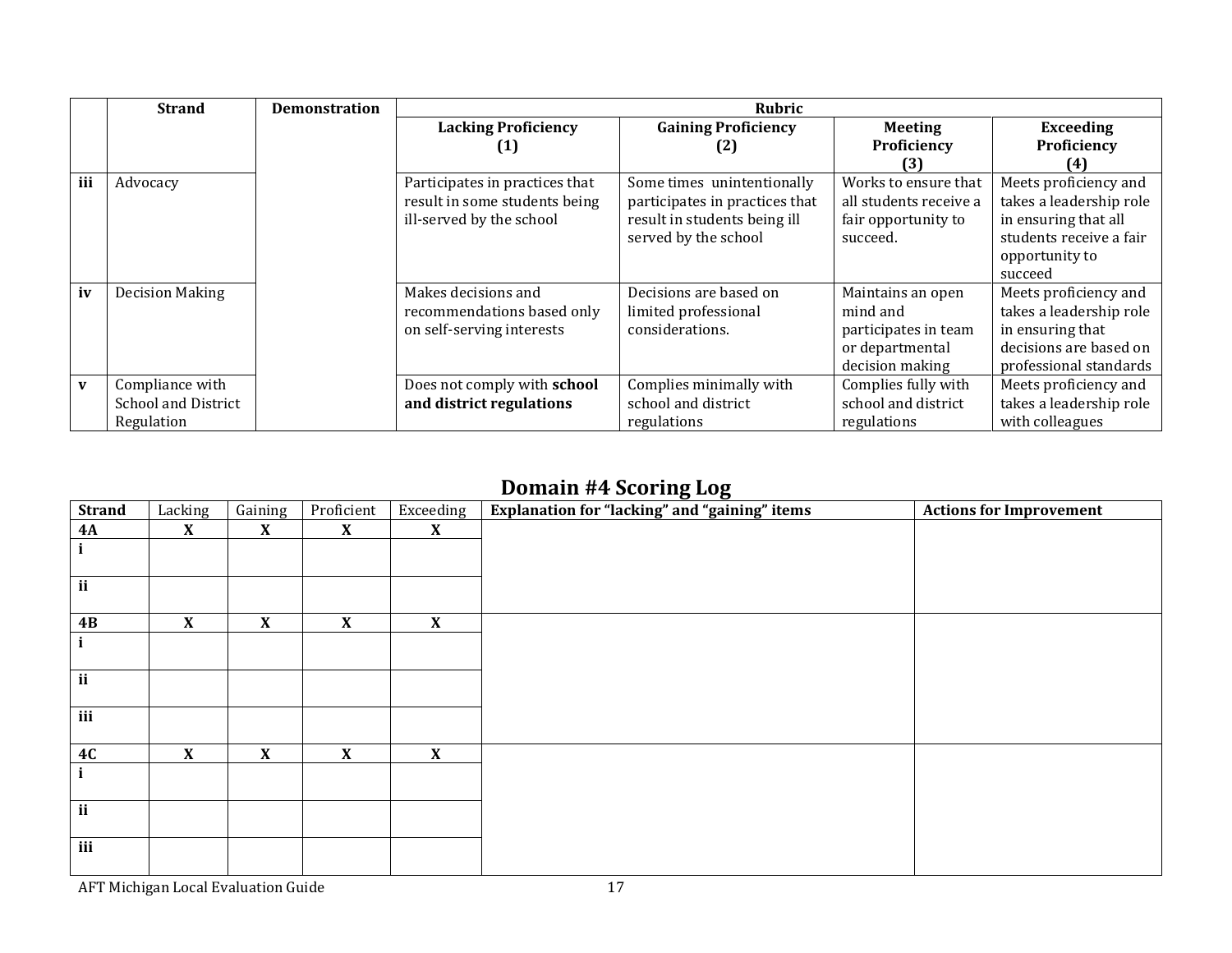| <b>Strand</b>            | Lacking                 | Gaining                 | Proficient              | Exceeding               | Explanation for "lacking" and "gaining" items | <b>Actions for Improvement</b> |
|--------------------------|-------------------------|-------------------------|-------------------------|-------------------------|-----------------------------------------------|--------------------------------|
| 4D                       | $\overline{\mathbf{X}}$ | $\overline{\mathbf{X}}$ | $\overline{\mathbf{X}}$ | $\overline{\mathbf{X}}$ |                                               |                                |
| $\mathbf{i}$             |                         |                         |                         |                         |                                               |                                |
|                          |                         |                         |                         |                         |                                               |                                |
| $\overline{ii}$          |                         |                         |                         |                         |                                               |                                |
|                          |                         |                         |                         |                         |                                               |                                |
| $\overline{\text{iii}}$  |                         |                         |                         |                         |                                               |                                |
|                          |                         |                         |                         |                         |                                               |                                |
| iv                       |                         |                         |                         |                         |                                               |                                |
|                          |                         |                         |                         |                         |                                               |                                |
| 4E                       | $\overline{\mathbf{X}}$ | $\overline{\mathbf{X}}$ | $\overline{\mathbf{X}}$ | $\overline{\mathbf{X}}$ |                                               |                                |
| $\mathbf{i}$             |                         |                         |                         |                         |                                               |                                |
|                          |                         |                         |                         |                         |                                               |                                |
| $\overline{\mathbf{ii}}$ |                         |                         |                         |                         |                                               |                                |
|                          |                         |                         |                         |                         |                                               |                                |
| $\overline{\text{iii}}$  |                         |                         |                         |                         |                                               |                                |
|                          |                         |                         |                         |                         |                                               |                                |
| 4F                       | $\overline{\mathbf{X}}$ | $\overline{\mathbf{X}}$ | $\overline{\mathbf{X}}$ | $\overline{\mathbf{X}}$ |                                               |                                |
| $\mathbf{i}$             |                         |                         |                         |                         |                                               |                                |
|                          |                         |                         |                         |                         |                                               |                                |
| $\overline{\mathbf{ii}}$ |                         |                         |                         |                         |                                               |                                |
|                          |                         |                         |                         |                         |                                               |                                |
| iii                      |                         |                         |                         |                         |                                               |                                |
|                          |                         |                         |                         |                         |                                               |                                |
| $\mathbf{iv}$            |                         |                         |                         |                         |                                               |                                |
|                          |                         |                         |                         |                         |                                               |                                |
| $\mathbf{V}$             |                         |                         |                         |                         |                                               |                                |
|                          |                         |                         |                         |                         |                                               |                                |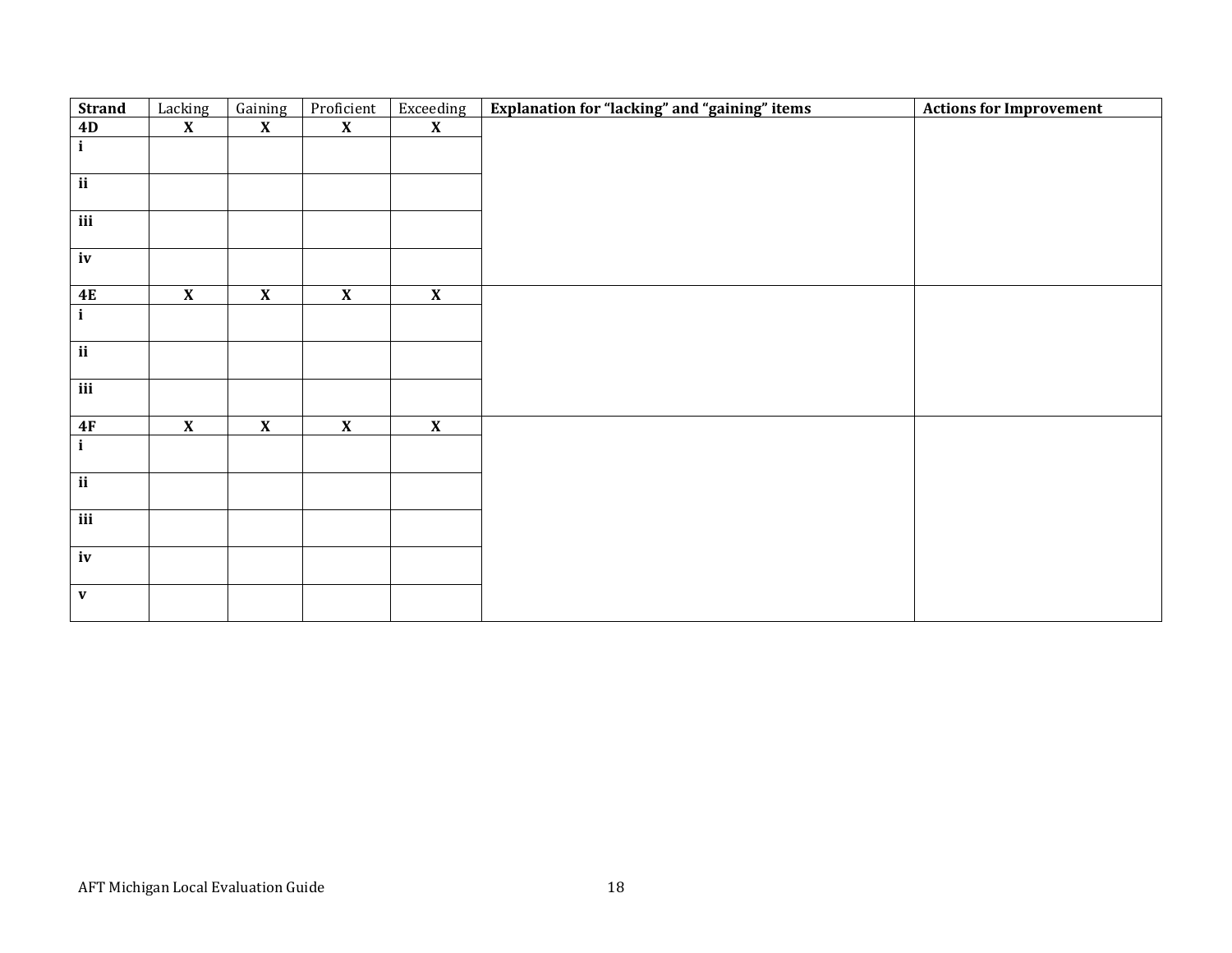## Domain #5: Demonstrating Student Growth

|                  | <b>Strand</b>                        | <b>Demonstration</b>       | <b>Rubric</b>                                         |                                                                                             |                                                                                                 |                                                                                                        |  |  |
|------------------|--------------------------------------|----------------------------|-------------------------------------------------------|---------------------------------------------------------------------------------------------|-------------------------------------------------------------------------------------------------|--------------------------------------------------------------------------------------------------------|--|--|
|                  |                                      |                            | Lacking                                               | Gaining                                                                                     | <b>Meeting</b>                                                                                  | <b>Exceeding</b>                                                                                       |  |  |
|                  |                                      |                            | <b>Proficiency</b> (1)                                | Proficiency (2)                                                                             | Proficiency (3)                                                                                 | Proficiency (4)                                                                                        |  |  |
| <b>5A</b>        | <b>Reporting Student Growth</b>      | <b>Student Learning</b>    | X                                                     | X                                                                                           | X                                                                                               | X                                                                                                      |  |  |
| $\mathbf{i}$     | Setting SLO goals                    | <b>Objective Documents</b> | Does not set SLO<br>goals.                            | SLO goals are not<br>clear and<br>assessment tools<br>frequently do not<br>measure SLOs.    | SLO goal is clear<br>and assessment<br>tools mostly match<br>SLO <sub>s</sub> .                 | <b>Meets Proficiency</b><br>and SLOs clearly<br>are tied to past<br>learning data.                     |  |  |
| ii               | <b>Tracking SLO Data</b>             |                            | Teacher does not<br>tracking system for<br>SLO data.  | Teacher has<br>tracking system but<br>it is not<br>disaggregated by<br>individual students. | Tracking system<br>accounts for<br>individual students<br>for both pre and<br>post assessments. | <b>Meets Proficiency</b><br>and tracking system<br>accounts for details<br>for individual<br>students. |  |  |
| $\overline{iii}$ | Reporting SLO                        |                            | Teacher does not<br>have SLO data                     | SLO data is<br>inaccurate or not<br>based on the set<br>assessment                          | Teacher has SLO<br>data from set<br>assessments on<br>students and class<br>as whole.           | <b>Meets Proficiency</b><br>and data is clear<br>and easy to<br>interpret                              |  |  |
| 5B               | <b>Student Learning Objective #1</b> | Assessment Type:           | No students<br>demonstrated<br>growth towards<br>SLO. | Growth goal is not<br>met, but some<br>students<br>demonstrated<br>growth.                  | Students met<br>growth goal<br>towards SLO.                                                     | <b>Meets Proficiency</b><br>and exceeded<br>growth goal.                                               |  |  |
| 5C               | <b>Student Learning Objective #2</b> | Assessment Type:           | No students<br>demonstrated<br>growth towards<br>SLO. | Growth goal is not<br>met, but some<br>students<br>demonstrated<br>growth.                  | Students met<br>growth goal<br>towards SLO.                                                     | <b>Meets Proficiency</b><br>and exceeded<br>growth goal.                                               |  |  |
| 5D               | <b>Student Learning Objective #3</b> | Assessment Type:           | No students<br>demonstrated<br>growth towards<br>SLO. | Growth goal is not<br>met, but some<br>students<br>demonstrated<br>growth.                  | Students met<br>growth goal<br>towards SLO.                                                     | <b>Meets Proficiency</b><br>and exceeded<br>growth goal.                                               |  |  |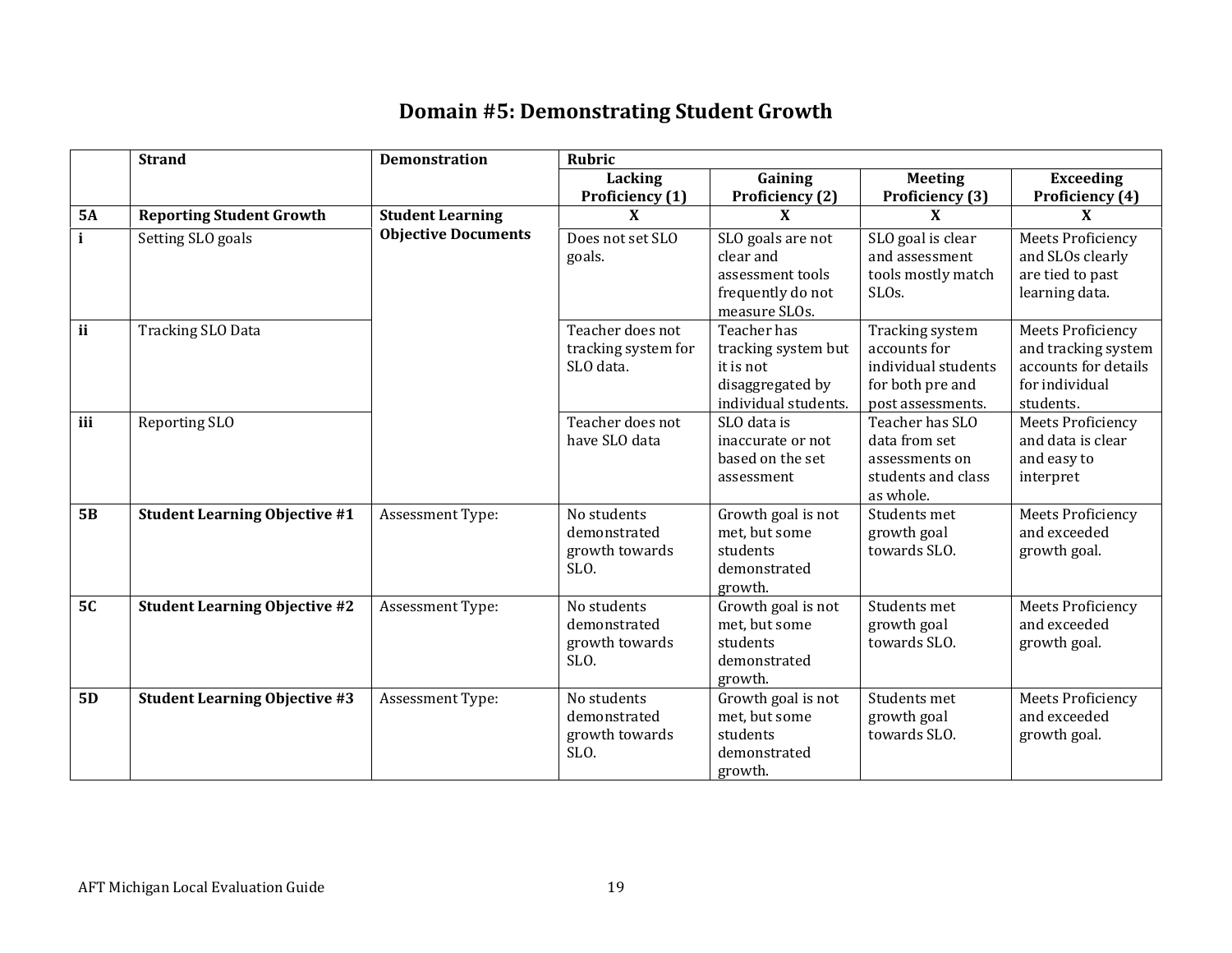|    | <b>Strand</b>                        | <b>Demonstration</b> | Rubric                                                |                                                                            |                                             |                                                          |
|----|--------------------------------------|----------------------|-------------------------------------------------------|----------------------------------------------------------------------------|---------------------------------------------|----------------------------------------------------------|
|    |                                      |                      | Lacking                                               | Gaining                                                                    | <b>Meeting</b>                              | Exceeding                                                |
|    |                                      |                      | Proficiency (1)                                       | Proficiency (2)                                                            | Proficiency (3)                             | Proficiency (4)                                          |
| 5E | <b>Student Learning Objective #4</b> | Assessment Type:     | No students<br>demonstrated<br>growth towards<br>SLO. | Growth goal is not<br>met, but some<br>students<br>demonstrated<br>growth. | Students met<br>growth goal<br>towards SLO. | <b>Meets Proficiency</b><br>and exceeded<br>growth goal. |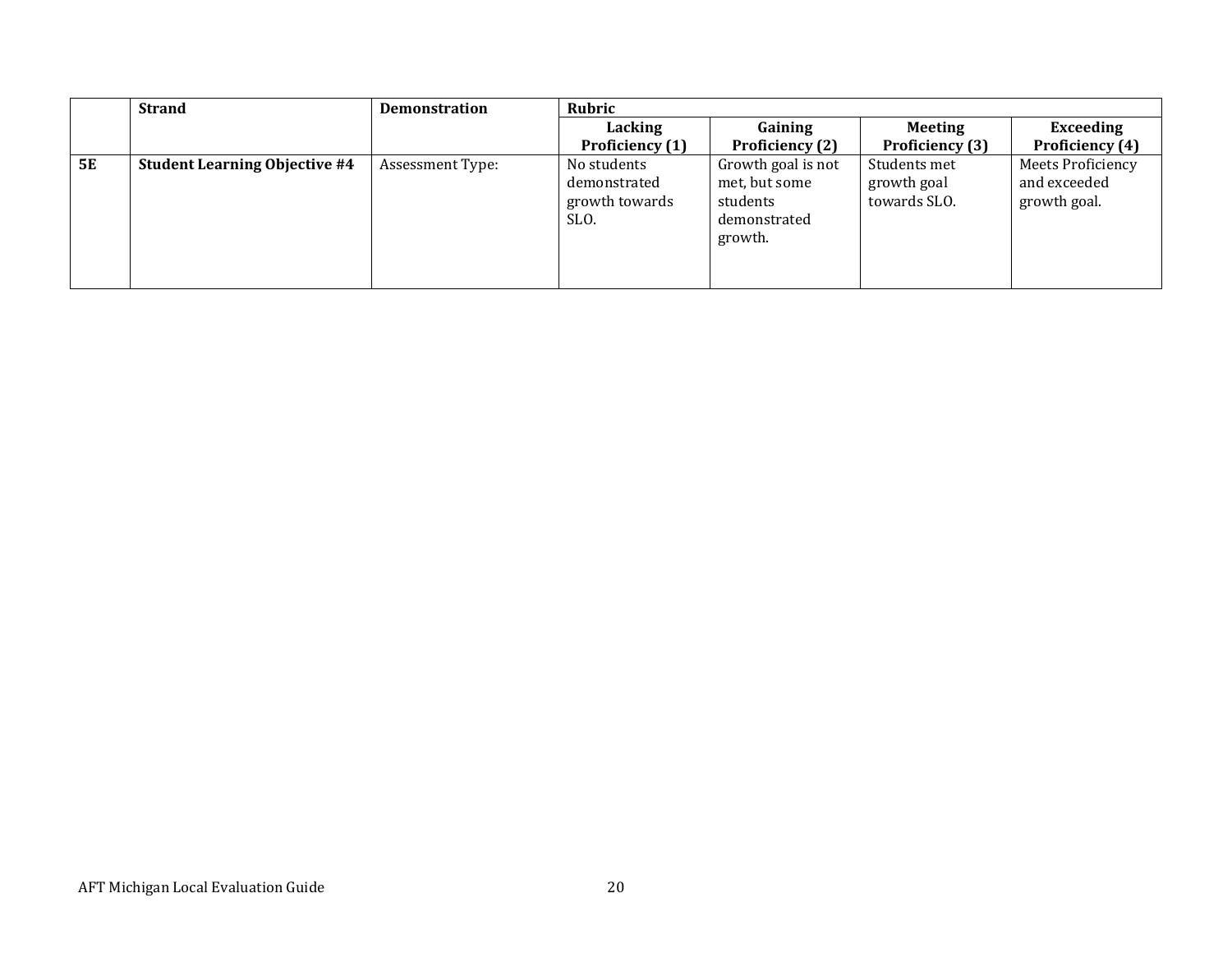## Domain #5 Scoring Log

| Strand                   | Lacking                 | Gaining                 | Meeting                 | $\begin{array}{c}\n\text{Exceeding} \\ \textbf{X}\n\end{array}$ | Explanation for "lacking" or "gaining" items | <b>Actions for Improvement</b> |
|--------------------------|-------------------------|-------------------------|-------------------------|-----------------------------------------------------------------|----------------------------------------------|--------------------------------|
| $\frac{5A}{i}$           | $\overline{\mathbf{X}}$ | $\overline{\mathbf{X}}$ | $\overline{\mathbf{X}}$ |                                                                 |                                              |                                |
|                          |                         |                         |                         |                                                                 |                                              |                                |
|                          |                         |                         |                         |                                                                 |                                              |                                |
|                          |                         |                         |                         |                                                                 |                                              |                                |
| $\overline{\textbf{ii}}$ |                         |                         |                         |                                                                 |                                              |                                |
|                          |                         |                         |                         |                                                                 |                                              |                                |
| iii                      |                         |                         |                         |                                                                 |                                              |                                |
|                          |                         |                         |                         |                                                                 |                                              |                                |
|                          |                         |                         |                         |                                                                 |                                              |                                |
| 5B                       |                         |                         |                         |                                                                 |                                              |                                |
|                          |                         |                         |                         |                                                                 |                                              |                                |
|                          |                         |                         |                         |                                                                 |                                              |                                |
|                          |                         |                         |                         |                                                                 |                                              |                                |
|                          |                         |                         |                         |                                                                 |                                              |                                |
|                          |                         |                         |                         |                                                                 |                                              |                                |
| 5C                       |                         |                         |                         |                                                                 |                                              |                                |
|                          |                         |                         |                         |                                                                 |                                              |                                |
|                          |                         |                         |                         |                                                                 |                                              |                                |
|                          |                         |                         |                         |                                                                 |                                              |                                |
|                          |                         |                         |                         |                                                                 |                                              |                                |
|                          |                         |                         |                         |                                                                 |                                              |                                |
| 5D                       |                         |                         |                         |                                                                 |                                              |                                |
|                          |                         |                         |                         |                                                                 |                                              |                                |
|                          |                         |                         |                         |                                                                 |                                              |                                |
|                          |                         |                         |                         |                                                                 |                                              |                                |
|                          |                         |                         |                         |                                                                 |                                              |                                |
|                          |                         |                         |                         |                                                                 |                                              |                                |
| 5E                       |                         |                         |                         |                                                                 |                                              |                                |
|                          |                         |                         |                         |                                                                 |                                              |                                |
|                          |                         |                         |                         |                                                                 |                                              |                                |
|                          |                         |                         |                         |                                                                 |                                              |                                |
|                          |                         |                         |                         |                                                                 |                                              |                                |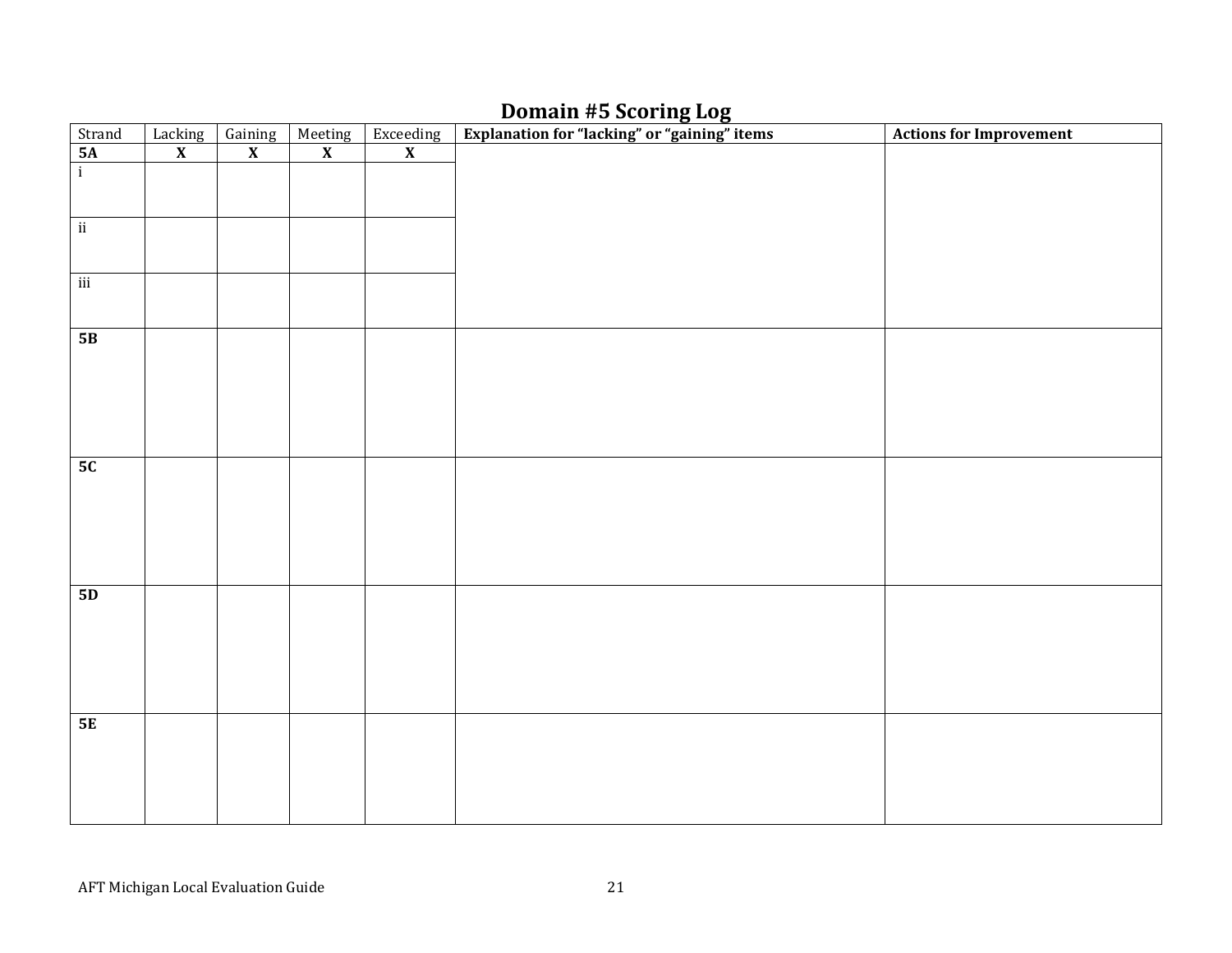# Appendix B: Teacher Evaluation Glossary

| Accommodate, Accommodation             | To make adjustments based on contextual considerations and learning needs.                                                            |
|----------------------------------------|---------------------------------------------------------------------------------------------------------------------------------------|
| <b>Adjustments</b>                     | Suitable changes or modifications made in response to new knowledge or feedback                                                       |
| Appropriate                            | Suitable or reasonable                                                                                                                |
| <b>Assessment</b>                      | 1) The process of collecting information about a student to aid in decision making                                                    |
|                                        | about the progress and development of the student. 2) A way of measuring or                                                           |
|                                        | demonstrating student outcomes                                                                                                        |
| <b>Assessment Criteria</b>             | The standards, expectations, and measures used in an assessment tool                                                                  |
| <b>Assessment Results</b>              | Information about student proficiency gained through assessments                                                                      |
| <b>Assessment Tools</b>                | Activities where students can demonstrate learning                                                                                    |
| Consistently                           | Acting in a nearly identical manner over time                                                                                         |
| <b>Board Policies</b>                  | Written expectations for teachers established by the school district                                                                  |
| <b>Culture of Professional Inquiry</b> | A learning community where colleagues collaborate and engage in dialogue as                                                           |
|                                        | professional development                                                                                                              |
| <b>Developmental Characteristics</b>   | Unique qualities related to social, emotional, and cognitive abilities that distinguish                                               |
|                                        | children of different ages and stages                                                                                                 |
| Differentiate, Differentiation         | Providing students with avenues or pathways suited to their needs to acquire                                                          |
|                                        | knowledge and skills                                                                                                                  |
| <b>Disaggregated</b>                   | Separated into different categories or to show individual student results                                                             |
| <b>Engages, Engaged</b>                | Attracts and involves student attention or interest                                                                                   |
| <b>Feedback</b>                        | Information and recommendations provided to a student about his/her performance                                                       |
|                                        | designed to help the student improve their performance                                                                                |
| <b>Formative Assessment</b>            | Assessment used while the learning process is underway or recently completed, and                                                     |
|                                        | designed to inform current or future instruction                                                                                      |
| <b>High Expectations</b>               | Anticipation that students will master appropriate learning objectives and                                                            |
|                                        | demonstrate mastery with quality outcomes.                                                                                            |
| <b>High Quality (Questions)</b>        | Questions that allow students to demonstrate higher level thinking skills on Bloom's                                                  |
|                                        | Taxonomy (e.g. create, evaluate, analyze, apply, describe and explain)                                                                |
| Inconsistent                           | Does not apply or implement similar reactions in response to the same type of student                                                 |
|                                        | behaviors                                                                                                                             |
| Inefficiently                          | Improperly using time or resources to the point it disrupts a lesson or learning time                                                 |
| <b>Infrequently</b>                    | Behavior that does not occur often                                                                                                    |
| <b>Instructional Approaches</b>        | Strategies and techniques aimed at nurturing student learning                                                                         |
| <b>Instructional Grouping</b>          | Intentionally grouping students for learning activities                                                                               |
| <b>Learning Strand</b>                 | Objectives outlined by Grade Level Content Expectations                                                                               |
| <b>Low Expectations</b>                | Anticipating that students have minimal ability to complete tasks and master                                                          |
|                                        | objectives                                                                                                                            |
| <b>Low Quality (Questions)</b>         | Questions that do not allow student to exercise higher level thinking skills in Bloom's                                               |
| <b>Minimal</b>                         | Taxonomy (e.g. requiring rote memorization)<br>The least amount (with regard to student buy-in, rarely attempts to facilitate student |
|                                        | interaction with the content)                                                                                                         |
| <b>Moderate Expectations</b>           | Reasonable expectations that do not necessarily push or challenge students to achieve                                                 |
| <b>Monitor</b>                         | Checking in on how students are moving through the learning process                                                                   |
| <b>Most</b>                            | 1) Occurs the majority of time; 2) Demonstrates a behavior with regularity and                                                        |
|                                        | consistency                                                                                                                           |
| <b>Non-instructional (Records)</b>     | Documents and forms that are not directly related to tracking student learning                                                        |
|                                        | (attendance records, free-or-reduced lunch forms, etc.)                                                                               |
| <b>Objectives</b>                      | A pre-specified goal for student learning                                                                                             |
| <b>Outcomes</b>                        | The result or desired result of teaching and learning                                                                                 |
| <b>Pacing</b>                          | The time allocated to lesson activities and the rate at which a teacher moves from one                                                |
|                                        | activity or learning objective to the next.                                                                                           |
| <b>Partial</b>                         | Incomplete, lacking essential components                                                                                              |
| <b>Prerequisite Relationships</b>      | Identified connections between new curriculum or learning materials and those that                                                    |